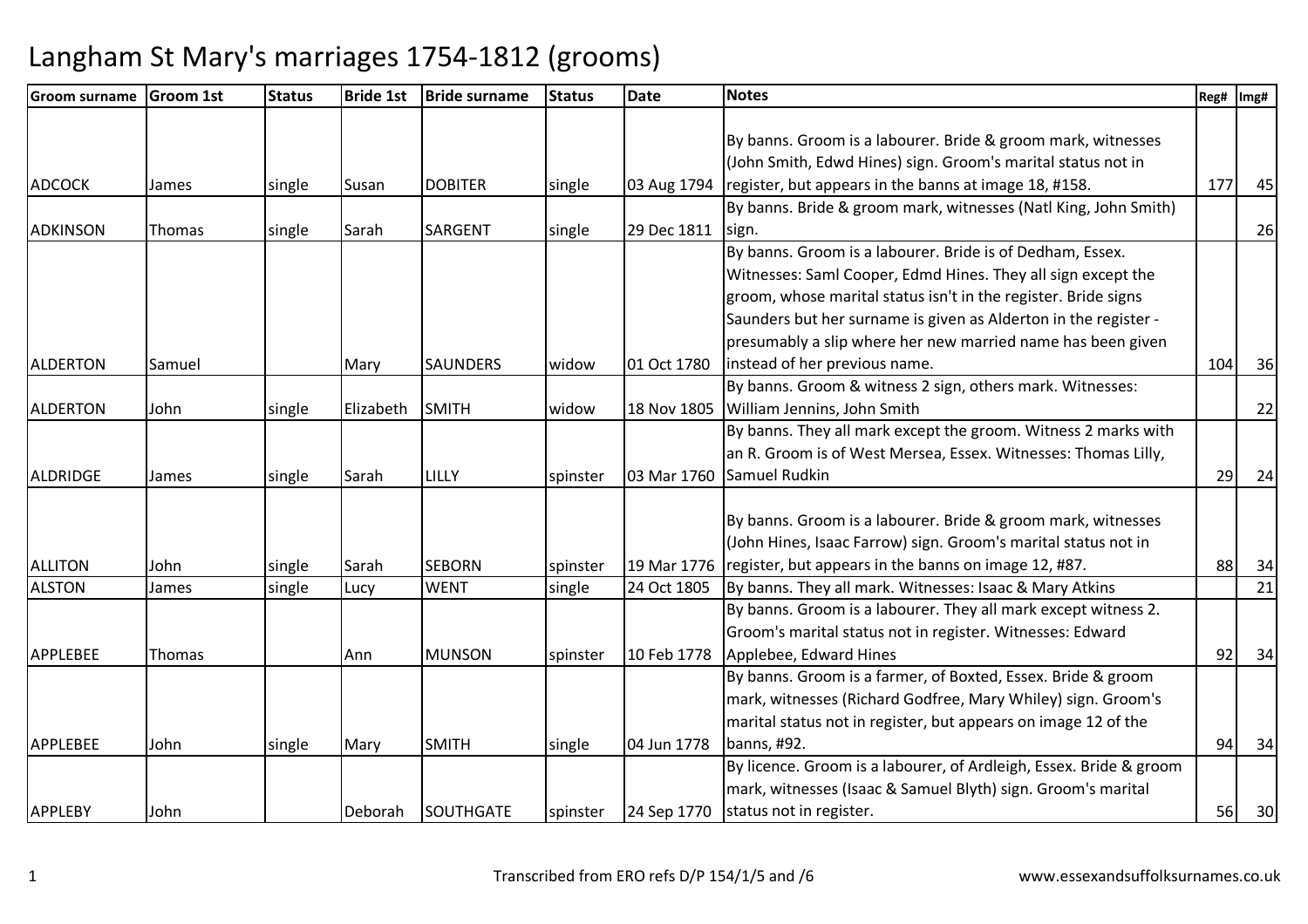| Groom surname   | <b>Groom 1st</b>    | <b>Status</b> | <b>Bride 1st</b> | <b>Bride surname</b> | <b>Status</b> | <b>Date</b> | <b>Notes</b>                                                        | Reg#       | Img# |
|-----------------|---------------------|---------------|------------------|----------------------|---------------|-------------|---------------------------------------------------------------------|------------|------|
|                 |                     |               |                  |                      |               |             | By banns. Groom is a labourer. Bride is of Stratford St Mary,       |            |      |
|                 |                     |               |                  |                      |               |             | Suffolk. Groom & witness 2 sign, others mark. Groom's occupation    |            |      |
|                 |                     |               |                  |                      |               |             | appears in the banns on image 6, #9. Witnesses: Jacob Smith, Edwd   |            |      |
| <b>APPLEBY</b>  | Samuel              | single        | Hannah           | <b>SMITH</b>         | single        | 17 Oct 1797 | <b>Hines</b>                                                        | 193        | 16   |
|                 |                     |               |                  |                      |               |             | By banns. Groom is of Boxted, Essex. They all mark except witness   |            |      |
| <b>APPLEBY</b>  | Joseph              | single        | Hannah           | <b>TAYLOR</b>        | single        | 07 Nov 1805 | 2. Witnesses: Jonas Cole, John Smith                                |            | 22   |
|                 |                     |               |                  |                      |               |             | By banns. Groom is a labourer, of Stratford, Suffolk. They all sign |            |      |
|                 |                     |               |                  |                      |               |             | except the groom. Groom's marital status not in register.           |            |      |
| <b>ASKEW</b>    | Joseph              |               | Rachel           | <b>GODFREY</b>       | single        | 05 Jan 1792 | Witnesses: John Godfrey, Richard Godfree                            | <b>160</b> | 43   |
|                 |                     |               |                  |                      |               |             | By banns. Groom is a labourer. Bride & groom mark, witnesses        |            |      |
|                 |                     |               |                  |                      |               |             | (Richard Godfree, Edwd Hines) sign. Groom's marital status not in   |            |      |
| <b>ATKINSON</b> | Samuel              |               | Ellionor         | <b>APPLEBEE</b>      | spinster      | 09 Feb 1779 | register.                                                           | 100        | 35   |
|                 |                     |               |                  |                      |               |             | By banns. They all mark except witness 1. Groom is of Ardleigh,     |            |      |
| <b>BACKEN</b>   | John                | single        | Amie             | <b>FENNER</b>        | spinster      | 24 Jun 1760 | Essex. Witnesses: William Sadler, John Cole                         | 10         | 24   |
|                 |                     |               |                  |                      |               |             | By banns. Groom is a brickmaker, of Ardleigh, Essex. Bride &        |            |      |
|                 |                     |               |                  |                      |               |             | groom mark, witnesses (Mary Surry, Edwd Hines) sign. Groom's        |            |      |
| <b>BACON</b>    | Peter               |               | Mary             | <b>SURRY</b>         | single        | 02 Oct 1787 | marital status not in register.                                     | 144        | 41   |
|                 |                     |               |                  |                      |               |             | By licence. They all sign. Bride's martial status not in register.  |            |      |
| <b>BACON</b>    | James               | bachelor      | Martha           | <b>WYNCOLL</b>       |               | 15 Mar 1808 | Witnesses: William Wyncoll, John Betts                              |            | 23   |
|                 |                     |               |                  |                      |               |             | By licence. They all sign except the bride. Witnesses: William      |            |      |
| <b>BAINES</b>   | <b>Robert Jones</b> | single        | Martha           | <b>BLYTH</b>         | single        | 12 Dec 1801 | Weatherly, Edward Hines                                             |            | 20   |
|                 |                     |               |                  |                      |               |             | By banns. They all mark except witness 2. Witnesses: Thomas         |            |      |
| <b>BARREL</b>   | James               | single        | Sarah            | <b>HART</b>          | spinster      | 13 Oct 1768 | Fenner, Edwd Hines                                                  | 45         | 28   |
|                 |                     |               |                  |                      |               |             |                                                                     |            |      |
|                 |                     |               |                  |                      |               |             | By banns. Groom is a labourer. Bride & groom mark, witnesses        |            |      |
|                 |                     |               |                  |                      |               |             | (James Candler, Edwd Hines) sign. Groom's marital status not in     |            |      |
| <b>BARREL</b>   | John                | widower Ann   |                  | <b>EDWARDS</b>       | spinster      | 19 Apr 1773 | register but appears in the banns on image 11, #76.                 | 70         | 31   |
|                 |                     |               |                  |                      |               |             | By licence. Groom is a labourer. Bride & groom mark, witnesses      |            |      |
|                 |                     |               |                  |                      |               |             | (Jno Smith, Wm Limmer) sign. Groom's marital status not in          |            |      |
| <b>BARREL</b>   | Nathaniel           |               | Sarah            | SHELDRAKE            | single        | 01 Mar 1790 | register.                                                           | 152        | 42   |
|                 |                     |               |                  |                      |               |             | By banns. Bride & groom mark, witnesses (Thomas Webb, John          |            |      |
| <b>BARREL</b>   | John                | widower Ann   |                  | <b>SMITH</b>         | widow         | 12 Oct 1790 | Hines) sign.                                                        | 154        | 42   |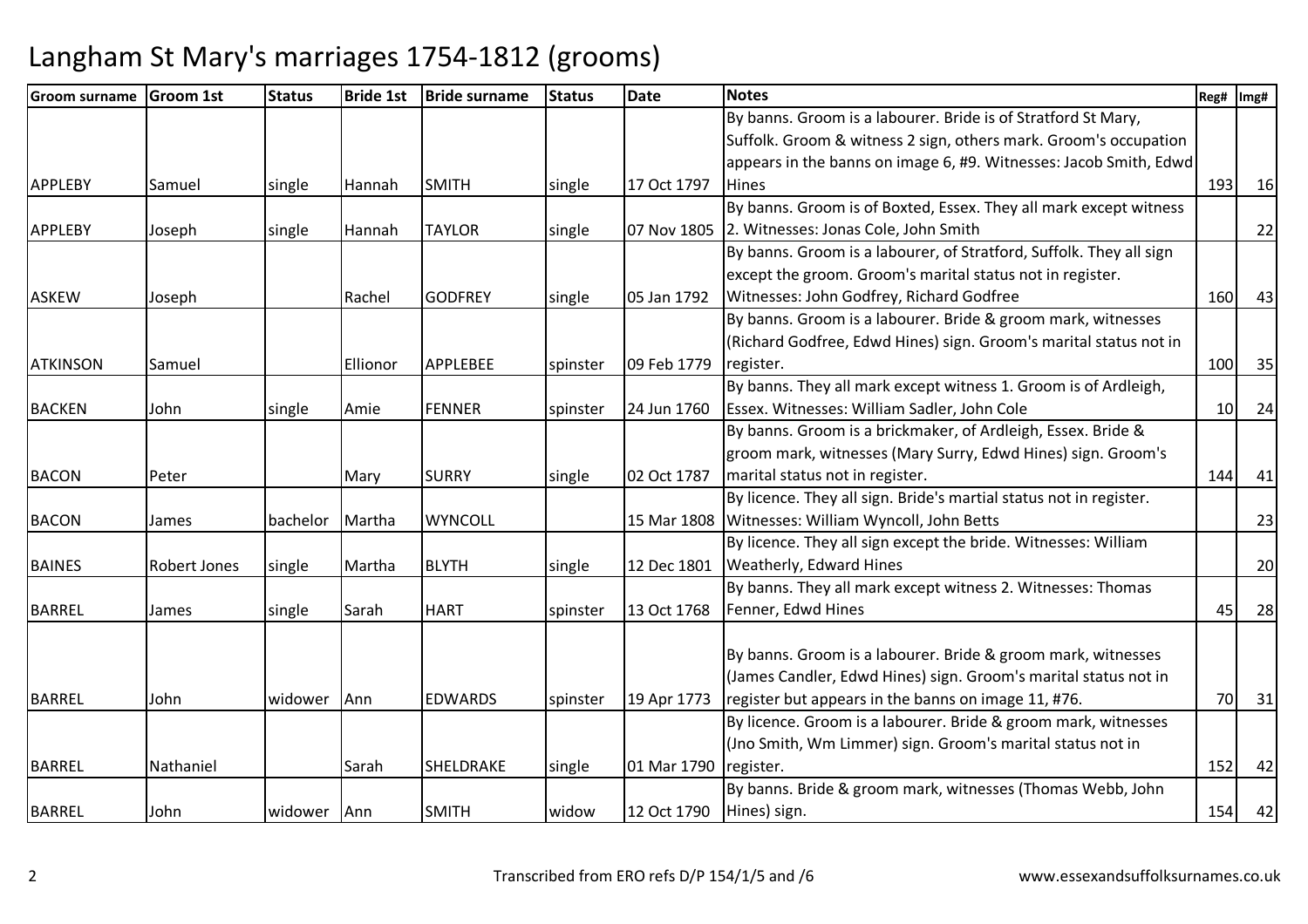| <b>Groom surname</b> | <b>Groom 1st</b> | <b>Status</b> | <b>Bride 1st</b> | <b>Bride surname</b> | <b>Status</b> | <b>Date</b> | <b>Notes</b>                                                         | Reg# | Img#      |
|----------------------|------------------|---------------|------------------|----------------------|---------------|-------------|----------------------------------------------------------------------|------|-----------|
|                      |                  |               |                  |                      |               |             |                                                                      |      |           |
|                      |                  |               |                  |                      |               |             | By banns. Groom is a labourer. They all mark except witness 1.       |      |           |
|                      |                  |               |                  |                      |               |             | Groom's marital status not in register, but appears in the banns at  |      |           |
| BARREL               | John             | widower       | Mary             | <b>SURRY</b>         | widow         | 07 Jul 1794 | image 17, #157. Witnesses: Edmd Hines, Mary Digings                  | 176  | 45        |
|                      |                  |               |                  |                      |               |             | By banns. Groom is a labourer. They all mark except witness 2.       |      |           |
|                      |                  |               |                  |                      |               |             | Groom's marital status not in register. Witnesses: Edmd Hines,       |      |           |
| <b>BARREL</b>        | John             |               | Elisabeth        | <b>SOUTHGATE</b>     | single        | 06 Mar 1796 | Sarah Southgate                                                      | 183  | 15        |
|                      |                  |               |                  |                      |               |             | By banns. They all mark except witness 2. Witnesses: Peter Barrel,   |      |           |
| <b>BARREL</b>        | James            | single        | Ann              | <b>BOWDELL</b>       | single        | 14 Nov 1800 | <b>Edwd Hines</b>                                                    | 24   | <b>19</b> |
|                      |                  |               |                  |                      |               |             | By banns. They all mark except witness 2. Groom's marital status     |      |           |
| <b>BARRELL</b>       | Robert           |               | <b>Hannah</b>    | <b>GRIDELEY</b>      | spinster      | 06 Oct 1812 | not in register. Witnesses: Henry Barrell, John Smith                |      | 27        |
|                      |                  |               |                  |                      |               |             | By banns. Groom is of Little Bentley, Essex. Bride & groom mark,     |      |           |
| <b>BARTON</b>        | John             | bachelor      | Lucy             | <b>MAY</b>           | widow         | 11 Oct 1808 | witnesses (William Barton, John Smith) sign.                         |      | 24        |
|                      |                  |               |                  |                      |               |             | By banns. Groom is a labourer, of Dedham, Essex. Bride & groom       |      |           |
|                      |                  |               |                  |                      |               |             | mark, witnesses (Edwd Hines, John Smith) sign. Groom's marital       |      |           |
| <b>BIRD</b>          | William          |               | Martha           | <b>ADKINSON</b>      | single        | 26 Dec 1785 | status not in register.                                              | 135  | 40        |
|                      |                  |               |                  |                      |               |             | By licence. Groom is of Lawford, Essex. They all sign. Witnesses:    |      |           |
| <b>BLOMFIELD</b>     | John             | single        | Martha           | <b>BLYTH</b>         | spinster      | 30 Jul 1771 | Samuel Blyth, John Hollick? Jnr.                                     | 64   | 31        |
|                      |                  |               |                  |                      |               |             | By licence. Groom is a miller, of Lawford, Essex. They all sign.     |      |           |
|                      |                  |               |                  |                      |               |             | Marital statuses not in register. Groom is John Blomfield junr.      |      |           |
| <b>BLOMFIELD</b>     | John             |               | Sarah            | <b>TIFFIN</b>        |               | 23 Dec 1794 | Witnesses: John & Wm Blomfield                                       | 176  | 14        |
| <b>BLYTH</b>         | James            | single        | Sarah            | <b>GROVE</b>         | single        | 12 Jan 1769 | By licence. They all sign. Witnesses: Danl Blyth, Thos Fisher        | 48   | 29        |
|                      |                  |               |                  |                      |               |             | By licence. Groom is a farmer. They all sign. Bride's signature      |      |           |
|                      |                  |               |                  |                      |               |             | presumably incomplete - signs Chamber. Witnesses: John Young,        |      |           |
| <b>BLYTH</b>         | James            |               | Mary             | <b>CHAMBERLAIN</b>   | widow         | 02 Oct 1782 | <b>Edwd Hines</b>                                                    | 114  | 37        |
|                      |                  |               |                  |                      |               |             |                                                                      |      |           |
|                      |                  |               |                  |                      |               |             | By licence. Groom is a farmer. Bride is of Great Horkesley, Essex.   |      |           |
|                      |                  |               |                  |                      |               |             | Groom & witness 1 sign, others mark. Groom's marital status not in   |      |           |
| <b>BLYTH</b>         | Isaac            |               | Mary             | <b>HOLDEN</b>        | widow         | 09 Feb 1792 | register. Witnesses: Edwd Hines, George English                      | 161  | 43        |
|                      |                  |               |                  |                      |               |             | By licence. They all sign. The groom is James Blyth junr. Witnesses: |      |           |
| <b>BLYTH</b>         | James            | bachelor      | Esther           | <b>SLANN</b>         | spinster      | 06 Oct 1795 | Danl Blyth, J R Halls                                                | 177  | 14        |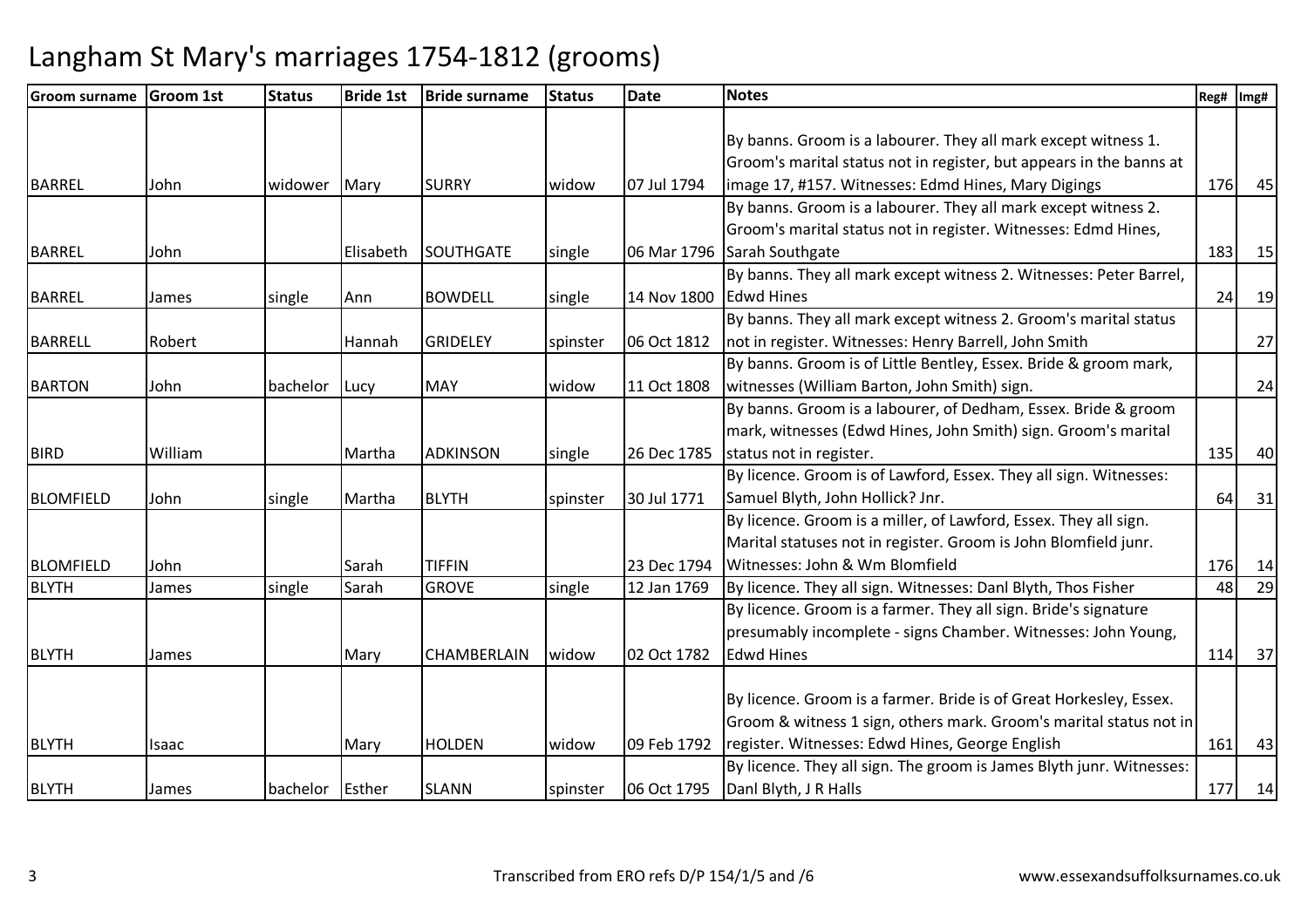| lGroom surname    | <b>Groom 1st</b> | <b>Status</b>   | <b>Bride 1st</b> | <b>Bride surname</b> | <b>Status</b> | <b>Date</b> | <b>Notes</b>                                                          | Reg# | Img# |
|-------------------|------------------|-----------------|------------------|----------------------|---------------|-------------|-----------------------------------------------------------------------|------|------|
|                   |                  |                 |                  |                      |               |             | By licence. They all sign except the groom. Witnesses: Robt           |      |      |
| <b>BLYTH</b>      | John             | bachelor        | Rebecca          | <b>PONDER</b>        | spinster      | 14 Oct 1795 | Baines?, Ann Ponder                                                   | 178  | 14   |
|                   |                  |                 |                  |                      |               |             | By banns. Groom is a farmer. They all sign except the groom.          |      |      |
|                   |                  |                 |                  |                      |               |             | Groom's marital status not in register. Witnesses: John Atkins,       |      |      |
| <b>BLYTH</b>      | Thomas           |                 | Mary             | THREADGALL           | spinster      | 31 Oct 1797 | <b>Edwd Hines</b>                                                     | 194  | 16   |
|                   |                  |                 |                  |                      |               |             | By banns. Groom is a labourer. They all sign. Groom's marital         |      |      |
|                   |                  |                 |                  |                      |               |             | status not in register, but appears in the banns at image 8.          |      |      |
| <b>BLYTH</b>      | Joseph           | single          | Mary             | <b>WOODGATE</b>      | spinster      | 09 Jun 1803 | Witnesses: Martha Cook, Edwd Hines                                    |      | 20   |
|                   |                  |                 |                  |                      |               |             | By licence. They all sign. Groom is of Manchester, Lancashire.        |      |      |
| <b>BOARDMAN</b>   | William          | bachelor        | Isabella         | <b>MARRIOTT</b>      | spinster      |             | 16 May 1785 Witnesses: Geo & Mary Rooke                               | 129  | 39   |
|                   |                  |                 |                  |                      |               |             | By banns. They all mark except the groom. Witness 2 marks with        |      |      |
|                   |                  |                 |                  |                      |               |             | an R. Groom is of Dedham, Essex. Witnesses: Sarah & Samuel            |      |      |
| <b>BONES</b>      | Abraham          | single          | Mary             | <b>ROWLIN</b>        | spinster      | 11 Jun 1760 | Rudkin                                                                | 9    | 24   |
|                   |                  |                 |                  |                      |               |             | By licence. Groom is of Rochford, Essex. Bride & groom mark,          |      |      |
|                   |                  |                 |                  |                      |               |             | witnesses (Robert Clark, Nathl King) sign. Bride's marital status not |      |      |
| <b>BRAND</b>      | John             | bachelor        | Mary             | <b>PORTER</b>        |               | 24 Jan 1811 | in register.                                                          |      | 26   |
|                   |                  |                 |                  |                      |               |             | By licence. They all sign. Bride's marital status not in register.    |      |      |
| <b>BRIANT</b>     | William          | bachelor        | Mary             | <b>WENT</b>          |               | 15 Aug 1756 | Witnesses: Libbeus Sherman, Robert Went                               | 11   | 21   |
|                   |                  |                 |                  |                      |               |             | By banns. Groom is a labourer. Bride & groom mark, witnesses          |      |      |
|                   |                  |                 |                  |                      |               |             | (Thomas? Webb, Edwd Hines) sign. Groom's marital status not in        |      |      |
| <b>BRIANT</b>     | William          |                 | Mary             | POLLAD               | spinster      | 22 Jun 1797 | register.                                                             | 189  | 15   |
|                   |                  |                 |                  |                      |               |             |                                                                       |      |      |
|                   |                  |                 |                  |                      |               |             | By banns. Groom is of Washbrook, Suffolk. They all mark. Marital      |      |      |
| <b>BROWN</b>      | George           |                 | Sarah            | <b>TAYLOR</b>        |               | 24 Jun 1798 | statuses not in register. Witnesses: Philip & Hannah Taylor           | 199  | 17   |
|                   |                  |                 |                  |                      |               |             | By licence. Groom is a labourer of Nayland, Suffolk. Bride & groom    |      |      |
|                   |                  |                 |                  |                      |               |             | mark, witnesses (Daniel Cooper, Thos Ablett) sign. Groom's marital    |      |      |
| <b>BROWNSMITH</b> | Francis          |                 | Judith           | <b>ALDERTON</b>      | spinster      | 10 Mar 1781 | status not in register.                                               | 106  | 36   |
|                   |                  |                 |                  |                      |               |             | By licence. They all sign. Bride's marital status not in register.    |      |      |
|                   |                  |                 |                  |                      |               |             | Groom's abode hard to read - looks like Woolvaston, which would       |      |      |
|                   |                  |                 |                  |                      |               |             | be a misspelling of Woolverston. Witnesses: Esther Blyth, John?       |      |      |
| <b>BRUCE</b>      | Stephen          | bachelor Martha |                  | <b>BLYTH</b>         |               | 19 Oct 1758 | Salmon                                                                | 22   | 23   |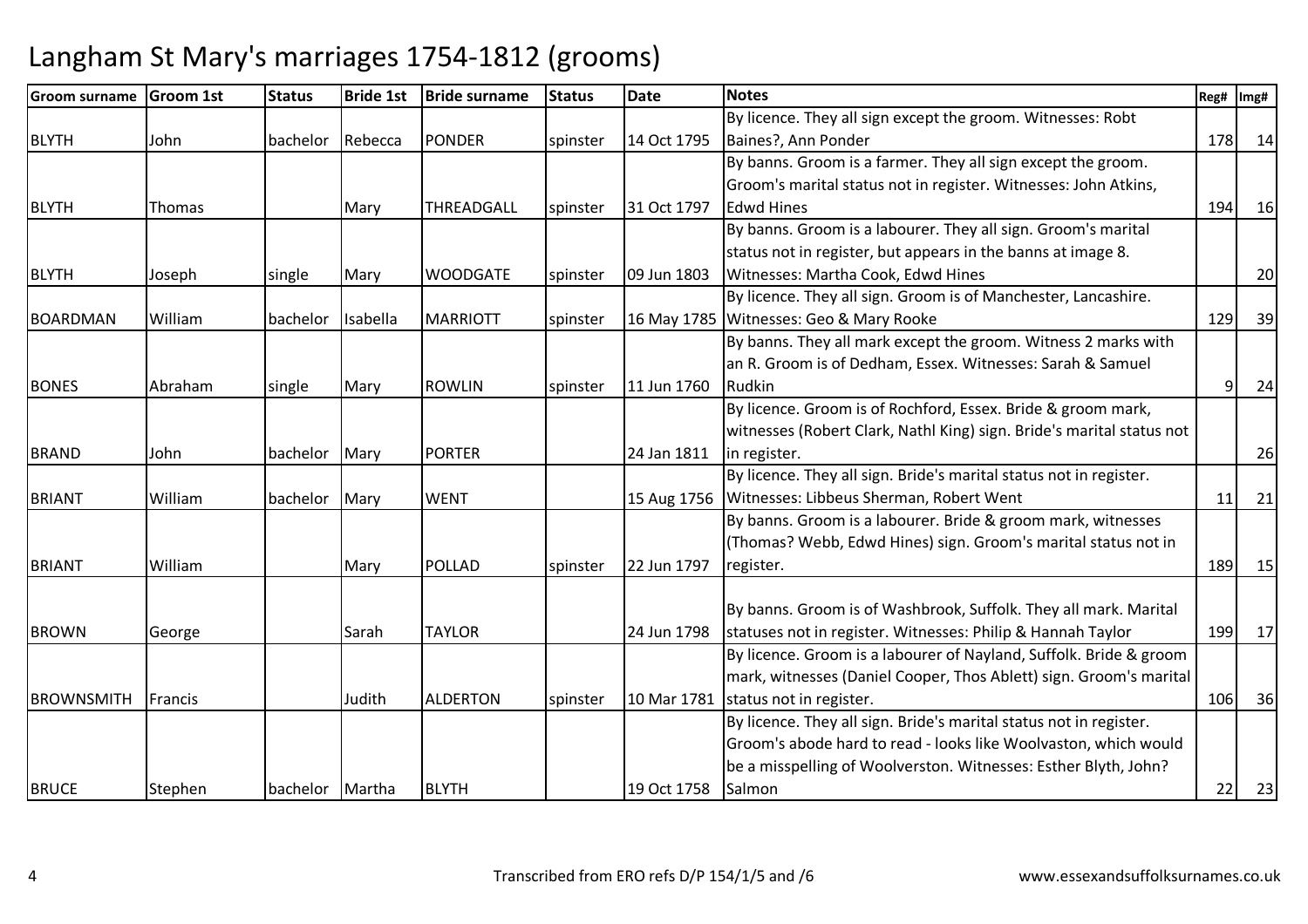| <b>Groom surname</b> | <b>Groom 1st</b> | <b>Status</b> | <b>Bride 1st</b> | <b>Bride surname</b> | <b>Status</b> | <b>Date</b> | <b>Notes</b>                                                        | Reg# | Img# |
|----------------------|------------------|---------------|------------------|----------------------|---------------|-------------|---------------------------------------------------------------------|------|------|
|                      |                  |               |                  |                      |               |             |                                                                     |      |      |
|                      |                  |               |                  |                      |               |             | By banns. Groom is a labourer. Bride & groom mark, witnesses        |      |      |
|                      |                  |               |                  |                      |               |             | (Robt Norfolk, Edwd Hines) sign. Groom's marital status not in      |      |      |
| <b>BRUICE</b>        | William          | single        | Susan            | <b>RAINER</b>        | single        | 23 Oct 1798 | register but appears in the banns at image 7, #18.                  | 205  | 17   |
|                      |                  |               |                  |                      |               |             | By banns. They all mark. Groom is of Wyston?, Suffolk. Witnesses:   |      |      |
| <b>BURROUGHS</b>     | John             | single        | Sarah            | <b>POLLY</b>         | single        | 29 Oct 1761 | Peter Polly, Samuel Rudkin                                          | 19   | 25   |
|                      |                  |               |                  |                      |               |             |                                                                     |      |      |
|                      |                  |               |                  |                      |               |             | By banns. Groom is a farmer. They all sign. Groom's marital status  |      |      |
|                      |                  |               |                  |                      |               |             | not in register. Bride signs Young but her surname is spelt Youngs  |      |      |
| <b>BUSH</b>          | James            |               | l Hannah         | <b>YOUNG</b>         | single        | 08 Mar 1791 | in the register. Witnesses: Charles Wrinch, Thomas Masters          | 155  | 42   |
|                      |                  |               |                  |                      |               |             | By banns. Groom is a labourer. They all sign except witness 2.      |      |      |
|                      |                  |               |                  |                      |               |             | Groom's marital status not in register. Witnesses: John Hines, John |      |      |
| <b>CANDLER</b>       | James            |               | Sarah            | <b>HAM</b>           | spinster      | 31 Mar 1772 | <b>IDav</b>                                                         | 67   | 31   |
|                      |                  |               |                  |                      |               |             | By banns. Groom is of Wivenhoe, Essex. Groom & witness 1 sign,      |      |      |
|                      |                  |               |                  |                      |               |             | others mark. Marital statuses not in register. Witnesses: Samuel    |      |      |
| <b>CANDLER</b>       | William          |               | Ruth             | SHELDRAKE            |               | 18 Oct 1810 | Starling, Eliz Atkins                                               |      | 25   |
|                      |                  |               |                  |                      |               |             | Banns only, not a marriage. Read 16, 23, 30 Nov 1808. Bride is of   |      |      |
| <b>CANDLER</b>       | John             | bachelor      | Hannah           | <b>HUNT</b>          | spinster      | * * 1808    | <b>Stratford St Mary, Suffolk</b>                                   |      | 11   |
|                      |                  |               |                  |                      |               |             | By banns. Groom is a labourer of Ardleigh, Essex. Bride & groom     |      |      |
|                      |                  |               |                  |                      |               |             | mark, witnesses (Henry Cook, Edwd Hines) sign. Groom's marital      |      |      |
| <b>CARDER</b>        | Thomas           |               | Mary             | <b>SEBBON</b>        | widow         | 21 Nov 1779 | status not in register.                                             | 101  | 35   |
|                      |                  |               |                  |                      |               |             | By banns. Groom is of Great Bromley, Essex. Bride & groom mark,     |      |      |
|                      |                  |               |                  |                      |               |             | witnesses (John Johnson, Isaac Blyth) sign. Groom's marital status  |      |      |
|                      |                  |               |                  |                      |               |             | not in register. "Labourer" entered by groom's name but crossed     |      |      |
| <b>CARTER</b>        | Robert           |               | Hannah           | <b>FENNER</b>        | single        | 09 Sep 1783 | through.                                                            | 120  | 38   |
|                      |                  |               |                  |                      |               |             | By banns. Groom is a labourer. Bride & groom mark, witnesses        |      |      |
|                      |                  |               |                  |                      |               |             | (James Bush, Edwd Hines) sign. Groom's marital status not in        |      |      |
| <b>CARVER</b>        | Daniel           |               | Sarah            | <b>BUSH</b>          | single        | 06 Oct 1789 | register.                                                           | 148  | 41   |
|                      |                  |               |                  |                      |               |             | By banns. Groom is a carpenter. Bride & groom mark, witnesses       |      |      |
|                      |                  |               |                  |                      |               |             | (Samuel & Daniel Sargent) sign. Groom's marital status not in       |      |      |
| <b>CASON</b>         | John             |               | Mary             | <b>SARGENT</b>       | spinster      | 21 Nov 1773 | register.                                                           | 74   | 32   |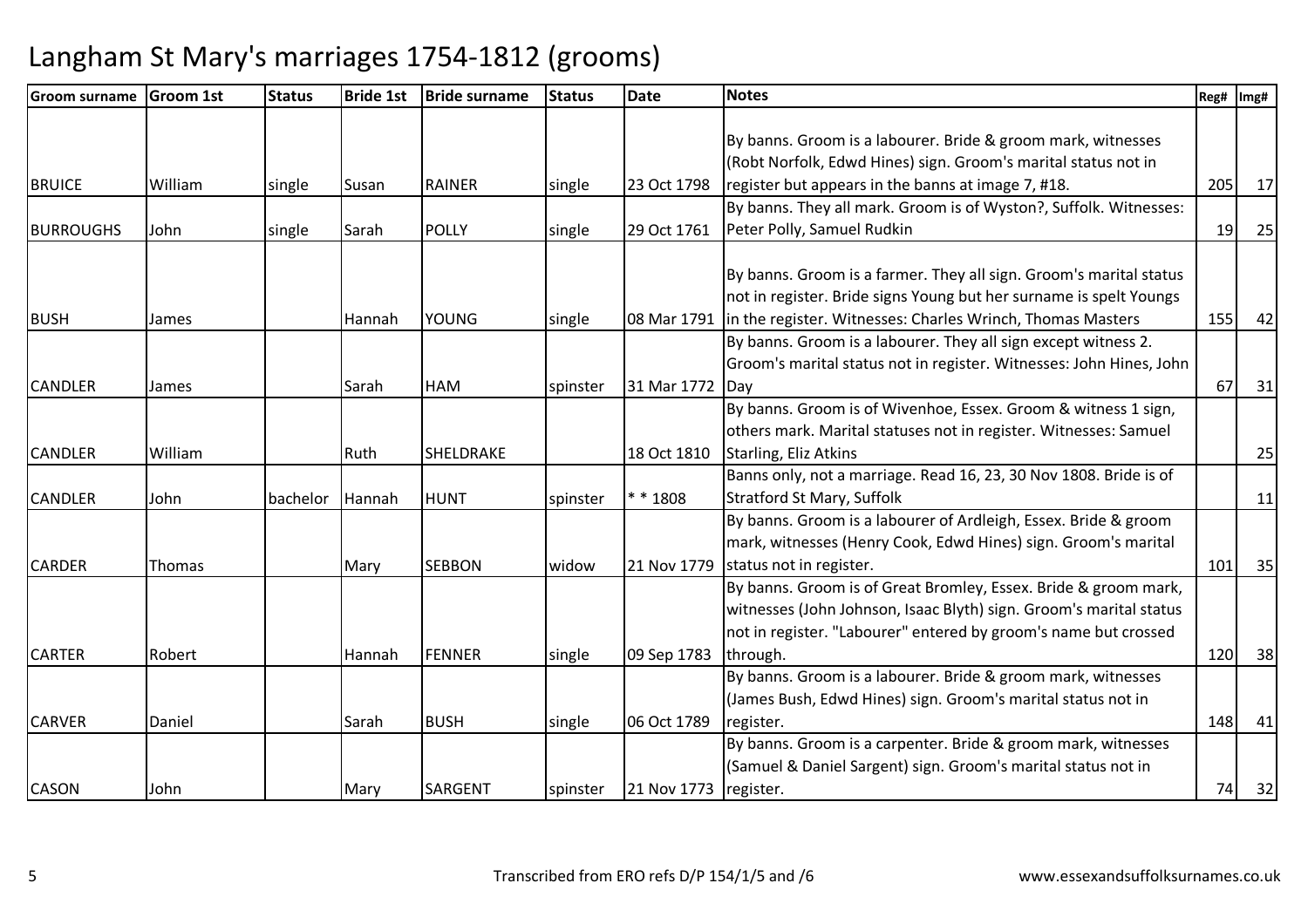| <b>Groom surname</b> | <b>Groom 1st</b> | <b>Status</b> | <b>Bride 1st</b> | <b>Bride surname</b> | <b>Status</b> | <b>Date</b> | <b>Notes</b>                                                             | Reg# | Img# |
|----------------------|------------------|---------------|------------------|----------------------|---------------|-------------|--------------------------------------------------------------------------|------|------|
|                      |                  |               |                  |                      |               |             | By banns. Groom is of Thorpe, Essex (Thorpe-le-Soken,                    |      |      |
|                      |                  |               |                  |                      |               |             | presumably). Groom & witness 2 sign, others mark. Marital                |      |      |
|                      |                  |               |                  |                      |               |             | statuses not in register, but appear in the banns at image 8, #25.       |      |      |
| <b>CASON</b>         | John             | single        | Martha           | <b>SAUNDERS</b>      | single        | 10 Nov 1801 | Witnesses: William Sebon, Edward Hines                                   |      | 19   |
|                      |                  |               |                  |                      |               |             |                                                                          |      |      |
|                      |                  |               |                  |                      |               |             | By banns. Groom is a gardener. Bride is of Stratford, Suffolk.           |      |      |
|                      |                  |               |                  |                      |               |             | Marital statuses not in register, but groom's appears in banns on        |      |      |
|                      |                  |               |                  |                      |               |             | image 10, #71. Groom & witness 1 sign, others mark. Groom signs          |      |      |
|                      |                  |               |                  |                      |               |             | his surname "Chamberlin" but it is spelt "Chamberlain" in the            |      |      |
| <b>CHAMBERLIN</b>    | George           | single        | Mary             | <b>POLLY</b>         |               | 26 Oct 1770 | register. Witnesses: Robet Scott, Samuel Polly                           | 61   | 30   |
|                      |                  |               |                  |                      |               |             | By banns. Groom is of Boxted, Essex. Bride & groom mark,                 |      |      |
| <b>CHANDLER</b>      | John             | single        | Elisabeth        | <b>DOBBITER</b>      | single        | 16 Oct 1770 | witnesses (William Sargant, Thomas Blyth) sign.                          | 59   | 30   |
|                      |                  |               |                  |                      |               |             | By banns. Groom is of Ardleigh, Essex. Bride & groom mark,               |      |      |
|                      |                  |               |                  |                      |               |             | witnesses (James Parr?, John Smith) sign. Marital statuses not in        |      |      |
| <b>CHAPLIN</b>       | Abraham          |               | Hannah           | <b>SMITH</b>         |               | 12 Jan 1804 | register.                                                                |      | 21   |
|                      |                  |               |                  |                      |               |             | By licence. They all sign except witness 2. Groom is of Capel.           |      |      |
| <b>CHAPMAN</b>       | John             | single        | Mary             | <b>MOUNTAGUE</b>     | single        | 06 Dec 1764 | Witnesses: Henry Mountague, Samuel Rudkin                                | 34   | 27   |
|                      |                  |               |                  |                      |               |             | By banns. They all mark except the groom. Note that in the banns         |      |      |
|                      |                  |               |                  |                      |               |             | (image 8, #47), the groom is of Langham, not Boxted as in the            |      |      |
| <b>CHEVERTON</b>     | Stephen          | widower Mary  |                  | <b>BACON</b>         | widow         | 01 Jan 1765 | marriage register. Witnesses: Samuel Rudkin, Elizabeth Frost             | 35   | 27   |
|                      |                  |               |                  |                      |               |             | By banns. Groom is a labourer. Bride is of Great Horkesley, Essex.       |      |      |
|                      |                  |               |                  |                      |               |             | Bride & groom mark, witnesses (Joseph Sargent, John Hines) sign.         |      |      |
| <b>CHURCH</b>        | Robert           |               | Priscilla        | <b>WOODWARD</b>      |               | 18 Feb 1793 | Marital statuses not in register.                                        | 169  | 44   |
|                      |                  |               |                  |                      |               |             | By banns. They all mark except witness 1. Witnesses: John Smith,         |      |      |
| <b>CHURCH</b>        | Joseph           | single        | Phebee           | <b>LEE</b>           | single        | 20 Oct 1806 | <b>William Seaborn</b>                                                   |      | 23   |
|                      |                  |               |                  |                      |               |             | By licence. They all sign. Marital statuses not in register.             |      |      |
| <b>CLARK</b>         | Robert           |               |                  | RANSDALE             |               | 03 Nov 1812 | Witnesses: E A Vince, Wm Atkinson                                        |      | 27   |
|                      |                  |               | Lydia            |                      |               |             |                                                                          |      |      |
|                      |                  |               |                  |                      |               |             | By licence. Groom is of Lavenham, Suffolk. They all sign. Marital        |      |      |
| <b>CLARKE</b>        | William          |               | Sarah            | <b>BRANWHITE</b>     |               |             | 23 May 1797 statuses not in register. Witnesses: Hugh Green, Sarah Symes | 188  | 15   |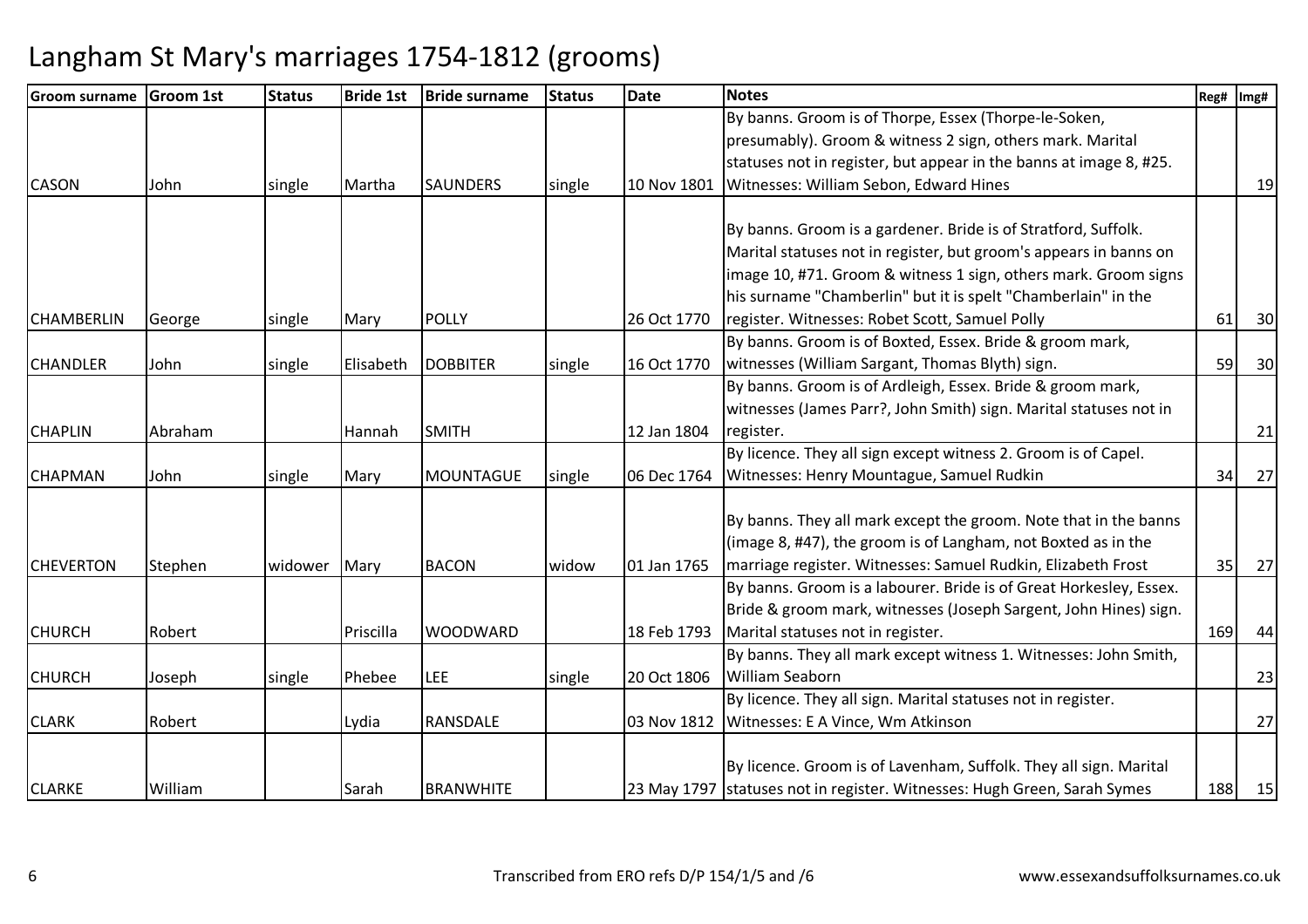| <b>Groom surname</b> | <b>Groom 1st</b> | <b>Status</b>   | <b>Bride 1st</b> | <b>Bride surname</b> | <b>Status</b> | <b>Date</b>              | <b>Notes</b>                                                         | Reg# | Img# |
|----------------------|------------------|-----------------|------------------|----------------------|---------------|--------------------------|----------------------------------------------------------------------|------|------|
|                      |                  |                 |                  |                      |               |                          |                                                                      |      |      |
|                      |                  |                 |                  |                      |               |                          | By banns. Groom is of Manningtree, Essex. They all sign. Marital     |      |      |
| <b>CLOD</b>          | Charles          |                 | Sarah            | <b>COOK</b>          |               | 16 Apr 1802              | statuses not in register. Witnesses: James Godfrey, James Smith      |      | 20   |
|                      |                  |                 |                  |                      |               |                          | By banns. They all sign except the bride. Witnesses: Nathaniel       |      |      |
| <b>COLE</b>          | John             | single          | Susan            | <b>ALLESTONE</b>     | single        | 30 Sep 1762              | *een, Mary Dobiter                                                   | 23   | 25   |
|                      |                  |                 |                  |                      |               |                          | By banns. They all mark except the groom. Witnesses: John            |      |      |
| <b>COLE</b>          | William          | single          | Elizabeth        | <b>WENT</b>          | single        |                          | 29 May 1764 Starling, Susan Farrow                                   | 31   | 26   |
|                      |                  |                 |                  |                      |               |                          |                                                                      |      |      |
|                      |                  |                 |                  |                      |               |                          | By banns. Groom is a butcher. They all sign. Groom's marital status  |      |      |
|                      |                  |                 |                  |                      |               |                          | not in register but appears in the banns on image 11, #81. Bride     |      |      |
| <b>COLE</b>          | Thomas           | single          | Sarah            | <b>WENT</b>          | spinster      | 19 Jul 1774              | signs her name "Sary". Witnesses: William Went, Robert Seborn.       | 77   | 32   |
|                      |                  |                 |                  |                      |               |                          | By banns. Groom is a carpenter. Bride & groom mark, witnesses        |      |      |
|                      |                  |                 |                  |                      |               |                          | (Samuel Beardwell, Robert Seborn) sign. Groom's marital status       |      |      |
| <b>COLE</b>          | John             |                 | Sarah            | <b>BLYTH</b>         | single        | 09 Jan 1794              | not in register.                                                     | 174  | 45   |
|                      |                  |                 |                  |                      |               |                          | By licence. Groom is of Manningtree, Essex. They all sign. Groom's   |      |      |
|                      |                  |                 |                  |                      |               |                          | marital status not in register. Witnesses: Wm Sargent, Elizabeth     |      |      |
| <b>COLE</b>          | Nathaniel        |                 | Sophia           | <b>SARGENT</b>       | spinster      | 26 May 1808   Keningale. |                                                                      |      | 23   |
|                      |                  |                 |                  |                      |               |                          | By banns. Groom is of Boxted, Essex. Bride & groom mark,             |      |      |
|                      |                  |                 |                  |                      |               |                          | witnesses (Mary Gunn, John Smith) sign. Marital statuses not in      |      |      |
| <b>COLE</b>          | Benjamin         |                 | Sarah            | WHELLUM              |               | 08 Nov 1810              | register.                                                            |      | 26   |
|                      |                  |                 |                  |                      |               |                          | By banns. They all sign. Witnesses: Benjamin Hanenes?, Alexr.        |      |      |
| <b>COLLYER</b>       | William          | single          | Mary             | <b>DOBITER</b>       | spinster      | 02 Oct 1764              | Scouler?                                                             | 32   | 27   |
|                      |                  |                 |                  |                      |               |                          | By banns. They all mark. Witnesses: Samuel Rudkin, Samuel            |      |      |
| <b>COOK</b>          | John             | widower         | Mary             | <b>BAKER</b>         | widow         | 12 Apr 1763              | Southgate                                                            | 25   | 26   |
|                      |                  |                 |                  |                      |               |                          | By banns. Groom is a labourer. They all sign except the bride.       |      |      |
|                      |                  |                 |                  |                      |               |                          | Groom's marital status not in register. Witnesses: Thomas Webb,      |      |      |
| <b>COOK</b>          | Henry            |                 | Martha           | <b>SMITH</b>         | single        | 03 Oct 1780              | <b>Rich Whellum</b>                                                  | 105  | 36   |
|                      |                  |                 |                  |                      |               |                          | By banns. Bride is of Boxted, Essex. They all sign. Marital statuses |      |      |
| <b>COOK</b>          | Robert           |                 | Elizabeth        | <b>PAGE</b>          |               | 19 Jun 1810              | not in register. Witnesses: Isaac and John Page                      |      | 25   |
|                      |                  |                 |                  |                      |               |                          | By banns. Groom is of St Matthew's, Ipswich, Suffolk. They all sign. |      |      |
|                      |                  |                 |                  |                      |               |                          | Bride's marital status not in register. Witnesses: Benjamin Whiley,  |      |      |
| <b>COOK</b>          | Francis          | bachelor Hannah |                  | <b>LONG</b>          |               | 29 Oct 1810              | Ann Sergent                                                          |      | 25   |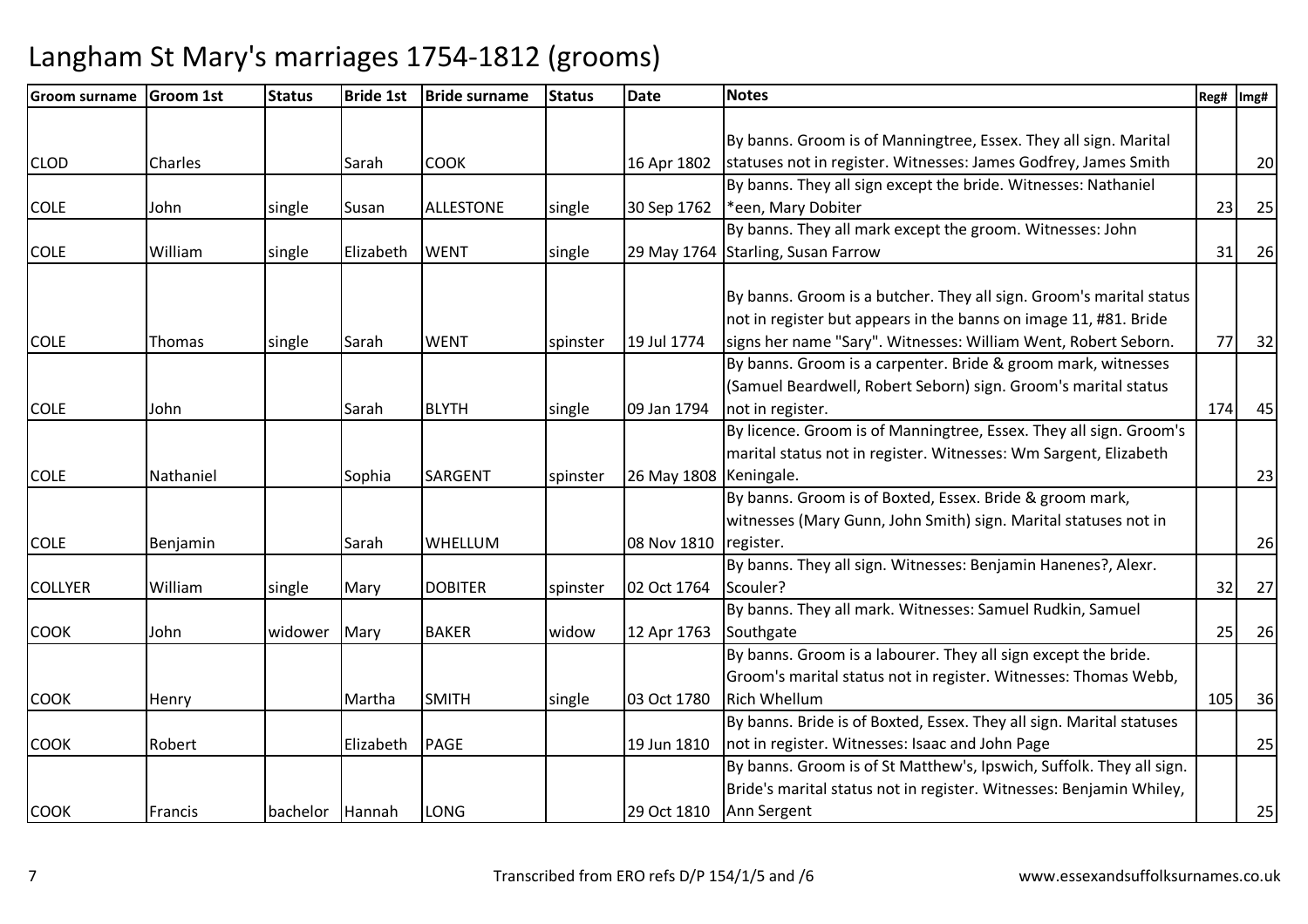| <b>Groom surname</b> | <b>Groom 1st</b> | <b>Status</b> | <b>Bride 1st</b> | <b>Bride surname</b> | <b>Status</b> | <b>Date</b> | <b>Notes</b>                                                              | Reg# | Img# |
|----------------------|------------------|---------------|------------------|----------------------|---------------|-------------|---------------------------------------------------------------------------|------|------|
|                      |                  |               |                  |                      |               |             |                                                                           |      |      |
|                      |                  |               |                  |                      |               |             | By licence. They all sign. Bride's name is spelt Houlden in the           |      |      |
|                      |                  |               |                  |                      |               |             | register but she spells it Holden. Groom is of West Mersea, Essex.        |      |      |
| <b>COOKE</b>         | John             | bachelor      | Elizabeth        | <b>HOULDEN</b>       | spinster      | 23 Apr 1756 | Witnesses: Abram. Mazengarb, Richd Houlden                                | 8    | 21   |
|                      |                  |               |                  |                      |               |             | By licence. Groom is a miller, of Capel St Mary, Suffolk. They all        |      |      |
|                      |                  |               |                  |                      |               |             | sign. Groom's marital status not in register. Witnesses: John             |      |      |
| <b>COOPER</b>        | Mannister        |               | Mary             | <b>PONDER</b>        | spinster      | 10 Oct 1796 | Cooper, Samuel Rudkin                                                     | 185  | 15   |
|                      |                  |               |                  |                      |               |             | By banns. Groom is a husbandman of Ardleigh, Essex. Bride &               |      |      |
|                      |                  |               |                  |                      |               |             | groom mark, witnesses (Isaac Ponder, John Hines) sign. Groom's            |      |      |
| <b>DAY</b>           | <b>Benjamin</b>  |               | <b>IFrances</b>  | <b>MAY</b>           | single        | 30 Sep 1781 | marital status not in register.                                           | 108  | 36   |
|                      |                  |               |                  |                      |               |             | By banns. Groom is a farmer. They all sign. Groom's marital status        |      |      |
| <b>DAY</b>           | William          |               | Martha           | <b>REVETT</b>        | single        | 22 Aug 1797 | not in register. Witnesses: William Day, Edwd Hines                       | 191  | 16   |
|                      |                  |               |                  |                      |               |             | By banns. Groom is of Dedham, Essex. Bride's marital status not in        |      |      |
|                      |                  |               |                  |                      |               |             | register. They all sign except witness 2, who marks with an R.            |      |      |
|                      |                  |               |                  |                      |               |             | Bride's surname spelt Smyth in register, but she signs Smith.             |      |      |
| <b>DEEVES</b>        | John             | bachelor      | Lucy             | <b>SMITH</b>         |               | 12 Sep 1756 | Witnesses: Deborah Kemball, Samuel Rudkin                                 | 12   | 21   |
|                      |                  |               |                  |                      |               |             | By banns. Groom is a labourer. They all mark except witness 2.            |      |      |
|                      |                  |               |                  |                      |               |             | Groom's marital status not in register. Witnesses: John James,            |      |      |
| <b>DIGGINS</b>       | Robert           |               | Lucy             | <b>COOK</b>          | single        | 27 Apr 1788 | <b>Edwd Hines</b>                                                         | 146  | 41   |
|                      |                  |               |                  |                      |               |             | By banns. Bride & groom mark, witnesses (Ralph Walls, James               |      |      |
| <b>DINES</b>         | Thomas           | widower       | Martha           | <b>FROST</b>         | widow         | 06 Aug 1765 | Eade) sign.                                                               | 37   | 27   |
|                      |                  |               |                  |                      |               |             |                                                                           |      |      |
|                      |                  |               |                  |                      |               |             | By banns. Groom is a labourer. Bride & groom mark, witnesses (H)          |      |      |
| <b>DINES</b>         | William          |               | Susan            | <b>MOOR</b>          | single        | 01 Aug 1778 | Gates, John Hines) sign. Groom's marital status not in register.          | 98   | 35   |
|                      |                  |               |                  |                      |               |             | By banns. Groom is a labourer. Bride & groom mark, witnesses              |      |      |
|                      |                  |               |                  |                      |               |             | (Danl Blyth, Edmd Hines) sign. Groom's marital status not in              |      |      |
| <b>DINES</b>         | William          |               | Mary             | <b>MOOR</b>          | single        | 10 Oct 1785 | register.                                                                 | 131  | 39   |
|                      |                  |               |                  |                      |               |             |                                                                           |      |      |
|                      |                  |               |                  |                      |               |             | By banns. They all sign except the groom. Witness 1's first name          |      |      |
|                      |                  |               |                  |                      |               |             | signed without an R, hence "Heny" (Heny Cook). Witness 2's                |      |      |
| <b>DINES</b>         | James            | single        | Martha           | <b>COOK</b>          | spinster      |             | 04 Aug 1804 Surname presumably Clodd but signed "Cloodd" (Joseph Cloodd). |      | 21   |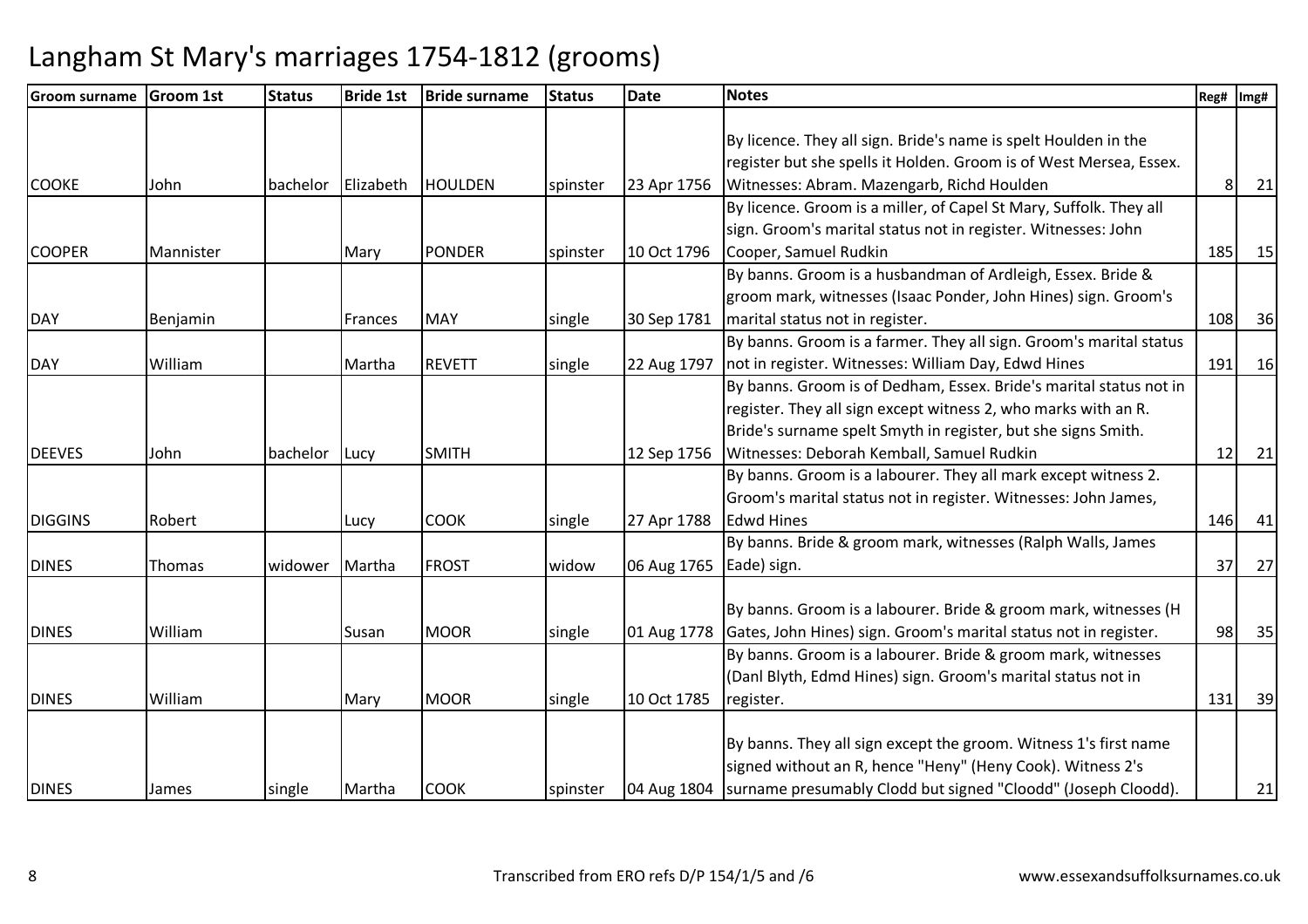| <b>lGroom surname</b> | <b>Groom 1st</b> | <b>Status</b> | <b>Bride 1st</b> | <b>Bride surname</b> | <b>Status</b> | <b>Date</b> | <b>Notes</b>                                                       | Reg# | Img# |
|-----------------------|------------------|---------------|------------------|----------------------|---------------|-------------|--------------------------------------------------------------------|------|------|
|                       |                  |               |                  |                      |               |             | By banns. Groom is of Great Horkesley, Essex. Bride & groom mark,  |      |      |
|                       |                  |               |                  |                      |               |             | witnesses (John Ath*, John Godfrey) sign. Groom's marital status   |      |      |
| <b>DIXON</b>          | William          |               | Ann              | <b>GODFRY</b>        | single        | 04 Jan 1787 | not in register.                                                   | 138  | 40   |
|                       |                  |               |                  |                      |               |             | By banns. They all mark. Groom is of Little Bromley, Essex.        |      |      |
| <b>DOBBITER</b>       | Arthur           | single        | Ann              | <b>WILLOCK</b>       | spinster      | 29 Jun 1760 | Witnesses: William Bouchier?, Sarah Rudkin                         | 11   | 24   |
|                       |                  |               |                  |                      |               |             | By banns. Bride & groom mark, witnesses (Anthony Vince, Edward     |      |      |
| <b>DOBITER</b>        | James            | single        | <b>Susannah</b>  | <b>WHILEY</b>        | widow         | 11 Apr 1765 | Surry) sign.                                                       | 36   | 27   |
|                       |                  |               |                  |                      |               |             |                                                                    |      |      |
|                       |                  |               |                  |                      |               |             | By banns. Groom is a labourer. Bride & groom mark, witnesses       |      |      |
|                       |                  |               |                  |                      |               |             | (Edwd Hines, Sarah Parr) sign. Groom's marital status not in       |      |      |
| <b>DOBITER</b>        | William          | widower       | Mary             | <b>SOUTHGATE</b>     | widow         | 07 Apr 1793 | register, but appears in the banns at image 18, #155.              | 172  | 44   |
|                       |                  |               |                  |                      |               |             | By licence. Groom is a labourer. Bride & groom mark, witnesses     |      |      |
|                       |                  |               |                  |                      |               |             | (Thomas Grove, Nicholas Romcelet?) sign. Groom's marital status    |      |      |
| <b>DOWSETT</b>        | Daniel           |               | Elisabeth        | <b>KING</b>          | spinster      | 13 Sep 1774 | not in register.                                                   | 78   | 32   |
|                       |                  |               |                  |                      |               |             |                                                                    |      |      |
|                       |                  |               |                  |                      |               |             | By banns. Groom is a cooper. They all sign. Groom's marital status |      |      |
| <b>DRIVER</b>         | Daniel           |               | Mary             | <b>PYE</b>           | single        | 09 Oct 1792 | not in register. Witnesses: Maria Pritchard, Edw Hines             | 163  | 43   |
|                       |                  |               |                  |                      |               |             |                                                                    |      |      |
|                       |                  |               |                  |                      |               |             | By licence. Groom is a farmer. They all sign except the bride.     |      |      |
|                       |                  |               |                  |                      |               |             | Marital statuses not in register. Groom's abode (Hadley)           |      |      |
| <b>DURRANT</b>        | William          |               | Frances          | <b>BLYTH</b>         |               | 14 Oct 1798 | presumably Hadleigh, Suffolk. Witnesses: Robt Baines, Edwd Hines   | 203  | 17   |
|                       |                  |               |                  |                      |               |             | By banns. Groom is a carpenter of Boxted, Essex. Bride & groom     |      |      |
|                       |                  |               |                  |                      |               |             | mark, witnesses (Henry Cook, Thomas Webb) sign. Groom's            |      |      |
| <b>EAST</b>           | William          |               | Elisabeth        | <b>WEBB</b>          | single        | 05 Jun 1781 | marital status not in register.                                    | 107  | 36   |
|                       |                  |               |                  |                      |               |             | By banns. Groom is a labourer. Bride & groom mark, witnesses       |      |      |
|                       |                  |               |                  |                      |               |             | (Edwd Hines, John Smith) sign. Groom's marital status not in       |      |      |
| <b>EDWARDS</b>        | Matthew          |               | Keziah           | <b>WENLOCK</b>       | single        | 21 Aug 1790 | register.                                                          | 153  | 42   |
|                       |                  |               |                  |                      |               |             | By banns. Groom & witness 2 sign, others mark. Witnesses: Daniel   |      |      |
| <b>EDWARDS</b>        | Samuel           | single        | Mary             | <b>MUNSON</b>        | single        | 06 Nov 1805 | Barker, John Smith                                                 |      | 22   |
|                       |                  |               |                  |                      |               |             | By licence. Groom is of Ardleigh, Essex. Bride & groom mark,       |      |      |
| <b>ELLNETT</b>        | William          | bachelor      | Sarah            | LILLY                | spinster      | 16 Feb 1777 | witnesses (James Lilly, Richd Wellum) sign.                        | 90   | 34   |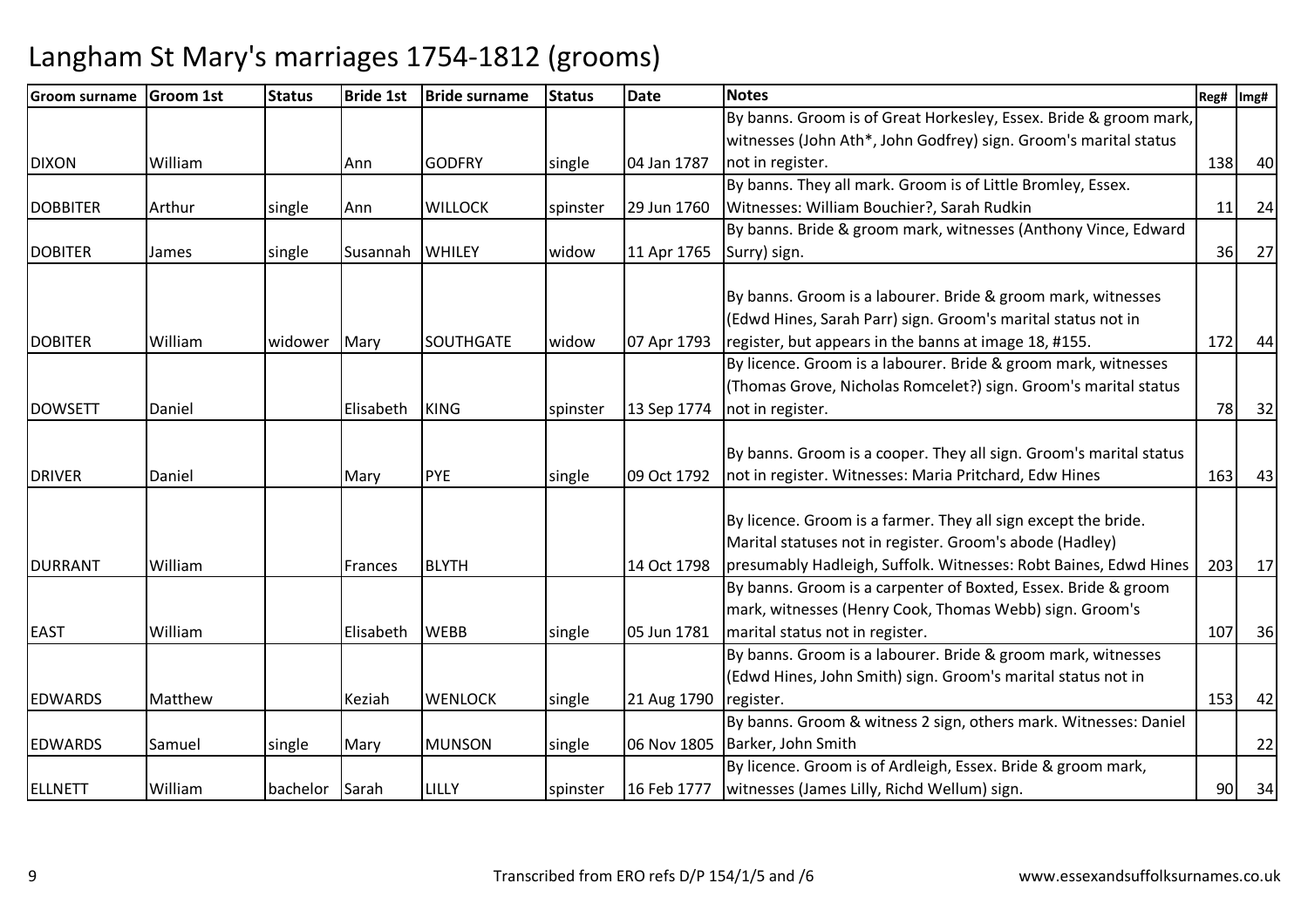| <b>Groom surname</b> | <b>Groom 1st</b> | <b>Status</b> | <b>Bride 1st</b> | <b>Bride surname</b> | <b>Status</b> | Date        | <b>Notes</b>                                                           | Reg# | Img# |
|----------------------|------------------|---------------|------------------|----------------------|---------------|-------------|------------------------------------------------------------------------|------|------|
|                      |                  |               |                  |                      |               |             | By licence. They all sign. Marital statuses not in register. Witnesses |      |      |
| <b>ENDFIELD</b>      | John             |               | Sarah            | <b>BLYTH</b>         |               |             | 23 May 1804 are James Blyth senior and junior.                         |      | 21   |
|                      |                  |               |                  |                      |               |             |                                                                        |      |      |
|                      |                  |               |                  |                      |               |             | By banns. Groom & witness 2 sign, others mark. Groom's marital         |      |      |
|                      |                  |               |                  |                      |               |             | status not in register, but appears in the banns on image 13, #94.     |      |      |
| EVERETT              | John             | single        | Mary             | <b>SMITH</b>         | spinster      | 27 Sep 1778 | Groom is of Stoke, Suffolk. Witnesses: Reuben Smith, Edwd Hines        | 97   | 35   |
|                      |                  |               |                  |                      |               |             |                                                                        |      |      |
|                      |                  |               |                  |                      |               |             | By banns. Groom is a labourer. They all sign except the bride.         |      |      |
|                      |                  |               |                  |                      |               |             | Groom's marital status not in register, but appears in the banns at    |      |      |
| EVERETT              | Thomas           | single        | Mary             | <b>FARROW</b>        | single        | 21 Feb 1803 | image 8. Witnesses: Elizabeth Everitt, Edward Hines                    |      | 20   |
|                      |                  |               |                  |                      |               |             | By banns. Groom & witness 2 sign, others mark. Witnesses: James        |      |      |
| <b>FARRAR</b>        | Isaac            | single        | Elizabeth        | <b>SMITH</b>         | single        | 18 Nov 1760 | Overet, Roger Munson                                                   | 14   | 24   |
|                      |                  |               |                  |                      |               |             | By banns. They all mark except witness 1. Witnesses: Isaac Farrow,     |      |      |
| <b>FARROW</b>        | Nathaniel        | single        | Amy              | <b>COBEY</b>         | single        | 22 Jan 1761 | James Potter                                                           | 15   | 24   |
|                      |                  |               |                  |                      |               |             | By banns. Groom & witness 1 (Saml Rudkin junior) sign, others          |      |      |
| <b>FARROW</b>        | John             | single        | Mary             | LILLY                | widow         | 26 Nov 1767 | mark. Witness 2: Elizabeth Frost                                       | 44   | 28   |
|                      |                  |               |                  |                      |               |             | By banns. Groom is a shoemaker. They all sign. Groom's marital         |      |      |
|                      |                  |               |                  |                      |               |             | status unclear - "widower" was entered, then crossed out. It           |      |      |
|                      |                  |               |                  |                      |               |             | appears as widower in the banns register on image 11, #75.             |      |      |
| <b>FARROW</b>        | Nathaniel        | widower       | Ruth             | <b>MUNSON</b>        | spinster      | 29 Dec 1772 | Witnesses: Isaac Cobell, John Sands                                    | 69   | 31   |
|                      |                  |               |                  |                      |               |             |                                                                        |      |      |
|                      |                  |               |                  |                      |               |             | By banns. Groom is a labourer. Bride & groom mark, witnesses           |      |      |
| <b>FARTHING</b>      | Joseph           |               | Hannah           | <b>WHILEY</b>        | spinster      | 20 Jan 1778 | (John Cole, John Hines) sign. Groom's marital status not in register.  | 91   | 34   |
|                      |                  |               |                  |                      |               |             |                                                                        |      |      |
|                      |                  |               |                  |                      |               |             | By licence. Groom is of Ardleigh, Essex. Groom and witness 1 sign,     |      |      |
|                      |                  |               |                  |                      |               |             | others mark (Samuel Rudkin marks with an R). Bride's marital           |      |      |
| FENN                 | James            | bachelor      | Hester           | <b>MONSON</b>        |               | 27 Jul 1757 | status not in register. Witnesses: William Sargeant, Samuel Rudkin     | 19   | 22   |
|                      |                  |               |                  |                      |               |             | By licence. Bride and groom mark, witnesses (William Went, Wm          |      |      |
| FENNER               | John             | single        | Hannah           | <b>DEATH</b>         | single        | 12 Oct 1763 | Cowperthwaite) sign.                                                   | 27   | 26   |
|                      |                  |               |                  |                      |               |             | By licence to the consent of the Father. They all sign. Bride's        |      |      |
|                      |                  |               |                  |                      |               |             | marital status not in register. Groom is of Boxted, Essex.             |      |      |
| <b>FISHER</b>        | Thomas           | bachelor Mary |                  | <b>GROVE</b>         |               | 24 Feb 1757 | Witnesses: William & Sarah Grove                                       | 16   | 22   |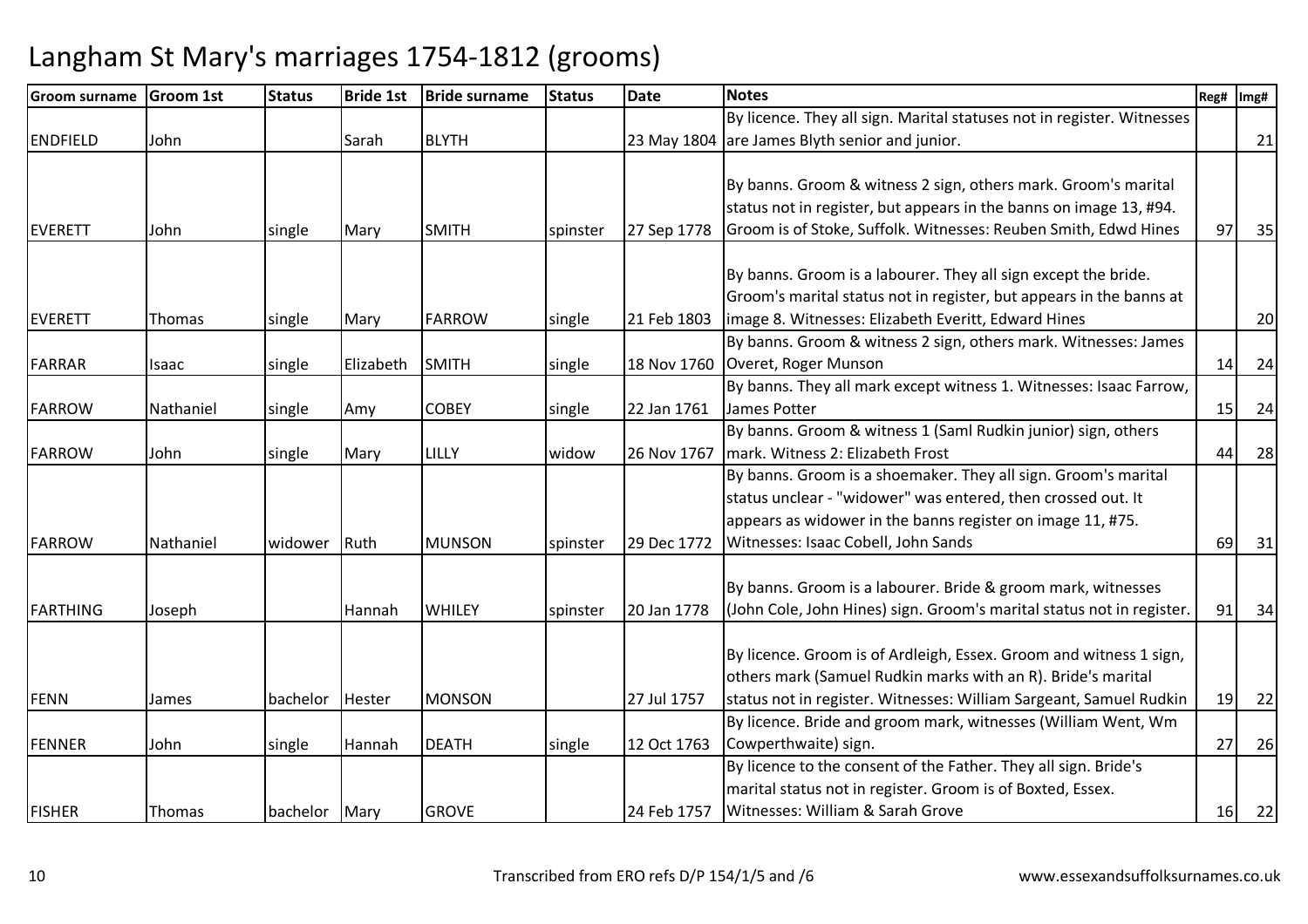| <b>Groom surname</b> | <b>Groom 1st</b> | <b>Status</b> | <b>Bride 1st</b> | <b>Bride surname</b> | <b>Status</b> | <b>Date</b> | <b>Notes</b>                                                                                                                                                                                           | Reg# | Img# |
|----------------------|------------------|---------------|------------------|----------------------|---------------|-------------|--------------------------------------------------------------------------------------------------------------------------------------------------------------------------------------------------------|------|------|
|                      |                  |               |                  |                      |               |             | By banns. Groom is a labourer. They all mark except witness 2.                                                                                                                                         |      |      |
|                      |                  |               |                  |                      |               |             | Groom's marital status not in register. Witnesses: John Foker, Edw                                                                                                                                     |      |      |
| <b>FOKER</b>         | William          |               | Mary             | <b>TAYLOR</b>        | spinster      | 07 Apr 1797 | <b>Hines</b>                                                                                                                                                                                           | 187  | 15   |
|                      |                  |               |                  |                      |               |             | By licence. Groom is of Stratford, Suffolk. Martial statuses not in                                                                                                                                    |      |      |
|                      |                  |               |                  |                      |               |             | register. They all sign. The witnesses are John Salmon junior and                                                                                                                                      |      |      |
| <b>FOSTER</b>        | Richard          |               | Hannah           | <b>BLYTH</b>         |               | 16 Feb 1756 | senior.                                                                                                                                                                                                | 61   | 21   |
| <b>FOX</b>           | William          | bachelor      | Elizabeth        | <b>SIMPSON</b>       | spinster      | 20 Apr 1809 | By licence. They all sign. Witnesses: Thos Simpson, Eliza Golding                                                                                                                                      |      | 25   |
|                      |                  |               |                  |                      |               |             | By banns. They all mark except witness 2. Bride's marital status not<br>in register, but appears in the banns part of the register on image                                                            |      |      |
| <b>FRANCES</b>       | Daniel           | single        | Sarah            | <b>VINCE</b>         | single        | 19 Oct 1760 | 6, banns #29. Witnesses: Samuel Rudkin, Willm Bigsby                                                                                                                                                   | 13   | 24   |
| <b>FRANCES</b>       | Benjamin         | widower       | Mary             | <b>HARRIS</b>        | single        |             | 10 May 1761 By banns. They all mark. Witnesses: Samuel & Sarah Rudkin                                                                                                                                  | 16   | 25   |
| FREEMAN              | Stephen          | widower       | Mary             | <b>PEGG</b>          | single        |             | By banns. They all mark except witness 2. Groom's abode (Thorpe)<br>22 May 1763   presumably Thorpe-le-Soken. Witnesses: Peter Polly, Edwd Hines                                                       | 26   | 26   |
|                      |                  |               |                  |                      |               |             | By banns. They all sign except witness 1. Witnesses: Michael                                                                                                                                           |      |      |
| <b>GANT</b>          | Francis          | single        | Fanny            | THREADGILL           | single        | 06 Nov 1805 | Threadgill, John Smith                                                                                                                                                                                 |      | 22   |
| GARDENER             | James            |               | Mary             | <b>SMITH</b>         |               | 26 Apr 1807 | By licence. Groom is of Stoke by Nayland, Suffolk. They all sign.<br>Marital statuses not in register. Witnesses: Ann Smith, George<br>Willby                                                          |      | 23   |
|                      |                  |               |                  |                      |               |             | By banns. Groom marks, others sign. No second witness. Witness:                                                                                                                                        |      |      |
| <b>GARDENER</b>      | William          | widower       | Mary             | <b>HART</b>          | widow         | 20 Sep 1807 | John Smith                                                                                                                                                                                             |      | 23   |
|                      |                  |               |                  |                      |               |             | By banns. Groom is a labourer. Bride is of Stratford St Mary,<br>Suffolk. Marital statuses not in register. Bride and groom mark,<br>witnesses (P Davey, Hugh Green) sign, but appears in the banns on |      |      |
| <b>GARDNER</b>       | William          | single        | Sarah            | <b>SIMSON</b>        |               | 30 Sep 1784 | image 15, #117.                                                                                                                                                                                        | 127  | 39   |
| <b>GARROD</b>        | Thomas           | bachelor      | Rachael          | <b>KERRY</b>         | spinster      | 02 Oct 1810 | By banns. Bride & groom mark, witness (John Smith) signs. No<br>second witness.                                                                                                                        |      | 25   |
| <b>GILLWATER</b>     | James            | widower       | Lydia            | <b>CATCHPOLE</b>     | widow         | $* * 1760$  | Banns only, not a marriage. Read: 2, 9, 16 Mar 1760. Bride is of<br>Boxted, Essex                                                                                                                      | 24   | 5    |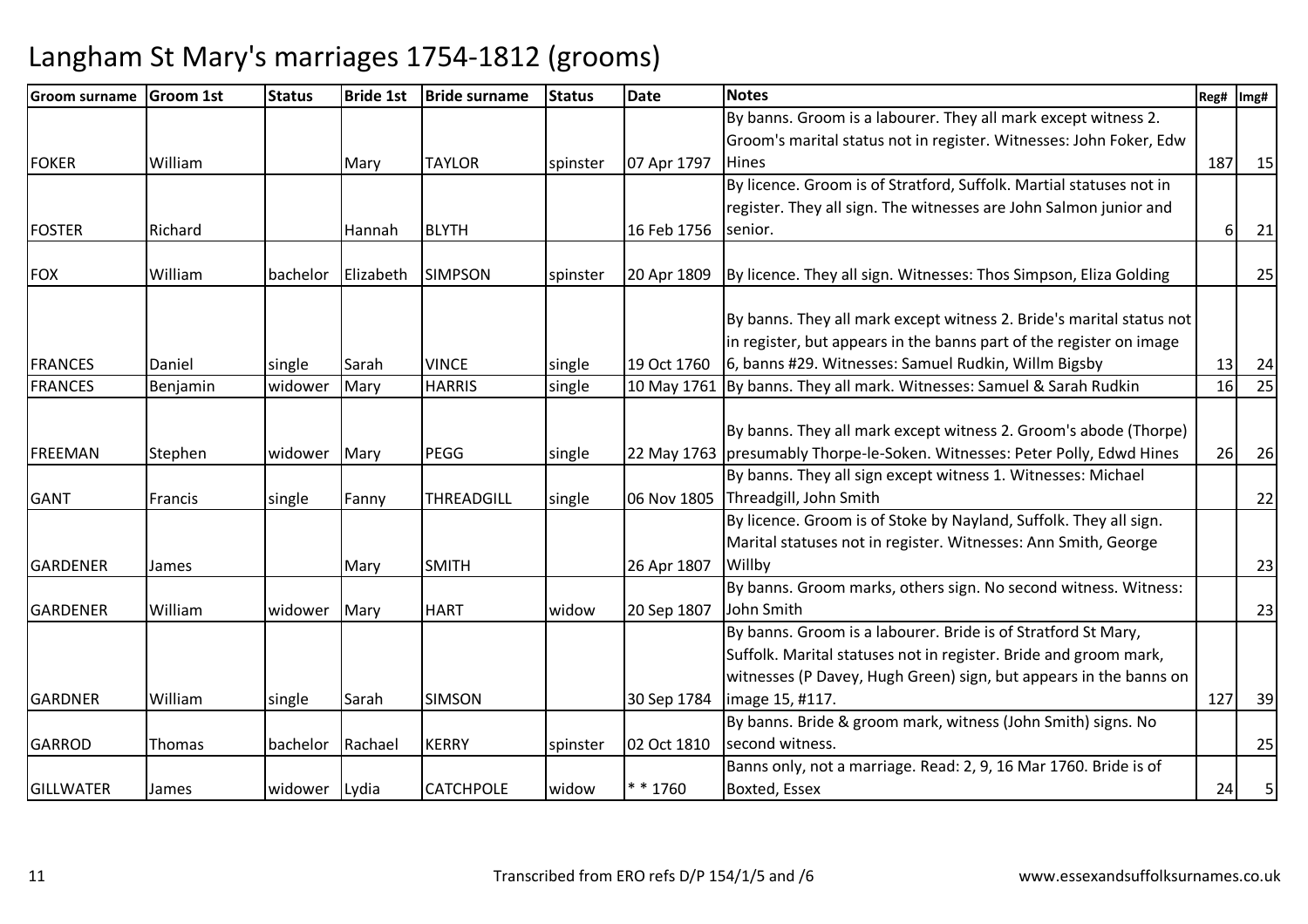| <b>Groom surname</b> | <b>Groom 1st</b> | <b>Status</b> | <b>Bride 1st</b> | <b>Bride surname</b> | <b>Status</b> | <b>Date</b> | <b>Notes</b>                                                                                                        | Reg# | Img# |
|----------------------|------------------|---------------|------------------|----------------------|---------------|-------------|---------------------------------------------------------------------------------------------------------------------|------|------|
|                      |                  |               |                  |                      |               |             |                                                                                                                     |      |      |
|                      |                  |               |                  |                      |               |             | By banns. Groom is a labourer. They all mark except witness 1.                                                      |      |      |
|                      |                  |               |                  |                      |               |             | Groom's marital status not in register, but appears in the banns on                                                 |      |      |
| <b>GODDEN</b>        | William          | single        | Elizabeth        | <b>SUTHERWOOD</b>    | single        | 21 Sep 1784 | image 15, #116. Witnesses: Joseph Sargent, Elizabeth Biles                                                          | 125  | 38   |
|                      |                  |               |                  |                      |               |             | By banns. They all sign except the bride. Groom's marital status not                                                |      |      |
|                      |                  |               |                  |                      |               |             | in register. He is a labourer in the marriage register, but the banns                                               |      |      |
|                      |                  |               |                  |                      |               |             | gives his occupation as a husbandman. Witnesses: Richard                                                            |      |      |
| <b>GODFREE</b>       | Richard          |               | Mary             | <b>APPLEBY</b>       | single        | 08 Nov 1781 | Whellum, John Hines.                                                                                                | 110  | 36   |
|                      |                  |               |                  |                      |               |             | By banns. Groom is a maltster, of St Giles', Colchester. They all                                                   |      |      |
|                      |                  |               |                  |                      |               |             | sign. Marital statuses not in register, but bride's appears in the                                                  |      |      |
|                      |                  |               |                  |                      |               |             | banns at image 7, #23. Witness 2's surname mainly covered by an                                                     |      |      |
|                      |                  |               |                  | <b>GODFREE</b>       |               |             |                                                                                                                     |      |      |
| <b>GOFS</b>          | Joseph           |               | Ruth             |                      | single        | 29 Jan 1801 | ink spot. Witnesses: Maria Bethell?, Joseph Adken?<br>Banns only, not a marriage. Read: 9, 16, 23 Sep 1759. Bride's |      | 19   |
| <b>GOSLING</b>       |                  | widower       | Ann              | <b>WILLIS</b>        | widow         | * * 1759    | marital status not in register. Bride is of Stratford, Suffolk                                                      | 22   | 5    |
|                      | James            |               |                  |                      |               |             | By licence. Groom is of Wormingford, Essex. They all sign except                                                    |      |      |
|                      |                  |               |                  |                      |               |             | witness 2, who marks with an R. Witnesses: Saml Blyth, Saml                                                         |      |      |
| <b>GREEN</b>         | Pattrick         | bachelor      | Susanna          | <b>BLYTH</b>         | spinster      | 22 Mar 1759 | Rudkin                                                                                                              | 25   | 23   |
|                      |                  |               |                  |                      |               |             |                                                                                                                     |      |      |
|                      |                  |               |                  |                      |               |             | By licence. Groom is a farmer. They all sign. Marital statuses not in                                               |      |      |
|                      |                  |               |                  |                      |               |             | register. Bride's parish is "Beamont" - presumably Beaumont-cum-                                                    |      |      |
| <b>IGREEN</b>        | Robert           |               | Sarah            | <b>SYMES</b>         |               | 07 Nov 1797 | Moze, Essex. Witnesses: Robt Salmon, Hugh Green                                                                     | 196  | 16   |
|                      |                  |               |                  |                      |               |             | By banns. Groom is a glover, of Boxted, Essex. They all sign.                                                       |      |      |
|                      |                  |               |                  |                      |               |             | Groom's marital status not in register, but appears in banns on                                                     |      |      |
| <b>GROVE</b>         | William          | single        | Ann              | <b>HINES</b>         | single        | 22 Jun 1774 | image 11, #80. Witnesses: John Grove, Edw Hines                                                                     | 76   | 32   |
|                      |                  |               |                  |                      |               |             |                                                                                                                     |      |      |
|                      |                  |               |                  |                      |               |             | By licence. Groom is a farmer. They all sign. Groom's marital status                                                |      |      |
| <b>GROVE</b>         | Samuel           |               | Ann              | LAXON                | single        | 20 Oct 1785 | not in register. Witnesses: John Johnson, Spon* Mason                                                               | 132  | 39   |
|                      |                  |               |                  |                      |               |             | By banns. Groom is a labourer, of Boxted, Essex. Bride & groom                                                      |      |      |
|                      |                  |               |                  |                      |               |             | mark, witnesses (James Sargent, Edwd Hines) sign. Groom's                                                           |      |      |
| <b>GROVE</b>         | Cornelius        |               | Sarah            | <b>FRANCIS</b>       | single        | 22 Apr 1792 | marital status not in register.                                                                                     | 162  | 43   |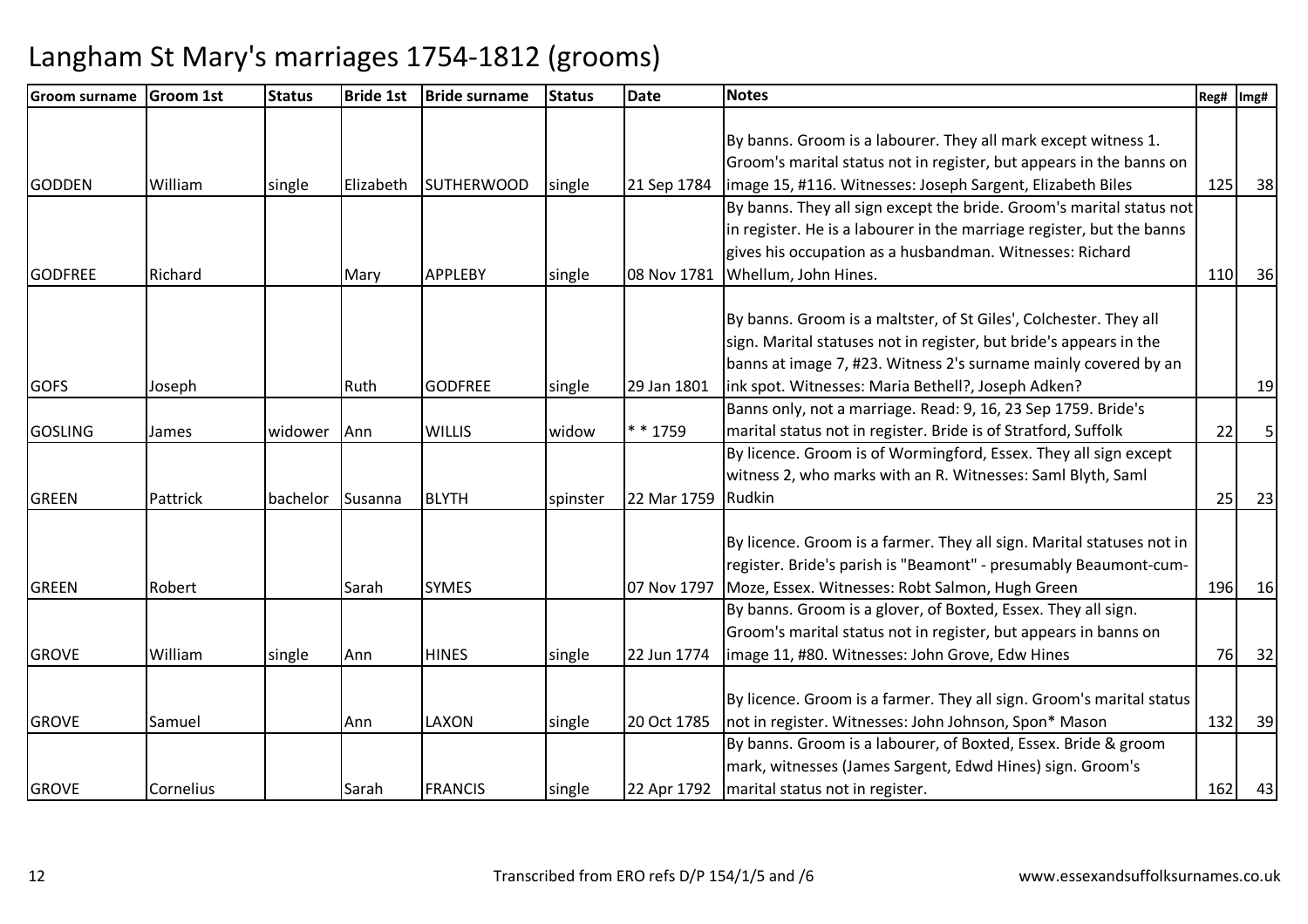| <b>lGroom surname</b> | <b>Groom 1st</b> | <b>Status</b> | <b>Bride 1st</b> | <b>Bride surname</b> | <b>Status</b> | <b>Date</b> | Notes                                                                     | Reg# | Img# |
|-----------------------|------------------|---------------|------------------|----------------------|---------------|-------------|---------------------------------------------------------------------------|------|------|
|                       |                  |               |                  |                      |               |             | By licence. They all sign. Witnesses: Robert Stebbing junior, John        |      |      |
| <b>GROVE</b>          | Thomas           | bachelor      | Mary             | <b>BURGESS</b>       | spinster      | 28 Oct 1807 | Smith.                                                                    |      | 23   |
|                       |                  |               |                  |                      |               |             | By banns. Groom is a labourer of Boxted, Essex. They all mark             |      |      |
|                       |                  |               |                  |                      |               |             | except witness 2. Groom's marital status not in register. Witnesses:      |      |      |
| <b>GROVES</b>         | Joseph           |               | Ann              | LAST                 | spinster      | 31 Dec 1778 | William Whiatt, Edwd Hines                                                | 99   | 35   |
|                       |                  |               |                  |                      |               |             | By licence. Groom is of Bradfield, Essex. Bride and groom mark,           |      |      |
|                       |                  |               |                  |                      |               |             | witnesses (William Grove, William Sargeant?) sign. Bride's marital        |      |      |
| GUNN                  | James            | single        | Matha            | <b>POWELL</b>        |               | 05 Nov 1754 | status not in register.                                                   |      | 20   |
|                       |                  |               |                  |                      |               |             |                                                                           |      |      |
|                       |                  |               |                  |                      |               |             | By licence. Groom is of Shoreditch, Middlesex. They all sign. Bride's     |      |      |
|                       |                  |               |                  |                      |               |             | marital status not in register. Appears to give groom's occupation,       |      |      |
| <b>HADDON</b>         | John             | bachelor      | Mary Ann BLYTH   |                      |               | 04 Dec 1810 | but very hard to read - printer? Witnesses: Danl Blyth, Blyth Foster      |      | 26   |
|                       |                  |               |                  |                      |               |             | By banns. Bride & groom mark, witnesses (Martha Stevenson, John           |      |      |
| <b>HALE</b>           | Joseph           | single        | Sarah            | <b>PHILLIPS</b>      | single        | 23 Oct 1764 | Godfre) sign.                                                             | 33   | 27   |
|                       |                  |               |                  |                      |               |             |                                                                           |      |      |
|                       |                  |               |                  |                      |               |             | By banns. Groom is of Ardleigh, Essex. They all mark except               |      |      |
|                       |                  |               |                  |                      |               |             | witness 2. Marital statuses not in register, but bride's appears in       |      |      |
| <b>HALE</b>           | John             |               | Sarah            | <b>DOR</b>           | single        |             | 22 May 1798 the banns on image 6, #13. Witnesses: James Dor, Sarah Atkins | 198  | 17   |
|                       |                  |               |                  |                      |               |             | By licence. Groom is of Tregwent, Grandstone, Pembrokeshire.              |      |      |
|                       |                  |               |                  |                      |               |             | They all sign. Marital statuses not in register. Witnesses: J Gates,      |      |      |
| <b>HARRIES</b>        | George           |               | Elisabeth        | <b>GATES</b>         |               | 18 Oct 1781 | <b>Edwd Hines</b>                                                         | 109  | 36   |
|                       |                  |               |                  |                      |               |             | By banns. Groom is a labourer. Bride & groom mark, witnesses              |      |      |
|                       |                  |               |                  |                      |               |             | (William Cooper, Edwd Hines) sign. Groom's marital status not in          |      |      |
| <b>HARVEY</b>         | Joseph           |               | Sarah            | <b>BARRIL</b>        | spinster      | 18 Nov 1799 | register.                                                                 | 211  | 18   |
|                       |                  |               |                  |                      |               |             | By banns. Bride & groom mark, witnesses (Hannah Turner, John              |      |      |
| <b>HEWES</b>          | Jacob            | single        | Margaret         | <b>ATKIN</b>         | spinster      | 30 Oct 1805 | Smith) sign.                                                              |      | 22   |
|                       |                  |               |                  |                      |               |             |                                                                           |      |      |
|                       |                  |               |                  |                      |               |             | By banns. Groom is of Boxted, Essex. Bride & groom mark,                  |      |      |
|                       |                  |               |                  |                      |               |             | witnesses (John Hines, John Hines junr) sign. Marital statuses not        |      |      |
| <b>HINES</b>          | Nathaniel        | single        | Mary             | <b>HINES</b>         | single        | 21 Oct 1770 | in register but appear in banns on image 10, #70.                         | 60   | 30   |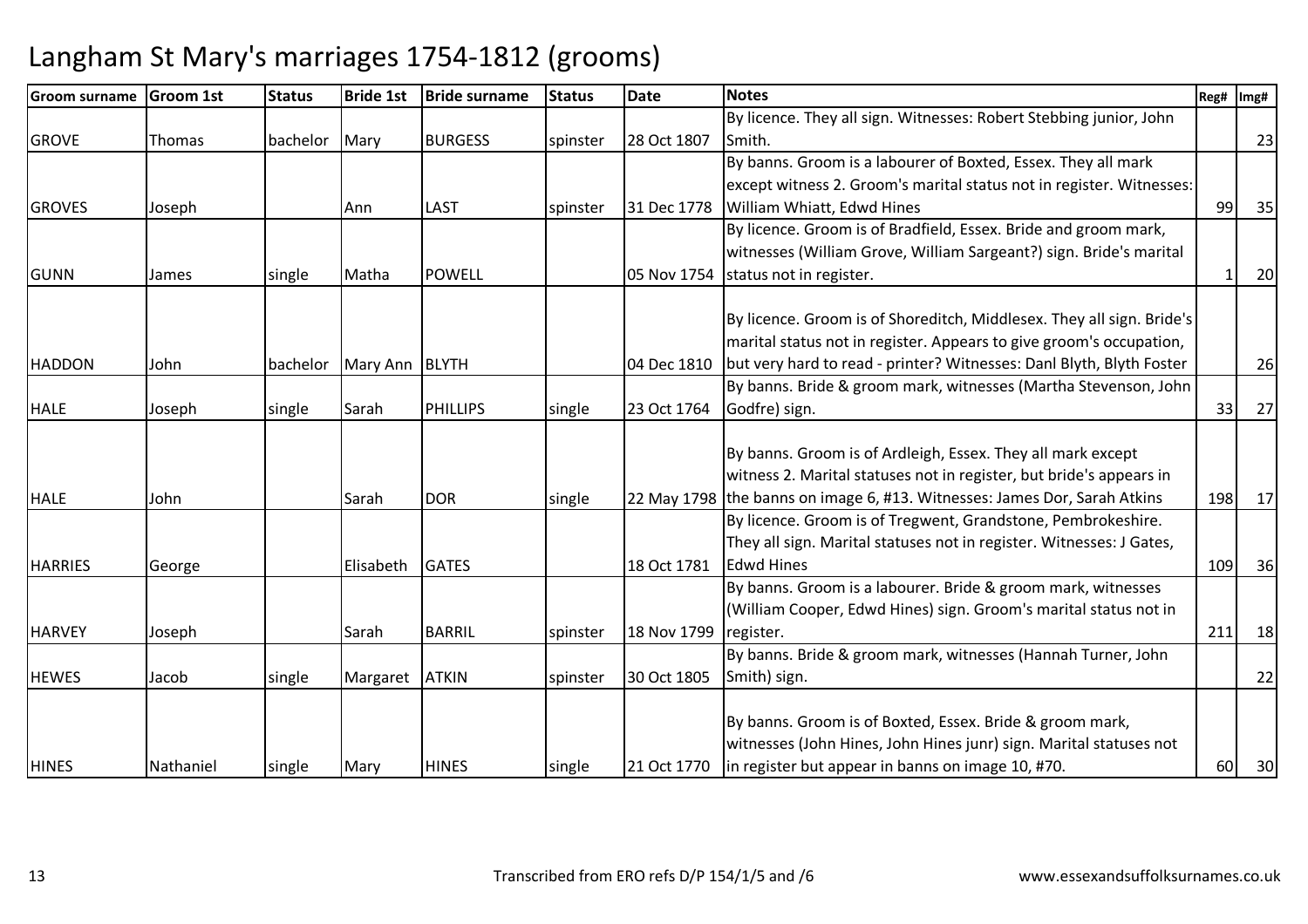| <b>Groom surname</b> | <b>Groom 1st</b> | <b>Status</b> | <b>Bride 1st</b> | <b>Bride surname</b> | <b>Status</b> | <b>Date</b> | <b>Notes</b>                                                             | Reg#            | Img#           |
|----------------------|------------------|---------------|------------------|----------------------|---------------|-------------|--------------------------------------------------------------------------|-----------------|----------------|
|                      |                  |               |                  |                      |               |             |                                                                          |                 |                |
|                      |                  |               |                  |                      |               |             | By banns. Groom is a shoemaker. They all sign. Groom's marital           |                 |                |
| <b>HINES</b>         | John             |               | Elizabeth        | <b>LADBROOK</b>      | spinster      |             | 11 May 1773 status not in register. Witnesses: James Candler, Edwd Hines | 72              | 32             |
|                      |                  |               |                  |                      |               |             |                                                                          |                 |                |
|                      |                  |               |                  |                      |               |             | By banns. Groom is of Dedham, Essex. They all sign except the            |                 |                |
|                      |                  |               |                  |                      |               |             | bride. Marital statuses not in register, but they appear in the banns    |                 |                |
| <b>HOLBROW</b>       | William          | widower       | Mary             | <b>STEARNS</b>       | single        | 23 Jun 1789 | at image 17, #136. Witnesses: Robt Sorin, John Holbrow                   | 147             | 41             |
|                      |                  |               |                  |                      |               |             | By banns. They all sign. Bride signs "Sutherwood" but her surname        |                 |                |
|                      |                  |               |                  |                      |               |             | is spelt "Southerwood" in the register. Groom is of Boxted, Essex.       |                 |                |
| <b>HOW</b>           | Samuel           | single        | Frances          | <b>SUTHERWOOD</b>    | single        | 15 Dec 1768 | Witnesses: Thomas Groves, Robert How                                     | 47              | 29             |
|                      |                  |               |                  |                      |               |             | By banns. They all sign except the bride. Groom's marital status not     |                 |                |
|                      |                  |               |                  |                      |               |             | in register. Groom is of Boxted, Essex. Witnesses: Edwd Hines,           |                 |                |
| <b>HOW</b>           | John             |               | Elisabeth        | SHELDRAKE            | single        | 12 Oct 1786 | <b>Benjamin Whiley</b>                                                   | 137             | 40             |
|                      |                  |               |                  |                      |               |             | By banns. Groom is of Boxted, Essex. Groom & witness 1 sign,             |                 |                |
| <b>HOW</b>           | Samuel           | bachelor      | Lucy             | <b>PARR</b>          | single        | 06 Nov 1806 | others mark. Witnesses: John Smith, Richard Parr                         |                 | 23             |
|                      |                  |               |                  |                      |               |             | Banns only, not a marriage. Read: 1, 8, 15 Oct 1769. Bride is of         |                 |                |
| <b>JACKEMAN</b>      | John             | single        | Elisabeth        | <b>GARROD</b>        | single        | ** 1769     | Ardleigh, Essex                                                          | 62              | $\overline{9}$ |
|                      |                  |               |                  |                      |               |             | By banns. Bride and groom mark, witnesses (John & Willm. Winny)          |                 |                |
| <b>JAMES</b>         | <b>Thomas</b>    | widower       | Mary             | <b>ALDERSTONE</b>    |               | 03 Aug 1756 | sign. Bride's marital status not in register.                            | 10 <sup>1</sup> | 21             |
|                      |                  |               |                  |                      |               |             | By banns. They all mark except witness 1. Groom's marital status         |                 |                |
|                      |                  |               |                  |                      |               |             | not in register. He is a labourer in the marriage register, but the      |                 |                |
|                      |                  |               |                  |                      |               |             | banns gives his occupation as husbandman. Witnesses: John Hines,         |                 |                |
| <b>JAMES</b>         | John             |               | Mary             | <b>ELLISTON</b>      | single        | 02 Apr 1782 | John Alderton                                                            | 111             | 37             |
|                      |                  |               |                  |                      |               |             | By banns. They all mark except witness 2. Witnesses: Isaac               |                 |                |
| <b>JAMES</b>         | John             | widower       | Ann              | <b>LADBROOK</b>      | widow         | 11 Oct 1798 | Ladbrook, Edwd Hines                                                     | 202             | 17             |
|                      |                  |               |                  |                      |               |             | By banns. Groom is a labourer. They all sign except the bride.           |                 |                |
|                      |                  |               |                  |                      |               |             | Groom's marital status not in register, but appears in the banns at      |                 |                |
| <b>JARMAN</b>        | Samuel           | single        | Tabitha          | <b>TURNER</b>        | single        | 14 Jun 1802 | image 8. Witnesses: Geo Turner, Edw Hines                                |                 | 20             |
|                      |                  |               |                  |                      |               |             |                                                                          |                 |                |
|                      |                  |               |                  |                      |               |             | By licence. Groom is a butcher. They all sign. Marital statuses not      |                 |                |
| <b>JOHNSON</b>       | John             |               |                  | Elizabeth SIMPSON    | single        | 03 Oct 1797 | in register. Witnesses: Susannah King, Hugh Green                        | 192             | 16             |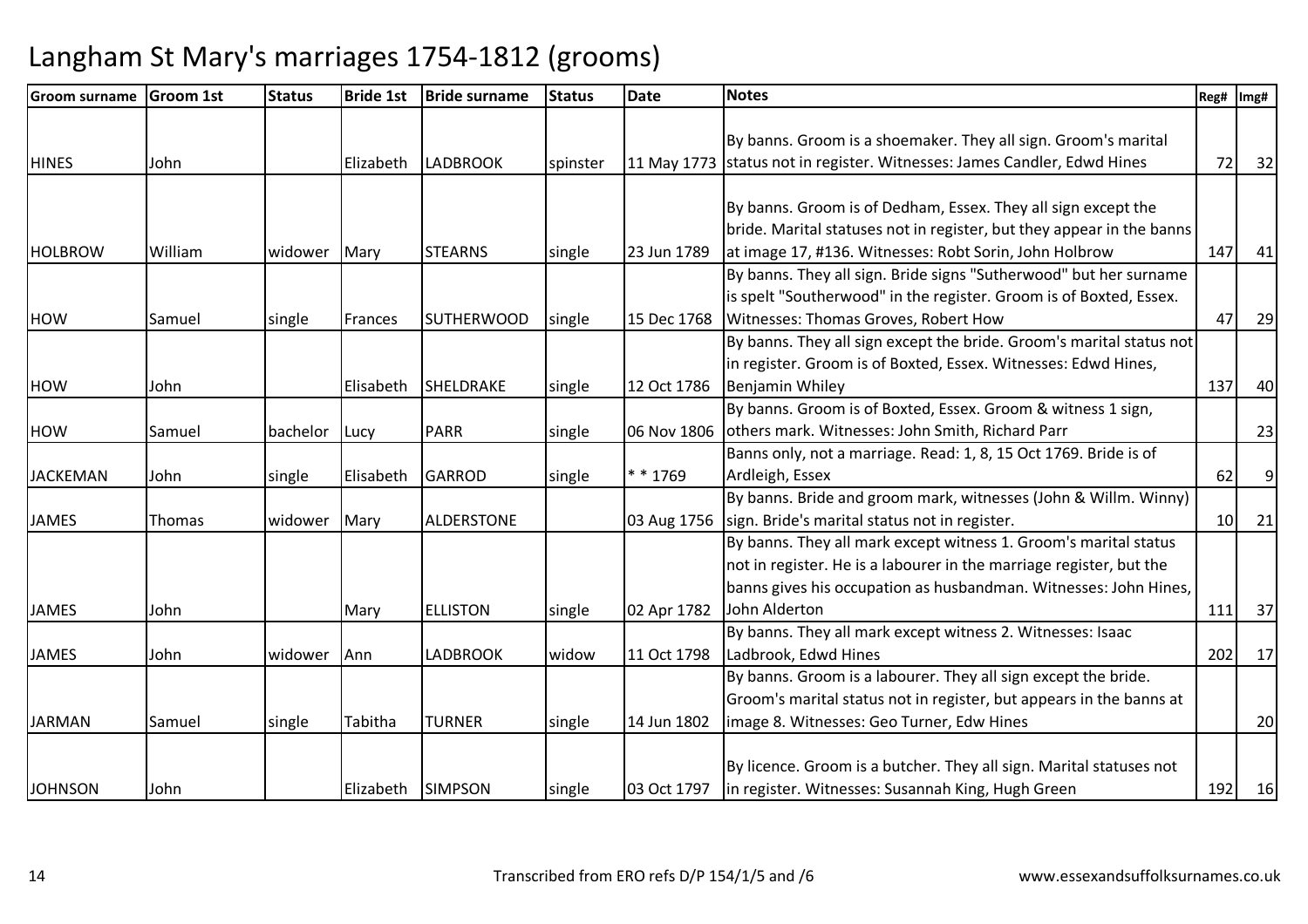| <b>Groom surname</b> | <b>Groom 1st</b>    | <b>Status</b> | <b>Bride 1st</b> | <b>Bride surname</b> | <b>Status</b> | <b>Date</b> | <b>Notes</b>                                                         | Reg# | Img# |
|----------------------|---------------------|---------------|------------------|----------------------|---------------|-------------|----------------------------------------------------------------------|------|------|
|                      |                     |               |                  |                      |               |             |                                                                      |      |      |
|                      |                     |               |                  |                      |               |             | By licence. Groom is a butcher. They all sign. Marital statuses not  |      |      |
|                      |                     |               |                  |                      |               |             | in register. Groom's abode, Higham, is presumably Higham in          |      |      |
| <b>JOHNSON</b>       | <b>Isaac Sadler</b> |               | Sarah            | <b>FRANCIS</b>       |               | 20 Oct 1800 | Suffolk. Witnesses: Samuel Francis, Ann Ponder                       | 24   | 19   |
|                      |                     |               |                  |                      |               |             | Banns only, not a marriage. Read 22, 29 Jan, 5 Feb 1809. Ann's       |      |      |
| <b>JORDAN</b>        | Joseph              | bachelor      | Ann              | <b>FOX</b>           |               | ** 1809     | marital status not in register. She is of Mistley, Essex.            |      | 11   |
|                      |                     |               |                  |                      |               |             | By licence. Groom is of Ardleigh, Essex. They all mark except        |      |      |
| <b>JOSLYN</b>        | John                | widower       | Ann              | <b>RUDKIN</b>        | widow         | 05 Apr 1801 | witness 2. Witnesses: Henry Oxley, Edwd Hines                        |      | 19   |
|                      |                     |               |                  |                      |               |             | By licence. Groom is a miller. They all sign. Groom's marital status |      |      |
| <b>KEMBALL</b>       | Robt                |               | Mary             | <b>DUNNAGE</b>       | single        | 22 Sep 1784 | not in register. Witnesses: Daniel Blyth, Hugh Green                 | 126  | 38   |
|                      |                     |               |                  |                      |               |             |                                                                      |      |      |
|                      |                     |               |                  |                      |               |             | By licence. They all sign. The groom is The Reverend William Kemp,   |      |      |
|                      |                     |               |                  |                      |               |             | Dissenting Minister, from Colchester. His marital status is not in   |      |      |
| <b>KEMP</b>          | William             |               | Elizabeth        | <b>BLYTH</b>         | single        | 25 Feb 1794 | the register. Witnesses: James Blyth, James Blyth junior.            | 175  | 45   |
|                      |                     |               |                  |                      |               |             | By banns. They all mark. Bride's marital status not in register.     |      |      |
| <b>KING</b>          | John                | widower       | Susan            | <b>APPLEBY</b>       |               | 27 Jul 1756 | Witnesses: Martha Frost, Samuel Rudkin                               | 9    | 21   |
|                      |                     |               |                  |                      |               |             |                                                                      |      |      |
|                      |                     |               |                  |                      |               |             | By banns. Marital statuses not in register, but appear in banns on   |      |      |
|                      |                     |               |                  |                      |               |             | image 8 as single persons. Bride & witness 2 mark (he marks "R"),    |      |      |
| <b>KING</b>          | Daniel              | single        | Elizabeth        | <b>YOUNG</b>         | single        | 06 Oct 1767 | others sign. Witnesses: Robert Youngs, Samuel Rudkin                 | 42   | 28   |
|                      |                     |               |                  |                      |               |             | By banns. Groom is a labourer. Bride & groom mark, witnesses         |      |      |
|                      |                     |               |                  |                      |               |             | (William Starling, Edmd Hines) sign. Groom's marital status not in   |      |      |
| <b>KING</b>          | John                |               | Mary             | <b>FENNER</b>        | single        | 29 Apr 1783 | register.                                                            | 118  | 37   |
|                      |                     |               |                  |                      |               |             | By banns. Groom is a labourer. Groom & witness 1 mark, others        |      |      |
|                      |                     |               |                  |                      |               |             | sign. Groom's marital status not in register. Witnesses: Samuel      |      |      |
| <b>KING</b>          | John                |               | Lucy             | <b>FARTHING</b>      | single        | 27 Oct 1796 | King, Edward Hines                                                   | 186  | 15   |
|                      |                     |               |                  |                      |               |             | By banns. They all sign except the bride. Groom is of Ardleigh,      |      |      |
| <b>LADBROOK</b>      | Isaac               | single        | Susan            | LEE                  | single        | 20 Sep 1778 | Essex. Witnesses: Edwd Hines, James Mole                             | 95   | 34   |
|                      |                     |               |                  |                      |               |             | By banns. Groom is a labourer. They all mark except witness 2.       |      |      |
|                      |                     |               |                  |                      |               |             | Groom's marital status not in register. Witnesses: John James,       |      |      |
| <b>LADBROOK</b>      | Samuel              |               | Ann              | <b>KNOP</b>          | single        | 15 Feb 1787 | Edwd Hines                                                           | 139  | 40   |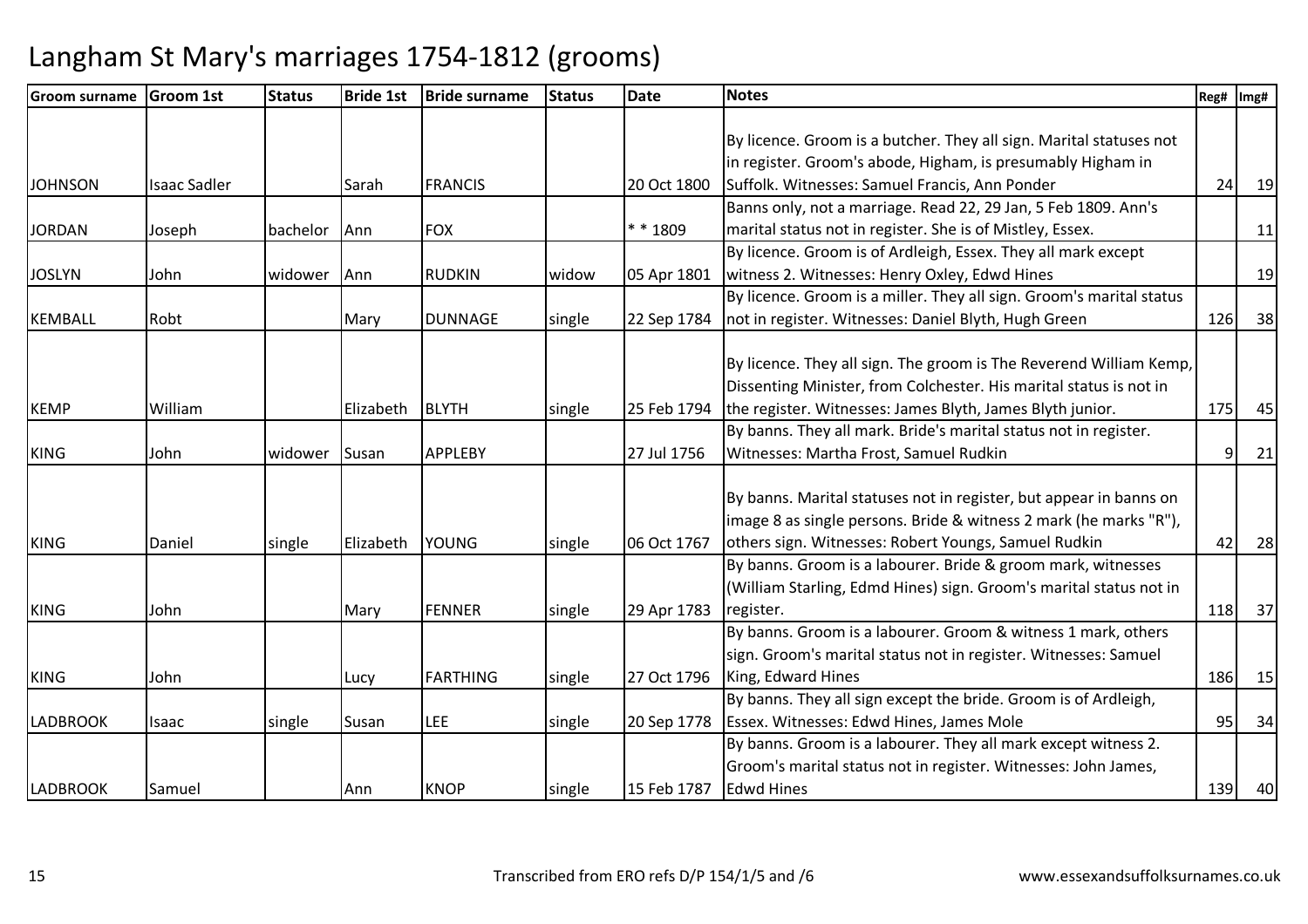| Groom surname   | <b>Groom 1st</b> | <b>Status</b> | <b>Bride 1st</b> | <b>Bride surname</b> | <b>Status</b> | Date        | <b>Notes</b>                                                            | Reg# | Img# |
|-----------------|------------------|---------------|------------------|----------------------|---------------|-------------|-------------------------------------------------------------------------|------|------|
|                 |                  |               |                  |                      |               |             | By banns. Bride & groom mark, witnesses (John Ladbrook, Edwd            |      |      |
| <b>LADBROOK</b> | Thomas           | single        | Susan            | <b>BARRITT</b>       | single        | 29 Dec 1797 | Hines) sign.                                                            | 197  | 16   |
|                 |                  |               |                  |                      |               |             |                                                                         |      |      |
|                 |                  |               |                  |                      |               |             | By banns. Bride is of Boxted, Essex. Groom & witness 1 mark,            |      |      |
|                 |                  |               |                  |                      |               |             | others sign. Bride's marital status not in register, but appears in the |      |      |
| <b>LADBROOK</b> | <b>Thomas</b>    | widower       | Mary             | <b>COLE</b>          | spinster      | 17 Jan 1805 | banns at image 9. Witnesses: Jonas Cole, Edward Hines                   |      | 21   |
|                 |                  |               |                  |                      |               |             | By banns. Groom is a labourer. They all sign except the bride.          |      |      |
|                 |                  |               |                  |                      |               |             | Groom's marital status not in register. Witnesses: John Hines,          |      |      |
| <b>LEE</b>      | Thomas           |               | Ann              | <b>UNDERWOOD</b>     | spinster      | 11 Apr 1775 | Joseph Bromley                                                          | 81   | 33   |
|                 |                  |               |                  |                      |               |             | By banns. Groom is a labourer. Bride & groom mark, witnesses            |      |      |
|                 |                  |               |                  |                      |               |             | (John Cole, Edmd Hines) sign. Groom's marital status not in             |      |      |
| <b>LEE</b>      | Abraham          |               | Mary             | <b>LADBROOK</b>      | single        | 08 Sep 1782 | register.                                                               | 113  | 37   |
|                 |                  |               |                  |                      |               |             | By banns. Groom is a labourer. They all mark except witness 1.          |      |      |
|                 |                  |               |                  |                      |               |             | Groom's marital status not in register. Witnesses: Edmd Hines,          |      |      |
| <b>LEE</b>      | Abraham          |               | Mary             | <b>SUDDENWOOD</b>    | single        | 07 Oct 1783 | Daniel Suddenwood                                                       | 121  | 38   |
|                 |                  |               |                  |                      |               |             | By banns. They all mark except witness 1. Witnesses: John Smith,        |      |      |
| <b>LEE</b>      | John             | bachelor      | Susan            | <b>SURRY</b>         | spinster      | 06 Jul 1808 | Daniel Barrell                                                          |      | 23   |
|                 |                  |               |                  |                      |               |             | By banns. They all mark except witness 2. Witnesses: Joseph             |      |      |
| <b>LEE</b>      | Abraham          | bachelor      | Elizabeth        | <b>FINCH</b>         | spinster      | 07 Nov 1808 | Church, John Smith                                                      |      | 24   |
|                 |                  |               |                  |                      |               |             |                                                                         |      |      |
|                 |                  |               |                  |                      |               |             | By licence. They all sign. Groom is a butcher of Wormingford,           |      |      |
| <b>LEGGITT</b>  | Daniel           |               | Ann              | <b>SARGENT</b>       | spinster      | 11 Sep 1791 | Essex. Witnesses: Joseph Sargent, Samuel Rice                           | 156  | 42   |
|                 |                  |               |                  |                      |               |             | By banns. Bride & groom mark, witnesses (Robt Burges, W                 |      |      |
| <b>LILLEY</b>   | James            |               | Elizabeth        | <b>RITE</b>          |               | 16 Oct 1808 | Adkinson) sign. Marital statuses not in register.                       |      | 24   |
|                 |                  |               |                  |                      |               |             |                                                                         |      |      |
|                 |                  |               |                  |                      |               |             | By banns. They all mark. Witnesses: Samuel Rudkin (marks with an        |      |      |
| LILLY           | Thomas           | widower       | Elizabeth        | <b>SMITH</b>         |               | 21 Jan 1755 | R), Martha Rudkin. Bride's marital status not in register.              |      | 20   |
|                 |                  |               |                  |                      |               |             | By banns. Groom is a labourer of West Mersea, Essex. They all           |      |      |
|                 |                  |               |                  |                      |               |             | mark except witness 2. Groom's marital status not in register.          |      |      |
| LILLY           | Benjamin         |               | Martha           | <b>SOUTHGATE</b>     | single        | 29 Apr 1783 | Witnesses: William Starling, Edmd Hines                                 | 117  | 37   |
|                 |                  |               |                  |                      |               |             | By banns. They all mark except witness 2. Witnesses: Thomas             |      |      |
| LILLY           | Robert           | single        | Deborah          | <b>GODFRY</b>        | single        |             | 11 Nov 1801 Godfry, Edward Hines                                        |      | 19   |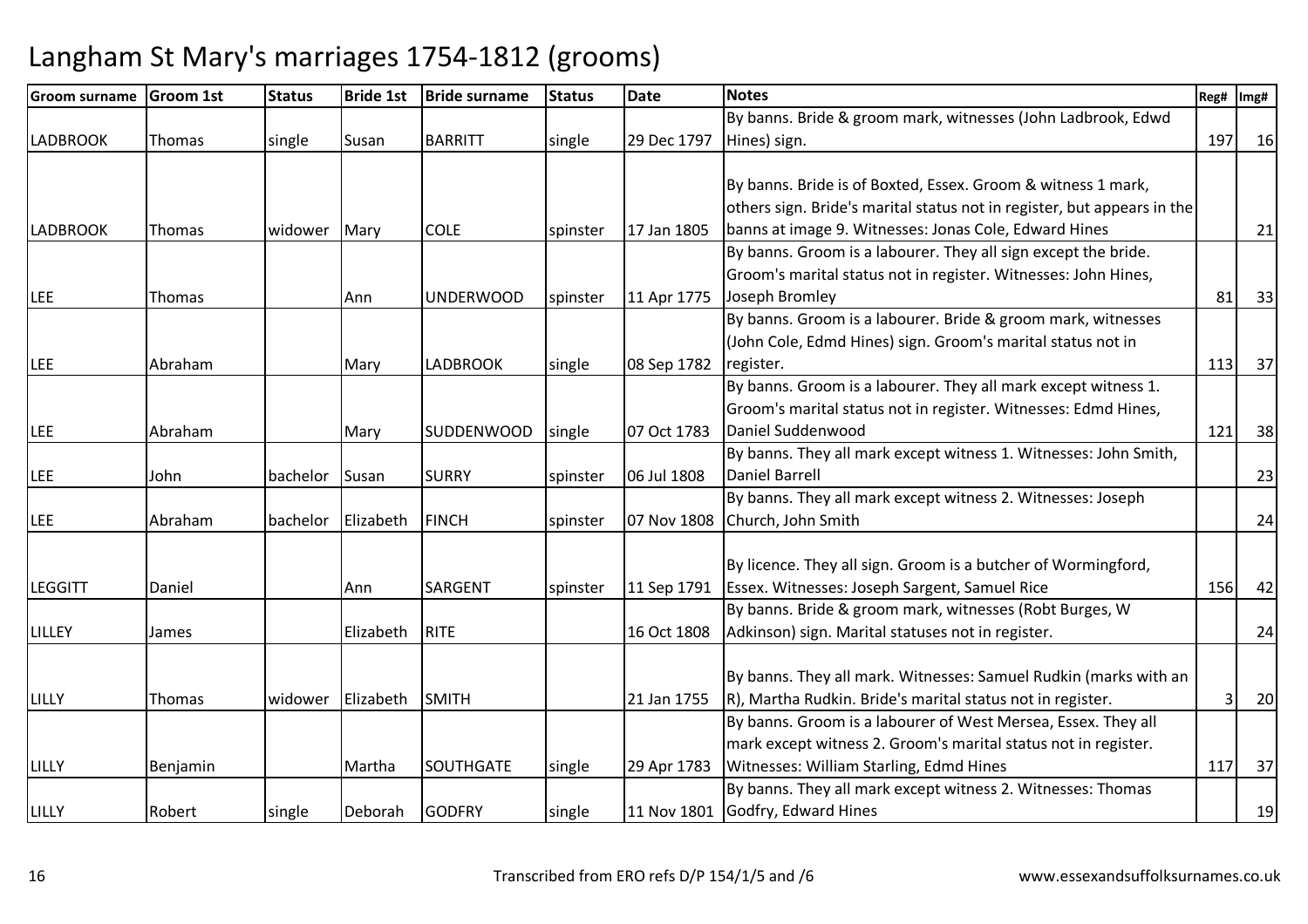| Reg#<br>Img#   | <b>Notes</b>                                                                                                                                                                                                                                                                                                                                                                                                                                                                                                                                     | <b>Date</b> | <b>Status</b>                | <b>Bride surname</b>                         | <b>Bride 1st</b>                    | <b>Status</b>     | <b>Groom 1st</b>       | <b>Groom surname</b>                          |
|----------------|--------------------------------------------------------------------------------------------------------------------------------------------------------------------------------------------------------------------------------------------------------------------------------------------------------------------------------------------------------------------------------------------------------------------------------------------------------------------------------------------------------------------------------------------------|-------------|------------------------------|----------------------------------------------|-------------------------------------|-------------------|------------------------|-----------------------------------------------|
|                | By banns. They all mark except witness 2. Witnesses: Sarah Linsel,                                                                                                                                                                                                                                                                                                                                                                                                                                                                               |             |                              |                                              |                                     |                   |                        |                                               |
| 24             | John Smith                                                                                                                                                                                                                                                                                                                                                                                                                                                                                                                                       | 27 Dec 1808 | spinster                     | <b>COLE</b>                                  | Maria                               | widower           | Daniel                 | <b>LINSEL</b>                                 |
|                | By licence. Groom is of East Bergholt, Suffolk. Bride & groom mark,                                                                                                                                                                                                                                                                                                                                                                                                                                                                              |             |                              |                                              |                                     |                   |                        |                                               |
|                | witnesses (Robt Baines, Rob Clark) sign. Marital statuses not in                                                                                                                                                                                                                                                                                                                                                                                                                                                                                 |             |                              |                                              |                                     |                   |                        |                                               |
| 18<br>206      | register.                                                                                                                                                                                                                                                                                                                                                                                                                                                                                                                                        | 16 Nov 1798 |                              | <b>BARRELL</b>                               | Mary                                |                   | Daniel                 | <b>MANN</b>                                   |
|                | By banns. Groom is of Lawford, Essex. They all sign except the                                                                                                                                                                                                                                                                                                                                                                                                                                                                                   |             |                              |                                              |                                     |                   |                        |                                               |
|                | bride. Bride's marital status not in register. Witnesses: Henry                                                                                                                                                                                                                                                                                                                                                                                                                                                                                  |             |                              |                                              |                                     |                   |                        |                                               |
| 20             | Sadler, Lucy Smith                                                                                                                                                                                                                                                                                                                                                                                                                                                                                                                               | 12 Nov 1754 |                              | <b>ABBOT</b>                                 | Elizabeth                           | widower           | George                 | <b>MANNING</b>                                |
|                | Banns only, not a marriage. Read: 14, 21, 28 Sep 1755. Bride's                                                                                                                                                                                                                                                                                                                                                                                                                                                                                   |             |                              |                                              |                                     |                   |                        |                                               |
| $\overline{3}$ | marital status not in register. Bride is of Great Horkesley, Essex                                                                                                                                                                                                                                                                                                                                                                                                                                                                               | * * 1755    |                              | <b>WHITING</b>                               | Martha                              | single            | Edward                 | <b>MARSHAL</b>                                |
|                | By licence. They all sign except the bride. No marital status in                                                                                                                                                                                                                                                                                                                                                                                                                                                                                 |             |                              |                                              |                                     |                   |                        |                                               |
|                | register. Groom is of West Mersea, Essex. Witnesses: Richd                                                                                                                                                                                                                                                                                                                                                                                                                                                                                       |             |                              |                                              |                                     |                   |                        |                                               |
| 23<br>28       | Houlden, Abram. Mazengarb                                                                                                                                                                                                                                                                                                                                                                                                                                                                                                                        | 29 Oct 1759 |                              | <b>HOLDEN</b>                                | Mary                                |                   | Edward                 | <b>MAY</b>                                    |
|                | By banns. Bride & groom mark, witness (John Smith) signs (no                                                                                                                                                                                                                                                                                                                                                                                                                                                                                     |             |                              |                                              |                                     |                   |                        |                                               |
|                | second witness). Groom's abode (Kirby) presumably Kirby-le-                                                                                                                                                                                                                                                                                                                                                                                                                                                                                      |             |                              |                                              |                                     |                   |                        |                                               |
| 22             | Soken, Essex.                                                                                                                                                                                                                                                                                                                                                                                                                                                                                                                                    | 06 Feb 1806 | single                       | LILLY                                        | Lucy                                | single            | William                | <b>MAY</b>                                    |
|                | By licence. They all sign except the bride. Groom is of West                                                                                                                                                                                                                                                                                                                                                                                                                                                                                     |             |                              |                                              |                                     |                   |                        |                                               |
| 21             | Mersea, Essex. Witnesses: John Cooke, Richd Houlden                                                                                                                                                                                                                                                                                                                                                                                                                                                                                              | 23 Apr 1756 | spinster                     | <b>HOULDEN</b>                               | Isabella                            | bachelor          | Abraham                | <b>MAZENGARB</b>                              |
|                | By licence. Groom is a blacksmith of Bradfield, Essex. They all sign.                                                                                                                                                                                                                                                                                                                                                                                                                                                                            |             |                              |                                              |                                     |                   |                        |                                               |
|                | Bride signs Seborn but her surname is spelt Sibborn in the register.                                                                                                                                                                                                                                                                                                                                                                                                                                                                             |             |                              |                                              |                                     |                   |                        |                                               |
| 103<br>36      | Witnesses: John Young, Edwd Hines                                                                                                                                                                                                                                                                                                                                                                                                                                                                                                                | 05 Jul 1780 | widow                        | <b>SEBORN</b>                                | Mary                                |                   | John                   | <b>MIXTER</b>                                 |
|                |                                                                                                                                                                                                                                                                                                                                                                                                                                                                                                                                                  |             |                              |                                              |                                     |                   |                        |                                               |
|                |                                                                                                                                                                                                                                                                                                                                                                                                                                                                                                                                                  |             |                              |                                              |                                     |                   |                        |                                               |
|                |                                                                                                                                                                                                                                                                                                                                                                                                                                                                                                                                                  |             |                              |                                              |                                     |                   |                        |                                               |
| 35<br>102      |                                                                                                                                                                                                                                                                                                                                                                                                                                                                                                                                                  |             |                              |                                              |                                     |                   |                        |                                               |
|                |                                                                                                                                                                                                                                                                                                                                                                                                                                                                                                                                                  |             |                              |                                              |                                     |                   |                        |                                               |
| 71             |                                                                                                                                                                                                                                                                                                                                                                                                                                                                                                                                                  |             |                              |                                              |                                     |                   |                        |                                               |
| 32             |                                                                                                                                                                                                                                                                                                                                                                                                                                                                                                                                                  |             |                              |                                              |                                     |                   |                        |                                               |
|                |                                                                                                                                                                                                                                                                                                                                                                                                                                                                                                                                                  |             |                              |                                              |                                     |                   |                        |                                               |
| 21<br>25       |                                                                                                                                                                                                                                                                                                                                                                                                                                                                                                                                                  |             |                              |                                              |                                     |                   |                        |                                               |
|                | By banns. Groom is a farmer. Bride is of Ardleigh, Essex. They all<br>sign. Groom's marital status not in register, but appears in the<br>banns on image 13, #99. Witnesses: John Chapman, Thos Barker<br>By licence. Groom is a farmer. Bride is of Ardleigh, Essex. They all<br>sign except the bride. Groom's marital status not in register.<br>04 May 1773 Witnesses: John Chapman, Thomas Beckey.<br>By banns. They all sign except the bride. Groom's abode (Asford)<br>30 Mar 1762   presumably Alresford. Witnesses: Robt & Mary Munson | 05 Jun 1780 | single<br>spinster<br>single | <b>DAY</b><br><b>BECKEY</b><br><b>COOPER</b> | Elisabeth<br>Elizabeth<br>Elizabeth | widower<br>single | Henry<br>Henry<br>John | MONTAGUE<br><b>MOUNTAGUE</b><br><b>MUNSON</b> |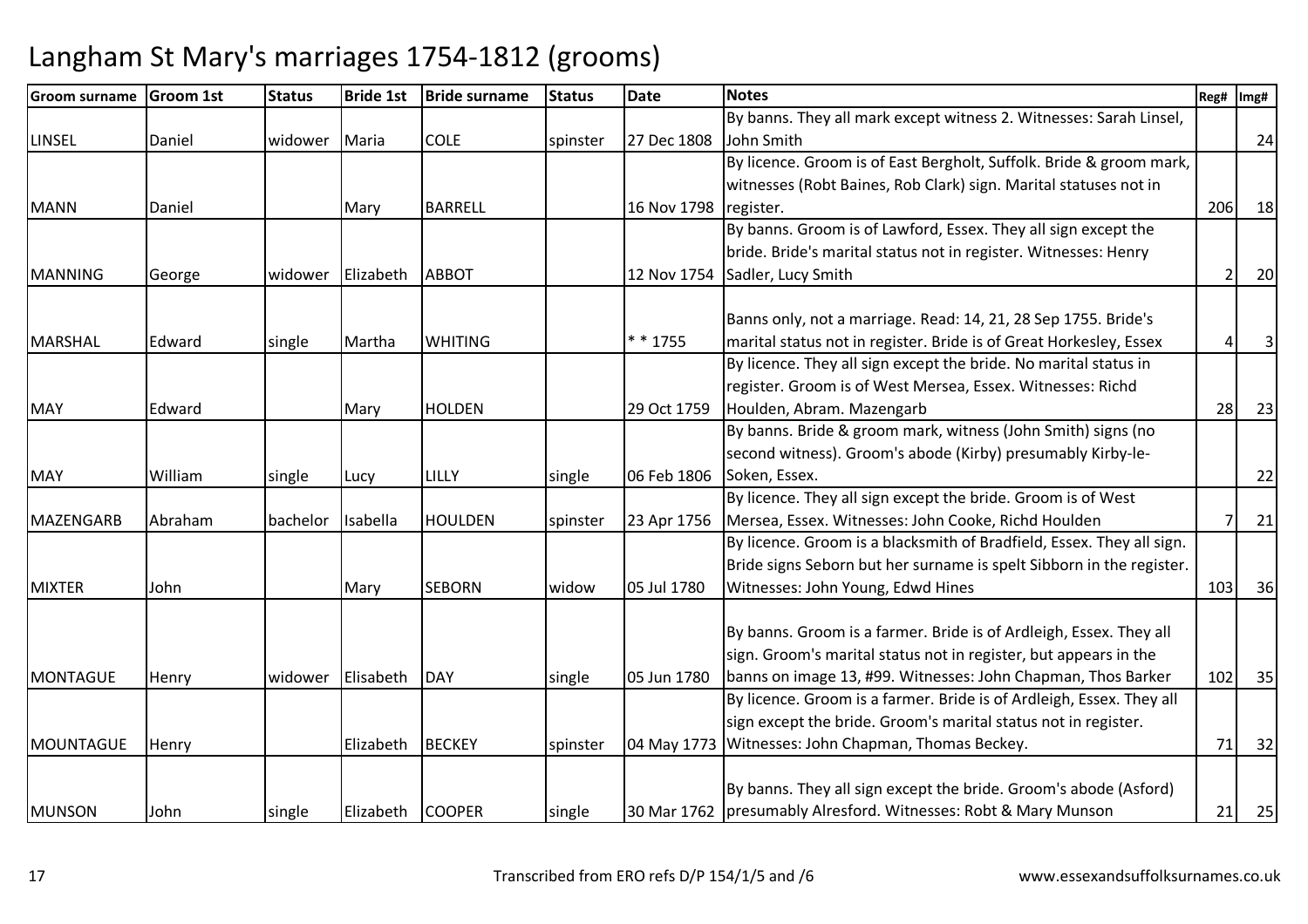| lGroom surname | <b>Groom 1st</b> | <b>Status</b> | <b>Bride 1st</b> | <b>Bride surname</b> | <b>Status</b> | <b>Date</b> | <b>Notes</b>                                                               | Reg# | Img# |
|----------------|------------------|---------------|------------------|----------------------|---------------|-------------|----------------------------------------------------------------------------|------|------|
|                |                  |               |                  |                      |               |             | By banns. Groom is a labourer. Bride & groom mark, witnesses               |      |      |
|                |                  |               |                  |                      |               |             | (James Simonds, John Cole) sign. Groom's marital status not in             |      |      |
| <b>MUNSON</b>  | John             |               | Sarah            | <b>ALLISON</b>       | spinster      | 28 Dec 1769 | register.                                                                  | 54   | 29   |
|                |                  |               |                  |                      |               |             | By banns. They all mark except witness 2. Witnesses: Samuel                |      |      |
| <b>MUNSON</b>  | Arthur           | bachelor      | Matilda          | <b>KING</b>          | widow         | 19 Nov 1811 | Usher, John Smith                                                          |      | 26   |
|                |                  |               |                  |                      |               |             | By banns. Bride is of St Mary's, Colchester. They all sign except          |      |      |
| <b>NEAVARD</b> | Edward           | bachelor      | Rachel           | <b>BARRELL</b>       | spinster      | 21 Dec 1809 | witness 1 (John Polley). Witness 2: John Smith                             |      | 25   |
|                |                  |               |                  |                      |               |             |                                                                            |      |      |
| NEAVARD        | Jonathan         | single        | Hannah           | <b>BARBER</b>        | single        | 11 Feb 1812 | By banns. They all sign. Witnesses: Thomas & Rebkah Barber                 |      | 27   |
|                |                  |               |                  |                      |               |             |                                                                            |      |      |
| <b>NEVARD</b>  | John             | single        | Elizabeth        | <b>KING</b>          | single        |             | 31 Dec 1761 By banns. They all mark. Witnesses: Thomas King, Samuel Rudkin | 20   | 25   |
|                |                  |               |                  |                      |               |             | By banns. Groom is of Boxted, Essex. Bride & groom mark,                   |      |      |
| <b>NEVARD</b>  | Abraham          | single        | Mary             | <b>WENT</b>          | single        | 05 Nov 1762 | witnesses (Isaac Page, Arthur Nevard) sign.                                | 24   | 26   |
|                |                  |               |                  |                      |               |             |                                                                            |      |      |
|                |                  |               |                  |                      |               |             | By banns. Witness: John Hines. Entry incorrectly filled in. The            |      |      |
|                |                  |               |                  |                      |               |             | names of the spouses (who both mark) are only written on the line          |      |      |
|                |                  |               |                  |                      |               |             | for marking or signing, and don't also appear in the section above         |      |      |
|                |                  |               |                  |                      |               |             | where abode and marital status should also be given. Bride and             |      |      |
|                |                  |               |                  |                      |               |             | groom mark. There is only one witness, who signs. Not entered in           |      |      |
| <b>NEVARD</b>  | Thos.            |               | Martha           | MAYS?                |               | 06 Dec 1774 | the banns part of the register (if it did, it would be on image 11).       | 80   | 33   |
|                |                  |               |                  |                      |               |             | By banns. Groom is a labourer. Bride is of Little Bromley, Essex.          |      |      |
|                |                  |               |                  |                      |               |             | Bride & groom mark, witnesses (John James, Edwd Hines) sign.               |      |      |
| <b>NEVARD</b>  | John             |               | Elisabeth        | <b>COOPER</b>        | spinster      | 13 Aug 1775 | Groom's marital status not in register.                                    | 83   | 33   |
|                |                  |               |                  |                      |               |             | By banns. Groom is a labourer. They all mark except witness 2.             |      |      |
|                |                  |               |                  |                      |               |             | Groom's marital status not in register, but appears in banns at            |      |      |
| <b>NEVARD</b>  | John             | single        | Elisabeth        | <b>SMITH</b>         | single        | 06 Oct 1798 | image 7, #16. Witnesses: James Smith, Edwd Hines                           | 201  | 17   |
|                |                  |               |                  |                      |               |             | By banns. They all sign except the groom. Witnesses: Fanny                 |      |      |
| <b>NEVARD</b>  | Edward           | single        | Martha           | THREADGAILL          | single        | 10 Nov 1801 | Threadgall, Edward Hines                                                   |      | 19   |
|                |                  |               |                  |                      |               |             | By banns. Groom is a labourer. Bride & groom mark, witnesses               |      |      |
|                |                  |               |                  |                      |               |             | (Ann Neverd, Edwd Hines) sign. Groom's marital status not in               |      |      |
| <b>NEVARD</b>  | William          | single        | Sarah            | <b>BARRET</b>        | single        | 23 Feb 1802 | register, but appears in the banns at image 8.                             |      | 20   |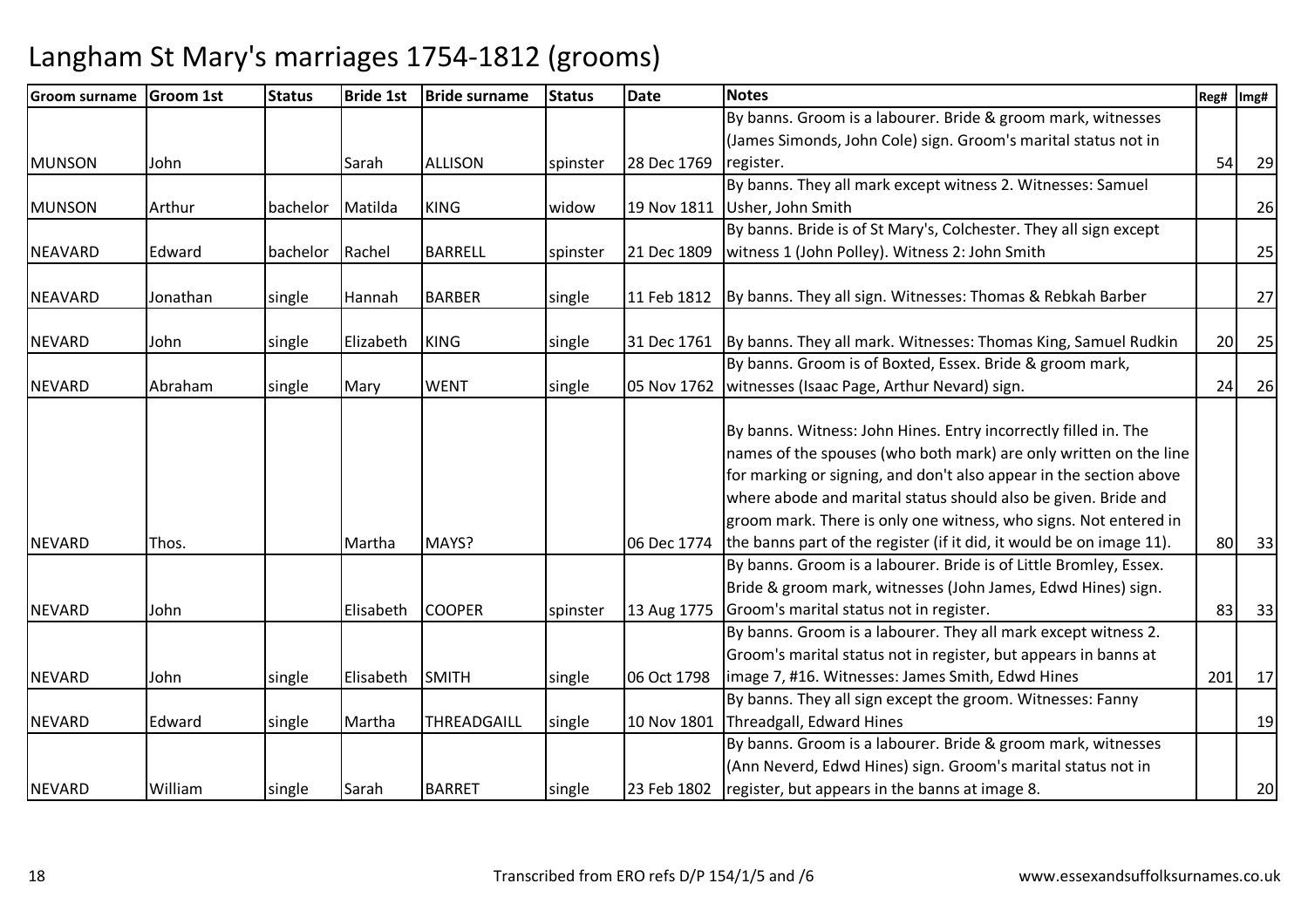| <b>Groom surname</b> | <b>Groom 1st</b> | <b>Status</b> | <b>Bride 1st</b> | <b>Bride surname</b> | <b>Status</b> | <b>Date</b>         | <b>Notes</b>                                                          | Reg# | Img# |
|----------------------|------------------|---------------|------------------|----------------------|---------------|---------------------|-----------------------------------------------------------------------|------|------|
|                      |                  |               |                  |                      |               |                     | By licence. Groom is of Boxted, Essex. They all mark except witness   |      |      |
|                      |                  |               |                  |                      |               |                     | 1. Marital statuses not in register. Witnesses: James Blyth, William  |      |      |
| <b>NEVERD</b>        | Edmund           |               | Mary             | <b>VINCE</b>         |               | 30 May 1772 Dobiter |                                                                       | 68   | 31   |
|                      |                  |               |                  |                      |               |                     |                                                                       |      |      |
|                      |                  |               |                  |                      |               |                     | By banns. Groom & witness 1 sign, others mark. Groom is of            |      |      |
| <b>NOONE</b>         | George           | single        | Mary             | <b>FENNER</b>        | single        | 27 Sep 1765         | Chelmsford, Essex. Witnesses: Elizabeth Noone, Elizabeth Hills        | 38   | 27   |
|                      |                  |               |                  |                      |               |                     | By banns. Groom is of Dedham, Essex. They all mark except             |      |      |
|                      |                  |               |                  |                      |               |                     | witness 2. Bride's marital status not in register. Witnesses: Edmund  |      |      |
| <b>OSBORN</b>        | Edward           | widower       | Elizabeth        | <b>JOLLY</b>         |               | 06 Apr 1755         | Sherman, Lucy Smith                                                   |      | 20   |
|                      |                  |               |                  |                      |               |                     | By banns. They all sign except the bride. Marital statuses not in     |      |      |
| <b>PALMER</b>        | Joseph           |               | Mary             | <b>BLYTH</b>         |               | 19 Jul 1804         | register. Witnesses: Robt Baines, Hannah Curstanell?                  |      | 21   |
|                      |                  |               |                  |                      |               |                     |                                                                       |      |      |
|                      |                  |               |                  |                      |               |                     | By banns. Groom is an innkeeper. Bride & groom mark, witnesses        |      |      |
|                      |                  |               |                  |                      |               |                     | (Isaac Blyth, Edwd Hines) sign. Groom's marital status not in         |      |      |
| <b>PAR</b>           | Richard          | widower       | Sarah            | <b>MUNSON</b>        | spinster      | 22 Sep 1778         | register, but appears in the banns on image 12, #93.                  | 96   | 35   |
|                      |                  |               |                  |                      |               |                     | By banns. Groom is a labourer. They all mark except witness 2.        |      |      |
|                      |                  |               |                  |                      |               |                     | Groom's marital status not in register, but appears in the banns at   |      |      |
| PAR                  | James            | single        | Ann              | <b>DRIVER</b>        | spinster      | 02 Mar 1802         | image 8. Witnesses: Thomas Carter, Edw Hines                          |      | 20   |
|                      |                  |               |                  |                      |               |                     |                                                                       |      |      |
|                      |                  |               |                  |                      |               |                     | By banns. Groom is a labourer. Bride & groom mark, witnesses          |      |      |
|                      |                  |               |                  |                      |               |                     | (Hugh Green, John Johnson) sign. Groom's marital status not in        |      |      |
| <b>PARSONS</b>       | John             | single        | Sarah            | <b>GARDNER</b>       | single        | 24 Oct 1785         | register, but appears in the banns at image 15, #121.                 | 133  | 39   |
|                      |                  |               |                  |                      |               |                     | By licence. No marital statuses in register. Groom's abode (*ton,     |      |      |
|                      |                  |               |                  |                      |               |                     | Cambridgeshire) mostly obscured by an ink spot. Witnesses: Sam.       |      |      |
| PATERSON             | Thomas           |               | <b>Hester</b>    | <b>BLYTH</b>         |               | 21 Dec 1763         | & Martha Blyth                                                        | 28   | 26   |
|                      |                  |               |                  |                      |               |                     |                                                                       |      |      |
|                      |                  |               |                  |                      |               |                     | By banns. Groom is of Boxted, Essex. They all mark. Bride's marital   |      |      |
| <b>PHILIPS</b>       | James            | widower       | Mary             | <b>BUTCHER</b>       |               | 28 Sep 1756         | status not in register. Witnesses: Natha. Hind, William Butcher       | 14   | 22   |
|                      |                  |               |                  |                      |               |                     | By banns. Bride and groom mark, witnesses (John Neavard, Martha       |      |      |
| PHILLIPS             | Joseph           | bachelor      | Alice            | <b>UNDERWOOD</b>     |               |                     | 29 Sep 1758   Phillips) sign. Bride's marital status not in register. | 21   | 23   |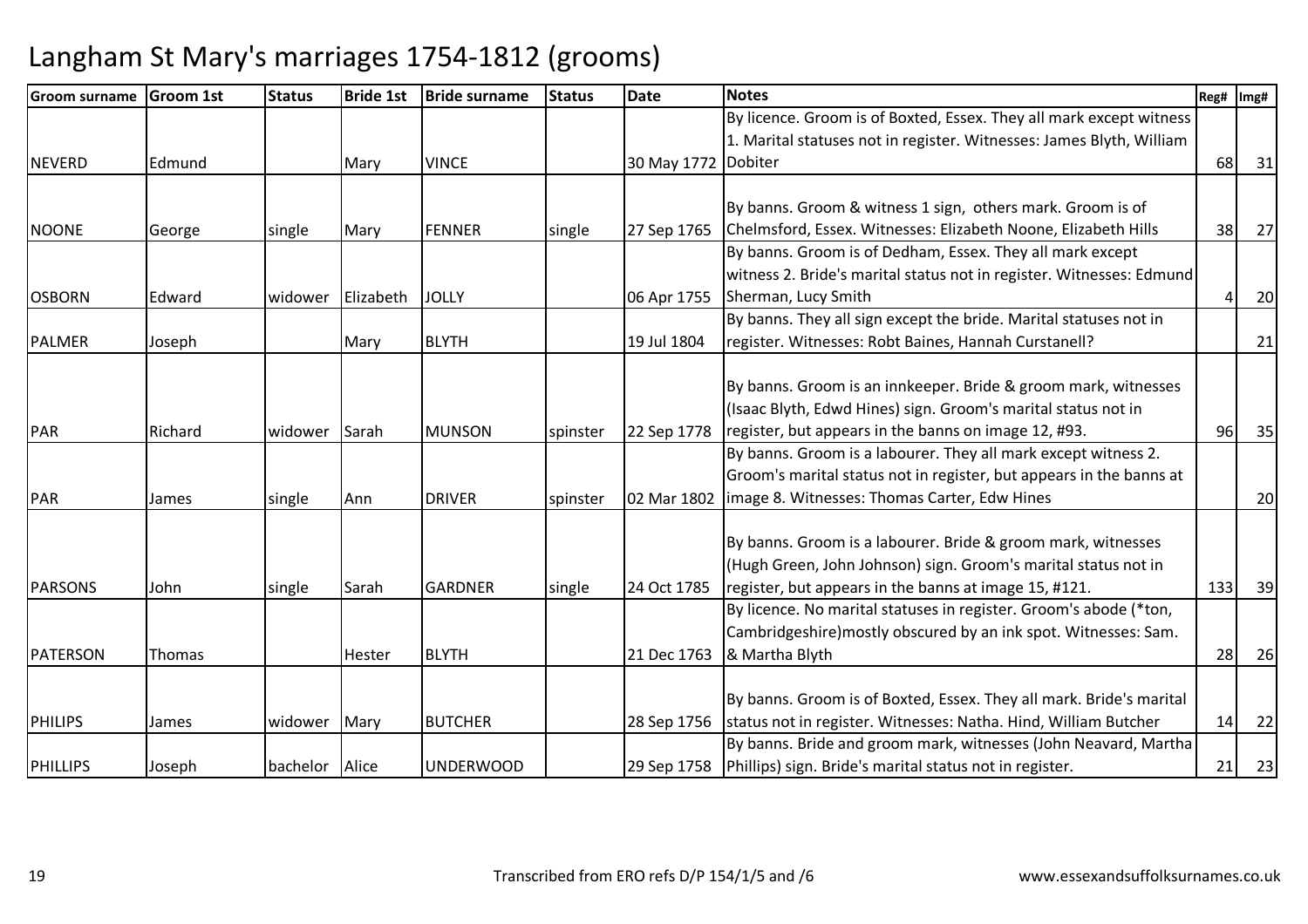| <b>Groom surname</b> | <b>Groom 1st</b>      | <b>Status</b> | <b>Bride 1st</b> | <b>Bride surname</b> | <b>Status</b> | <b>Date</b>            | <b>Notes</b>                                                         | Reg# | Img# |
|----------------------|-----------------------|---------------|------------------|----------------------|---------------|------------------------|----------------------------------------------------------------------|------|------|
|                      |                       |               |                  |                      |               |                        | By banns. They all mark except witness 2. Bride's marital status not |      |      |
|                      |                       |               |                  |                      |               |                        | in register, but appears in the banns part of the register on image  |      |      |
|                      |                       |               |                  |                      |               |                        | 6, banns #28. Groom is of Dedham. Witnesses: Samuel Rudkin,          |      |      |
| <b>PHILLIPS</b>      | John                  | single        | Martha           | <b>COLE</b>          | single        | 30 Sep 1760            | <b>Nathaniel Phillips</b>                                            | 12   | 24   |
|                      |                       |               |                  |                      |               |                        |                                                                      |      |      |
|                      |                       |               |                  |                      |               |                        | By banns. Groom is a labourer. They all sign except the bride.       |      |      |
|                      |                       |               |                  |                      |               |                        | Groom's marital status not in register but appears in banns at       |      |      |
| <b>PHILLIPS</b>      | Samuel                | single        | Margaret         | <b>BRIGHT</b>        | single        | 07 Nov 1797            | image 6, #11. Witnesses: Ruth Godfree, Edwd Hines                    | 195  | 16   |
|                      |                       |               |                  |                      |               |                        | By banns. Groom is a militia man, from Dedham, Essex. They all       |      |      |
|                      |                       |               |                  |                      |               |                        | mark except witness 2. Groom marital status not in marriage part     |      |      |
|                      |                       |               |                  |                      |               |                        | of the register, but appears in the banns at image 17, #156.         |      |      |
| <b>PILCH</b>         | Robert                | widower       | Sarah            | <b>WHALE</b>         | single        | 10 Jun 1793            | Witnesses: James Adcock, John Hines                                  | 173  | 44   |
|                      |                       |               |                  |                      |               |                        | By licence. They all sign except witness 2. Witnesses: Jacob Hinde,  |      |      |
| PITTONNET            | <b>Francois David</b> | bachelor      | Sophia           | <b>BOLEN</b>         | spinster      | 12 Jun 1762            | Samuel Rudkin                                                        | 22   | 25   |
|                      |                       |               |                  |                      |               |                        | By banns. Groom is a labourer. Bride is of Elmstead, Essex. Groom    |      |      |
|                      |                       |               |                  |                      |               |                        | & witness 2 sign, others mark. No marital statuses in register, but  |      |      |
|                      |                       |               |                  |                      |               |                        | the bride's status is given in the banns, image 14, #107. Witnesses: |      |      |
| <b>POLLEY</b>        | John                  |               | Ann              | <b>HAM</b>           | single        | 02 Oct 1782            | Jonathan Ham, Edwd Hines                                             | 115  | 37   |
|                      |                       |               |                  |                      |               |                        |                                                                      |      |      |
|                      |                       |               |                  |                      |               |                        | By banns. Bride & groom mark, witnessses (Edw Eaverd, Sarah          |      |      |
| <b>POLLEY</b>        | John                  | bachelor      | Ann              | <b>NEAVARD</b>       | spinster      | 25 Feb 1806            | Neaverd) sign. Witness 1's name written in confusing fashion.        |      | 22   |
|                      |                       |               |                  |                      |               |                        | By banns with consent of the Guardian (bride is a minor). They all   |      |      |
|                      |                       |               |                  |                      |               |                        | mark except witness 1 (Tho Sizer?). Bride's marital status not in    |      |      |
| <b>POLLY</b>         | Peter                 | bachelor      | Susan            | <b>GREEN</b>         |               | 09 May 1757            | register. Witness 2 (Samuel Rudkin) marks with an R.                 | 17   | 22   |
|                      |                       |               |                  |                      |               |                        | By banns. Groom is a labourer. Bride & groom mark, witnesses         |      |      |
|                      |                       |               |                  |                      |               |                        | (Thomas Blyth, James Candler) sign. Groom's marital status not in    |      |      |
| <b>POLLY</b>         | Abraham               |               | Mary             | <b>SMITH</b>         | spinster      | 12 Feb 1771            | register.                                                            | 63   | 31   |
|                      |                       |               |                  |                      |               |                        | By banns. Groom is a labourer. They all mark except witness 2.       |      |      |
|                      |                       |               |                  |                      |               |                        | Groom's marital status not in register. Witnesses: Robert Digens,    |      |      |
| <b>PORTER</b>        | John                  |               | Lucy             | <b>DEGENS</b>        | single        | 06 Nov 1791 Edwd Hines |                                                                      | 159  | 43   |
|                      |                       |               |                  |                      |               |                        |                                                                      |      |      |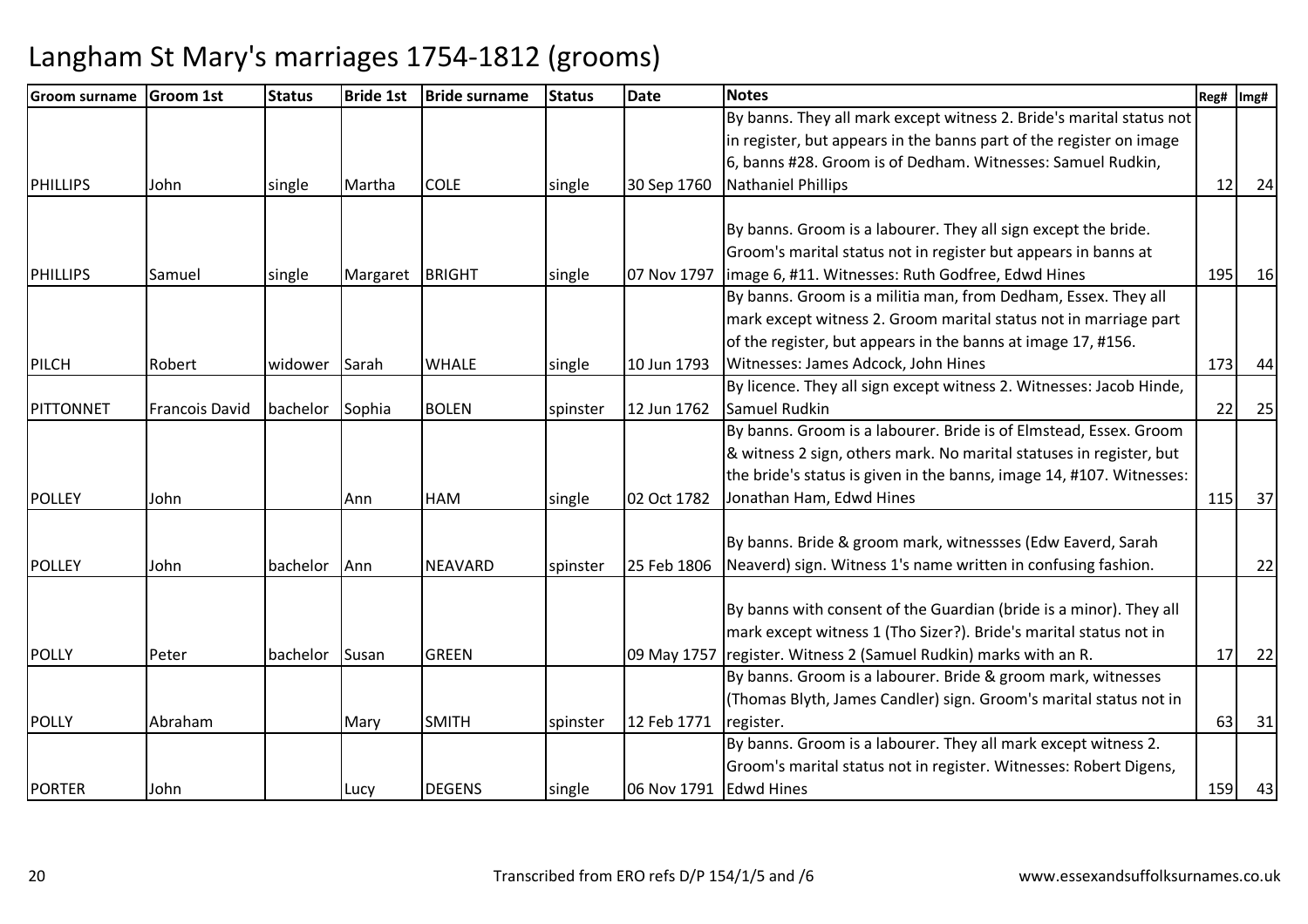| <b>Groom surname</b> | <b>Groom 1st</b> | <b>Status</b> | <b>Bride 1st</b> | <b>Bride surname</b> | <b>Status</b> | <b>Date</b> | <b>Notes</b>                                                         | Reg# | Img# |
|----------------------|------------------|---------------|------------------|----------------------|---------------|-------------|----------------------------------------------------------------------|------|------|
|                      |                  |               |                  |                      |               |             | By banns. Bride & groom mark, witnesses (Pheby Barham, Edwd          |      |      |
| <b>RAND</b>          | William          | widower       | Mary             | CASON                | spinster      | 23 Jul 1797 | Hines) sign.                                                         | 190  | 16   |
|                      |                  |               |                  |                      |               |             | By licence. Groom is a farmer. They all sign. Groom's marital status |      |      |
| <b>RASHBROOK</b>     | William          |               | Elisabeth        | <b>LAXEN</b>         | spinster      | 04 Feb 1800 | not in register. Witnesses: Saml Grove, J? Ellisdon                  | 212  | 18   |
|                      |                  |               |                  |                      |               |             | By licence. They all sign. Groom is of Raydon, Suffolk. Witnesses:   |      |      |
| <b>RATLIFF</b>       | Thomas           | single        | Susannah         | <b>WHITE</b>         | single        | 31 Jan 1799 | Robt Baines, Jane Weatherly                                          | 207  | 18   |
|                      |                  |               |                  |                      |               |             | By banns. Groom is a labourer. They all sign except the bride.       |      |      |
|                      |                  |               |                  |                      |               |             | Groom's marital status not in register. Witnesses: Rob Forin, Edwd   |      |      |
| <b>RICE</b>          | Samuel           |               | Mary             | <b>STARLING</b>      | single        | 05 Oct 1791 | <b>Hines</b>                                                         | 157  | 42   |
|                      |                  |               |                  |                      |               |             | By banns. Bride & groom mark, witnesses (Samuel Starling, John       |      |      |
| <b>ROWLIN</b>        | John             |               | Mary             | <b>DINES</b>         |               | 03 Nov 1812 | Smith) sign. Marital statuses not in register.                       |      | 27   |
|                      |                  |               |                  |                      |               |             | By banns. Bride and groom mark, witnesses (Susannah & John           |      |      |
| <b>RUDKIN</b>        | Samuel           | widower       | Sarah            | <b>BAINES</b>        | widow         | 22 Sep 1756 | Baines) sign.                                                        | 13   | 22   |
|                      |                  |               |                  |                      |               |             | By banns. Groom is a labourer. Bride & groom mark, witnesses         |      |      |
|                      |                  |               |                  |                      |               |             | (Rich Whellum, John Smith) sign. Groom's marital status not in       |      |      |
| <b>RUDKIN</b>        | Stephen          |               | Mary             | <b>WHILES</b>        | single        | 05 Nov 1792 | register.                                                            | 166  | 44   |
|                      |                  |               |                  |                      |               |             | By banns. Groom uis a sawyer. They all sign. Groom's marital         |      |      |
|                      |                  |               |                  |                      |               |             | status not in register. Groom's surname difficult to read in the     |      |      |
|                      |                  |               |                  |                      |               |             | marriage register, but is clearer in the banns - see image 18, #149. |      |      |
| <b>RULE</b>          | Thomas           |               | Sally            | <b>CANDLER</b>       | spinster      | 22 Oct 1792 | Witnesses: John? Rule, Edwd Hines                                    | 164  | 43   |
|                      |                  |               |                  |                      |               |             | By banns. They all mark except witness 2. Witnesses: John Polly,     |      |      |
| <b>RULE</b>          | William          | bachelor      | Mary             | <b>POLLY</b>         | spinster      | 09 Feb 1809 | John Smith                                                           |      | 24   |
|                      |                  |               |                  |                      |               |             |                                                                      |      |      |
|                      |                  |               |                  |                      |               |             | By banns. Groom is a labourer. Bride is of Ardleigh, Essex. They all |      |      |
|                      |                  |               |                  |                      |               |             | sign. Groom's marital status not in register, but appears in the     |      |      |
| <b>SADLER</b>        | James            | widower       | Frances          | <b>GOYMOUR</b>       | spinster      | 18 Jun 1775 | banns on image 11, #83. Witnesses: Edwd & John Hines                 | 82   | 33   |
|                      |                  |               |                  |                      |               |             |                                                                      |      |      |
|                      |                  |               |                  |                      |               |             | By banns. Groom is a labourer. They all mark except witness 1.       |      |      |
|                      |                  |               |                  |                      |               |             | Groom's marital status not in register, but appears in the banns on  |      |      |
| <b>SADLER</b>        | James            | single        | Elisabeth SMITH  |                      | spinster      | 01 Jan 1776 | image 12, #85. Witnesses: James Sadler, Thomas Ward                  | 85   | 33   |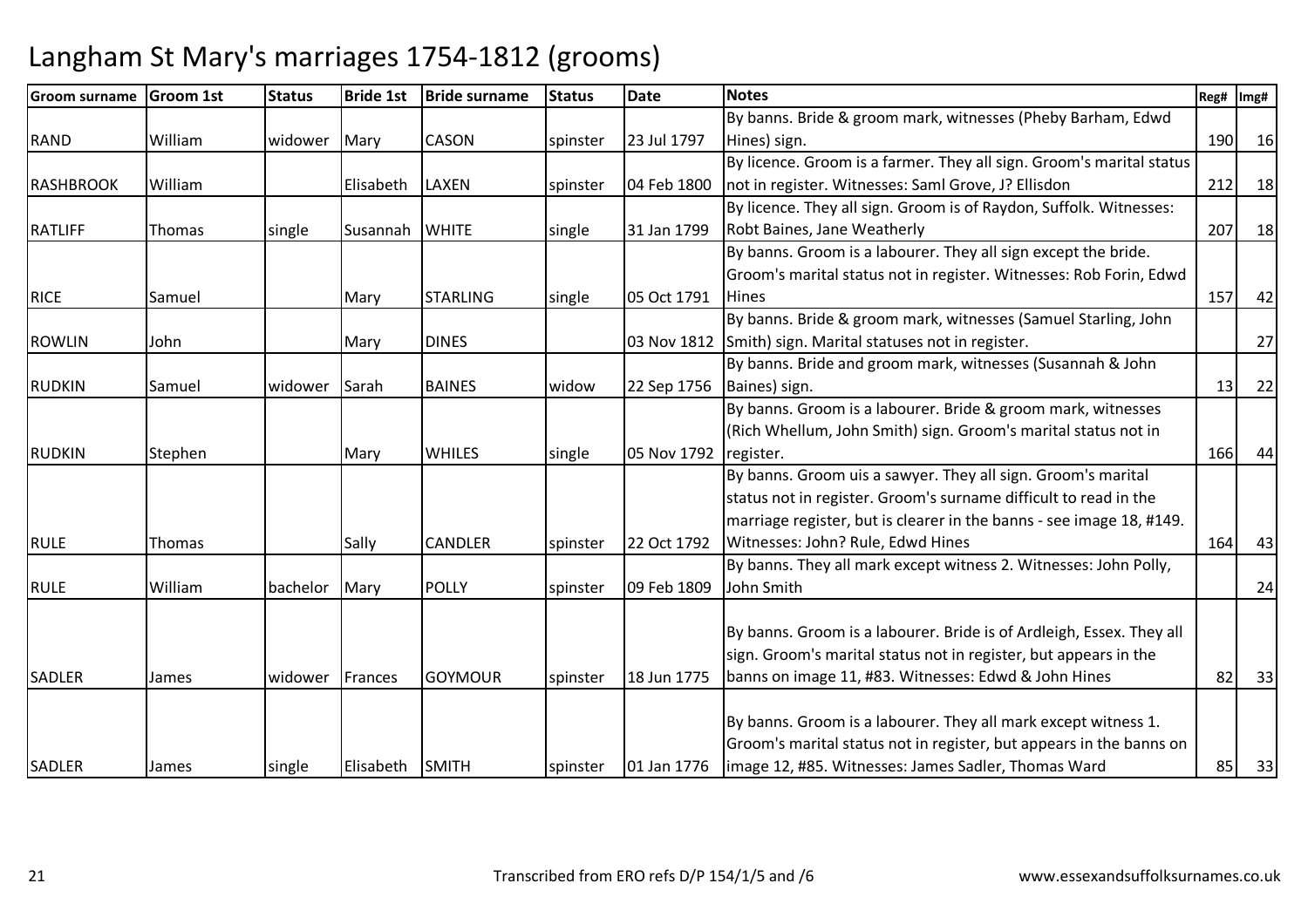| <b>IGroom surname</b> | <b>Groom 1st</b> | <b>Status</b> | <b>Bride 1st</b> | <b>Bride surname</b> | <b>Status</b> | <b>Date</b> | <b>Notes</b>                                                          | Reg# | Img# |
|-----------------------|------------------|---------------|------------------|----------------------|---------------|-------------|-----------------------------------------------------------------------|------|------|
|                       |                  |               |                  |                      |               |             | By licence. Groom is a wheelwright. Bride is of Nayland, Suffolk.     |      |      |
|                       |                  |               |                  |                      |               |             | They all sign. Groom's marital status not in register. Witnesses:     |      |      |
| <b>SARGENT</b>        | Samuel           |               | Mary             | <b>GRAY</b>          | spinster      | 14 Jul 1782 | William Sargent, Edmd? Hines                                          | 112  | 37   |
|                       |                  |               |                  |                      |               |             |                                                                       |      |      |
|                       |                  |               |                  |                      |               |             | By banns. Groom is a labourer. They all sign except the bride.        |      |      |
|                       |                  |               |                  |                      |               |             | Groom's marital status not in register, but appears in the banns on   |      |      |
| <b>SARGENT</b>        | James            | single        | Sarah            | <b>SMITH</b>         | single        | 21 Nov 1784 | limage 15, #118. Witnesses: Joseph Sargent, Edwd Hines                | 127  | 39   |
|                       |                  |               |                  |                      |               |             |                                                                       |      |      |
|                       |                  |               |                  |                      |               |             | By banns. Groom is a wheelwright. Bride is of Stratford, Suffolk.     |      |      |
|                       |                  |               |                  |                      |               |             | They all sign except the bride. Groom's marital status not in         |      |      |
| <b>SARGENT</b>        | Joseph           |               | Sarah            | <b>SMITH</b>         | single        | 02 Oct 1787 | register. Witnesses: James Sargent, Edwd Hines                        | 143  | 41   |
|                       |                  |               |                  |                      |               |             | By banns. Groom is a labourer. Groom & witness 2 sign, others         |      |      |
|                       |                  |               |                  |                      |               |             | mark. Marital statuses not in register. Witnesses: Samuel             |      |      |
| <b>SARGENT</b>        | James            |               | Mary             | <b>FRANCES</b>       |               | 28 Dec 1800 | Garwood, Edward Hines                                                 | 25   | 19   |
| <b>SARGENT</b>        | Joseph           | bachelor      | Ann              | WHILEY               | spinster      | 27 Apr 1809 | By banns. They all sign. Witnesses: Wm Adkinson, H Long               |      | 25   |
|                       |                  |               |                  |                      |               |             |                                                                       |      |      |
|                       |                  |               |                  |                      |               |             | By banns. Bride is of Stoke, Suffolk. They all sign except the bride. |      |      |
| <b>SEBORN</b>         | William          | bachelor      | Sarah            | <b>GODDEN</b>        |               | 19 Apr 1809 | Bride's marital status not in register. Witnesses: Stoke, Suffolk.    |      | 25   |
|                       |                  |               |                  |                      |               |             | By banns. Groom is a labourer. They all sign except the groom.        |      |      |
|                       |                  |               |                  |                      |               |             | Groom's marital status not in register. Witnesses: Jon Sibbon,        |      |      |
| <b>SEEBORN</b>        | William          |               | Lydia            | <b>GILLY</b>         | single        | 09 Oct 1787 | <b>Edwd Hines</b>                                                     | 145  | 41   |
|                       |                  |               |                  |                      |               |             | By banns. Groom is a labourer of Boxted, Essex. They all mark         |      |      |
|                       |                  |               |                  |                      |               |             | except witness 1. Groom's marital status not in register. The         |      |      |
|                       |                  |               |                  |                      |               |             | groom's first name is entered as both Edward Sheldrake and            |      |      |
|                       |                  |               |                  |                      |               |             | Edmund Sheldrake in the marriage part of the register, then as        |      |      |
|                       |                  |               |                  |                      |               |             | Edmund in the banns (image 15, #114). Witnesses: John Hines,          |      |      |
| SHELDRAKE             | Edmund           |               | Ann              | CASON                | single        | 21 Oct 1783 | Matthew Edward                                                        | 122  | 38   |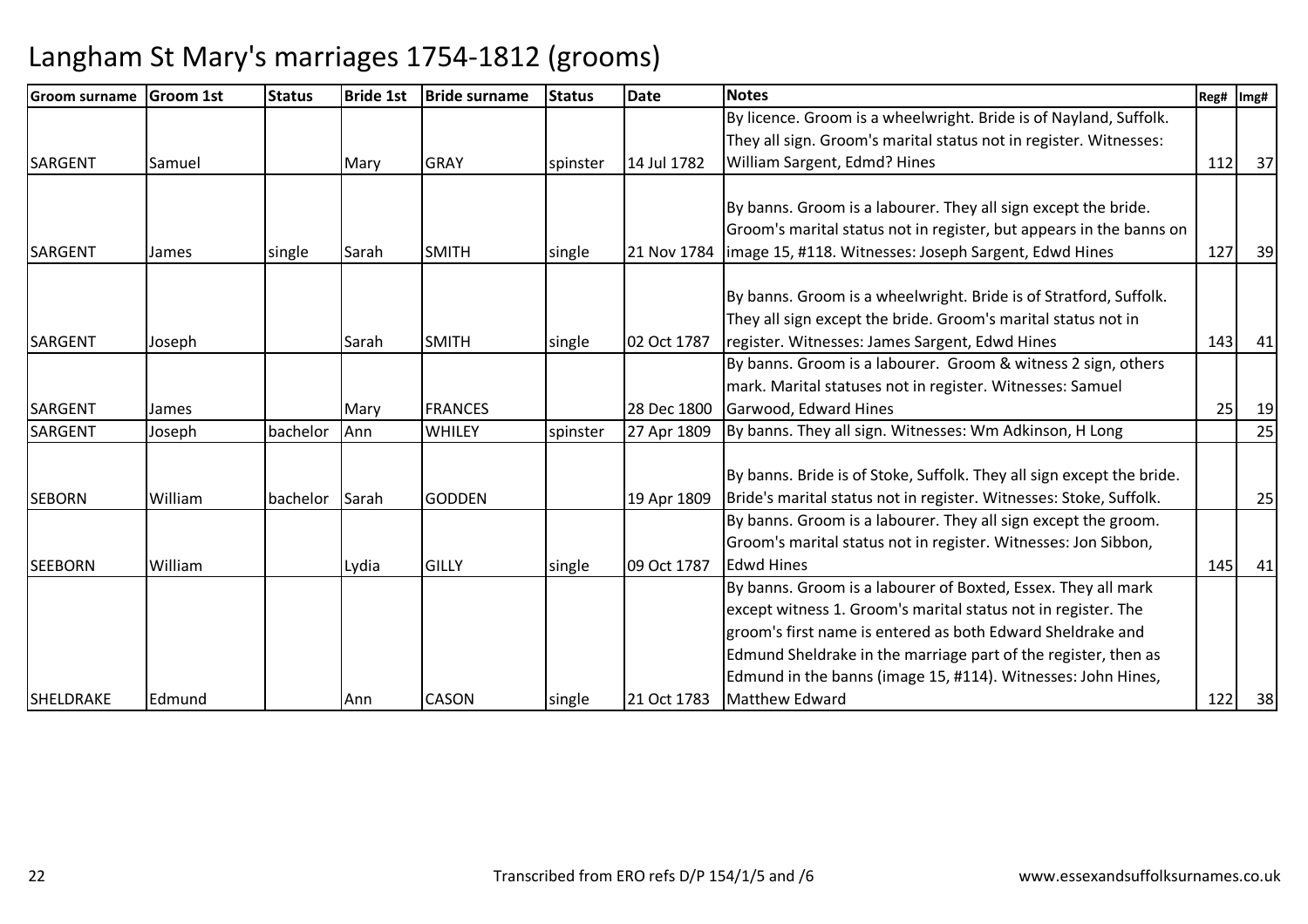| <b>Groom surname</b> | <b>Groom 1st</b> | <b>Status</b> | <b>Bride 1st</b> | <b>Bride surname</b> | <b>Status</b> | <b>Date</b> | <b>Notes</b>                                                         | Reg# | Img# |
|----------------------|------------------|---------------|------------------|----------------------|---------------|-------------|----------------------------------------------------------------------|------|------|
|                      |                  |               |                  |                      |               |             | By banns. Groom is a labourer, of Boxted, Essex. They all mark       |      |      |
|                      |                  |               |                  |                      |               |             | except witness 1. Groom's marital status not in register. The        |      |      |
|                      |                  |               |                  |                      |               |             | groom's first name is entered as both Edward Sheldrake and           |      |      |
|                      |                  |               |                  |                      |               |             | Edmund Sheldrake in the marriage part of the register, then as       |      |      |
|                      |                  |               |                  |                      |               |             | Edmund in the banns (image 15, #114). Witnesses: John Hines,         |      |      |
| <b>SHELDRAKE</b>     | Edward           |               | Ann              | <b>CASON</b>         | single        | 21 Oct 1783 | Matthew Edward                                                       | 122  | 38   |
|                      |                  |               |                  |                      |               |             | By licence. They all sign. Groom is of St James', Westminster,       |      |      |
|                      |                  |               |                  |                      |               |             | Middlesex. Groom's marital status is very hard to read - possibly    |      |      |
| <b>SHIELLS</b>       | Archibald        |               | Elizabeth        | <b>WYNCOLL</b>       |               |             |                                                                      |      |      |
|                      |                  |               |                  |                      | spinster      | 10 Mar 1772 | widower, but unclear. Witnesses: Thos Godfrey, Wm Wyncoll            | 66   | 31   |
|                      |                  |               |                  |                      |               |             | By banns. They all mark. Witnesses: Robin Whiley, Samuel Rudkin      |      |      |
| <b>SHILDRACK</b>     | Joseph           | bachelor      | Rose             | <b>WILEY</b>         |               | 12 Oct 1756 | (marks with an R). Bride's marital status not in register.           | 15   | 22   |
|                      |                  |               |                  |                      |               |             | By banns. They all sign except the groom. Witnesses: Samuel Blyth,   |      |      |
| <b>SIBBONS</b>       | John             | widower       | Mary             | <b>JOHNSON</b>       | spinster      | 11 Jun 1769 | <b>William Sargant</b>                                               | 49   | 29   |
|                      |                  |               |                  |                      |               |             | By banns. They all mark. Witnesses: Elizabeth Petican, Edward        |      |      |
| <b>SIBORN</b>        | Nathaniel        | single        | Sarah            | PETICAN              | single        | 29 Oct 1765 | <b>Hindes</b>                                                        | 40   | 28   |
|                      |                  |               |                  |                      |               |             | By banns. Groom is a butcher, of St Martin's, Colchester. Bride &    |      |      |
|                      |                  |               |                  |                      |               |             | groom mark, witnesses (Wm Hisson?, John Hines) sign. Groom's         |      |      |
| <b>SIMONS</b>        | Lenard           |               | Mary             | <b>COLLIER</b>       | single        | 26 Feb 1793 | marital status not in register.                                      | 170  | 44   |
|                      |                  |               |                  |                      |               |             | By licence. Groom is of Great Bromley, Essex. Groom and witness 1    |      |      |
|                      |                  |               |                  |                      |               |             | sign, bride and witness 2 mark (Samuel Rudkin marks with an R).      |      |      |
|                      |                  |               |                  |                      |               |             | Bride's marital status not in the register. Witnesses: Roger         |      |      |
| <b>SMITH</b>         | Robert           | widower       | Mary             | <b>BARREL</b>        |               | 20 Oct 1755 | Munson, Samuel Rudkin                                                |      | 21   |
|                      |                  |               |                  |                      |               |             |                                                                      |      |      |
|                      |                  |               |                  |                      |               |             | By banns. Bride and groom mark, witnesses (William Hart, Thomas      |      |      |
|                      |                  |               |                  |                      |               |             | Webb) sign. Bride's marital status not in register, but can be found |      |      |
| <b>SMITH</b>         | John             | bachelor      | Martha           | <b>WEBB</b>          | single        | 06 Feb 1759 | on image 5 in the banns part of the register.                        | 24   | 23   |
|                      |                  |               |                  |                      |               |             | By banns. Groom is of West Mersea, Essex. Bride and groom mark,      |      |      |
|                      |                  |               |                  |                      |               |             | others sign. Groom's abode very faded and difficult to read.         |      |      |
| <b>SMITH</b>         | Edward           | single        | Sarah            | <b>BUMBY</b>         | single        | 08 Jul 1759 | Witnesses: Willm Smith, John Dobter                                  | 27   | 23   |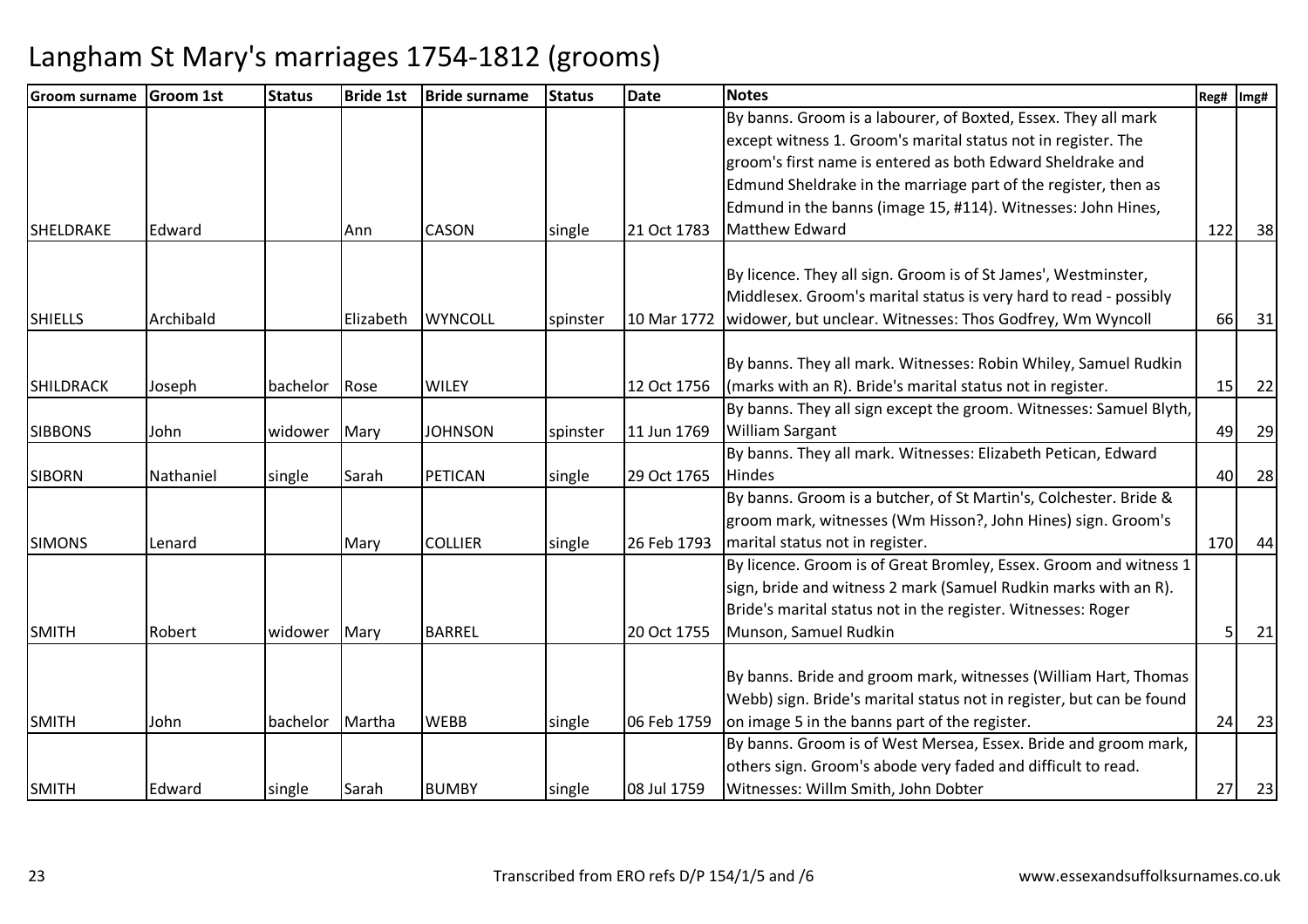| <b>Groom surname</b> | <b>Groom 1st</b> | <b>Status</b>  | <b>Bride 1st</b> | <b>Bride surname</b> | <b>Status</b> | <b>Date</b> | <b>Notes</b>                                                            | Reg# | Img# |
|----------------------|------------------|----------------|------------------|----------------------|---------------|-------------|-------------------------------------------------------------------------|------|------|
|                      |                  |                |                  |                      |               |             | By banns. Groom is a labourer. Bride & groom mark, witnesses            |      |      |
|                      |                  |                |                  |                      |               |             | (John Hines, Ruben Smith) sign. Groom's marital status not in           |      |      |
|                      |                  |                |                  |                      |               |             | register, but appears in the banns on image 12, #88. Witness 2 is       |      |      |
| <b>SMITH</b>         | Ruben            | single         | Ann              | <b>BARRITT</b>       | single        | 01 Oct 1776 | Ruben Smith senr.                                                       | 89   | 34   |
|                      |                  |                |                  |                      |               |             | By banns. Groom is a labourer. They all mark except witness 2.          |      |      |
|                      |                  |                |                  |                      |               |             | Groom's occupation appears in the banns part of the register            |      |      |
|                      |                  |                |                  |                      |               |             | (image 14, #108) but not in the marriage part of the register.          |      |      |
| <b>SMITH</b>         | Thomas           | bachelor       | Elizabeth        | <b>LILLY</b>         | spinster      | 11 Dec 1782 | Witnesses: Thomas Lilly, John Hines                                     | 116  | 37   |
|                      |                  |                |                  |                      |               |             | By banns. Groom is a labourer. Groom & witness 2 sign, others           |      |      |
|                      |                  |                |                  |                      |               |             | mark. Groom's marital status not in register. Witnesses: William        |      |      |
| <b>SMITH</b>         | John             |                | Sarah            | <b>DOBITER</b>       | single        |             | 28 May 1786 Smith, Edwd Hines                                           | 136  | 40   |
|                      |                  |                |                  |                      |               |             | By banns. Groom is a labourer. Bride & groom mark, witnesses            |      |      |
|                      |                  |                |                  |                      |               |             | (Edwd Hines, Sarah Parr) sign. Groom's marital status not in            |      |      |
| <b>SMITH</b>         | William          |                | Sarah            | <b>NEVARD</b>        | single        | 13 Oct 1789 | register.                                                               | 149  | 41   |
|                      |                  |                |                  |                      |               |             | By banns. Groom is a labourer. Bride & groom mark, witnesses            |      |      |
|                      |                  |                |                  |                      |               |             | (Hugh Greene, Danl Blyth) sign. Groom's marital status not in           |      |      |
| <b>SMITH</b>         | William          |                | Mary             | <b>BARREL</b>        | single        | 12 Nov 1792 | register.                                                               | 167  | 44   |
|                      |                  |                |                  |                      |               |             | By banns. Bride & groom mark, witnesses (John Smith, Edward             |      |      |
| <b>SMITH</b>         | William          | widower        | Rachel           | <b>RUDKIN</b>        | single        | 28 Sep 1794 | Hines) sign.                                                            | 175  | 14   |
|                      |                  |                |                  |                      |               |             | By banns. Groom is a labourer. Bride & groom mark, witnesses            |      |      |
|                      |                  |                |                  |                      |               |             | (James Lilley, Edwd Hines) sign. Groom's marital status not in          |      |      |
| <b>SMITH</b>         | Thomas           | widower        | Ann              | <b>LEACH</b>         | widow         |             | 28 May 1799   register, but appears in the banns at image 7, #19.       | 208  | 18   |
|                      |                  |                |                  |                      |               |             | By banns. Bride & groom mark, witnesses (Henry Cook, Mary Page)         |      |      |
|                      |                  |                |                  |                      |               |             | sign. 3rd witness is John Smith, who witnesses most of the              |      |      |
|                      |                  |                |                  |                      |               |             | marriages at this time in Langham and was perhaps the parish            |      |      |
| <b>SMITH</b>         | James            | single         | Elizabeth        | <b>GARRARD</b>       | single        | 25 Oct 1805 | clerk.                                                                  |      | 21   |
|                      |                  |                |                  |                      |               |             | By banns. Bride & groom mark, witnesses (R Strutt, William              |      |      |
| <b>SMITH</b>         | Joseph           | bachelor       | Martha           | <b>TOLLMASH</b>      | spinster      | 07 Mar 1809 | Lemond) sign.                                                           |      | 24   |
|                      |                  |                |                  |                      |               |             | By licence. They all sign. Groom is of St Mary Stoke, Ipswich,          |      |      |
| <b>SMITH</b>         | Robert           | bachelor Sarah |                  | <b>KING</b>          |               |             | 07 Nov 1811 Suffolk. Witnesses: Natl Catton, Josh Chamberlain, ? Howard |      | 26   |
|                      |                  |                |                  |                      | spinster      |             |                                                                         |      |      |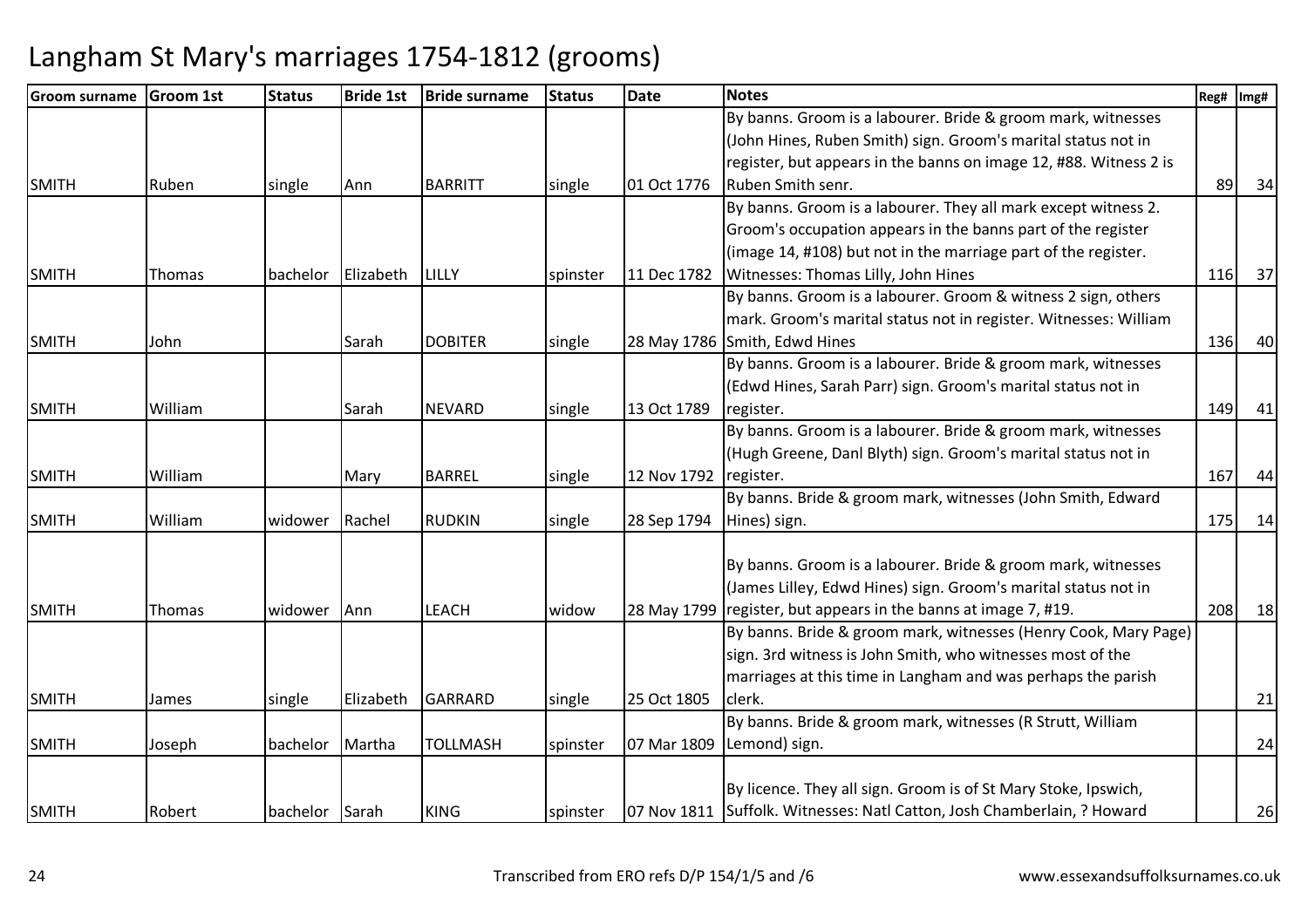| Groom surname    | <b>Groom 1st</b> | <b>Status</b> | <b>Bride 1st</b> | <b>Bride surname</b> | <b>Status</b> | <b>Date</b> | <b>Notes</b>                                                               | Reg#            | Img# |
|------------------|------------------|---------------|------------------|----------------------|---------------|-------------|----------------------------------------------------------------------------|-----------------|------|
|                  |                  |               |                  |                      |               |             | By banns. Groom is a carpenter. Bride is of Great Horkesley, Essex.        |                 |      |
|                  |                  |               |                  |                      |               |             | They all sign. Groom's marital status not in register. Groom signs         |                 |      |
|                  |                  |               |                  |                      |               |             | Smyth but his surname is spelt Smith in the register. Witnesses:           |                 |      |
| <b>SMYTH</b>     | John             |               | Sarah            | <b>JOHNSON</b>       | spinster      | 09 Nov 1773 | John Johnson, John Hines                                                   | 73              | 32   |
|                  |                  |               |                  |                      |               |             | By banns. They all mark except the groom. Witnesses: Thomas                |                 |      |
| <b>SMYTH</b>     | John             | widower       | Elizabeth        | <b>MUNSON</b>        | single        | 12 Jun 1783 | Smyth, Ann Munson                                                          | 119             | 38   |
|                  |                  |               |                  |                      |               |             | By banns. They all mark. Witnesses: James Southgate, Samuel                |                 |      |
| SOUTHGATE        | William          | single        | Martha           | <b>FROST</b>         | single        | 06 Oct 1761 | Rudkin                                                                     | 17              | 25   |
|                  |                  |               |                  |                      |               |             | By banns. They all mark. Witnesses: Samuel Southgate, Samuel               |                 |      |
| <b>SOUTHGATE</b> | James            | single        | Sarah            | <b>DEEVES</b>        | single        | 25 Oct 1761 | Rudkin                                                                     | 18              | 25   |
|                  |                  |               |                  |                      |               |             |                                                                            |                 |      |
|                  |                  |               |                  |                      |               |             | By banns. Groom is a labourer. Bride & groom mark, witnesses               |                 |      |
|                  |                  |               |                  |                      |               |             | (Thomas Blyth, Edwd Hines) sign. Marital statuses not in marriage          |                 |      |
| <b>SOUTHGATE</b> | William          | single        | Sarah            | <b>STARLING</b>      | single        | 30 Oct 1770 | register but appear in banns on image 10, #72                              | 62              | 30   |
|                  |                  |               |                  |                      |               |             |                                                                            |                 |      |
|                  |                  |               |                  |                      |               |             | By banns. Groom is a labourer. They all mark except witness 2.             |                 |      |
|                  |                  |               |                  |                      |               |             | Groom's marital status not in register, but appears in the banns at        |                 |      |
| <b>SOUTHGATE</b> | William          | widower       | Mary             | <b>GRIGGS</b>        | widow         | 10 Jun 1787 | image 16, #129. Witnesses: Susannah Southgate, Edwd Hines                  | 141             | 40   |
|                  |                  |               |                  |                      |               |             | By banns. Groom is a labourer. They all mark except witness 1.             |                 |      |
|                  |                  |               |                  |                      |               |             | Groom's marital status not in register. Witnesses: Edwd Hines,             |                 |      |
| <b>SOUTHGATE</b> | John             |               | Lucy             | <b>SMITH</b>         | single        | 08 Nov 1789 | John Nevard                                                                | 150             | 42   |
|                  |                  |               |                  |                      |               |             | Banns only, not a marriage. Read: 11, 18, 25 Nov 1787. Bride is of         |                 |      |
| <b>SOUTHGATE</b> | Samuel           |               | Martha           | <b>WARNER</b>        |               | $* * 1787$  | Boxted, Essex                                                              | 134             | 17   |
|                  |                  |               |                  |                      |               |             | By banns. Groom is a labourer. Bride & groom mark, witnesses               |                 |      |
|                  |                  |               |                  |                      |               |             | (Daniel Cole, Edwd Hines) sign. Marital statuses not in register, but      |                 |      |
| SOUTHGATE        | William          | single        | Elisabeth        | <b>BARREL</b>        | single        | 21 Oct 1798 | appears in the banns at image 7, #17.                                      | 204             | 17   |
|                  |                  |               |                  |                      |               |             |                                                                            |                 |      |
| <b>SPARE</b>     | Thomas           | widower       | Elizabeth        | <b>BEASTON</b>       | single        |             | 10 May 1764 By banns. They all mark. Witnesses: Samuel Rudkin, Thomas King | 30 <sub>l</sub> | 26   |
|                  |                  |               |                  |                      |               |             | By banns. Groom is a labourer, of Dedham, Essex. Groom &                   |                 |      |
|                  |                  |               |                  |                      |               |             | witness 1 sign, others mark. Groom's marital status not in register.       |                 |      |
| <b>SPARROW</b>   | William          |               | Elizabeth        | <b>SMITH</b>         | single        | 01 Oct 1770 | Witnesses: John Hines, Ruben Smith                                         | 57              | 30   |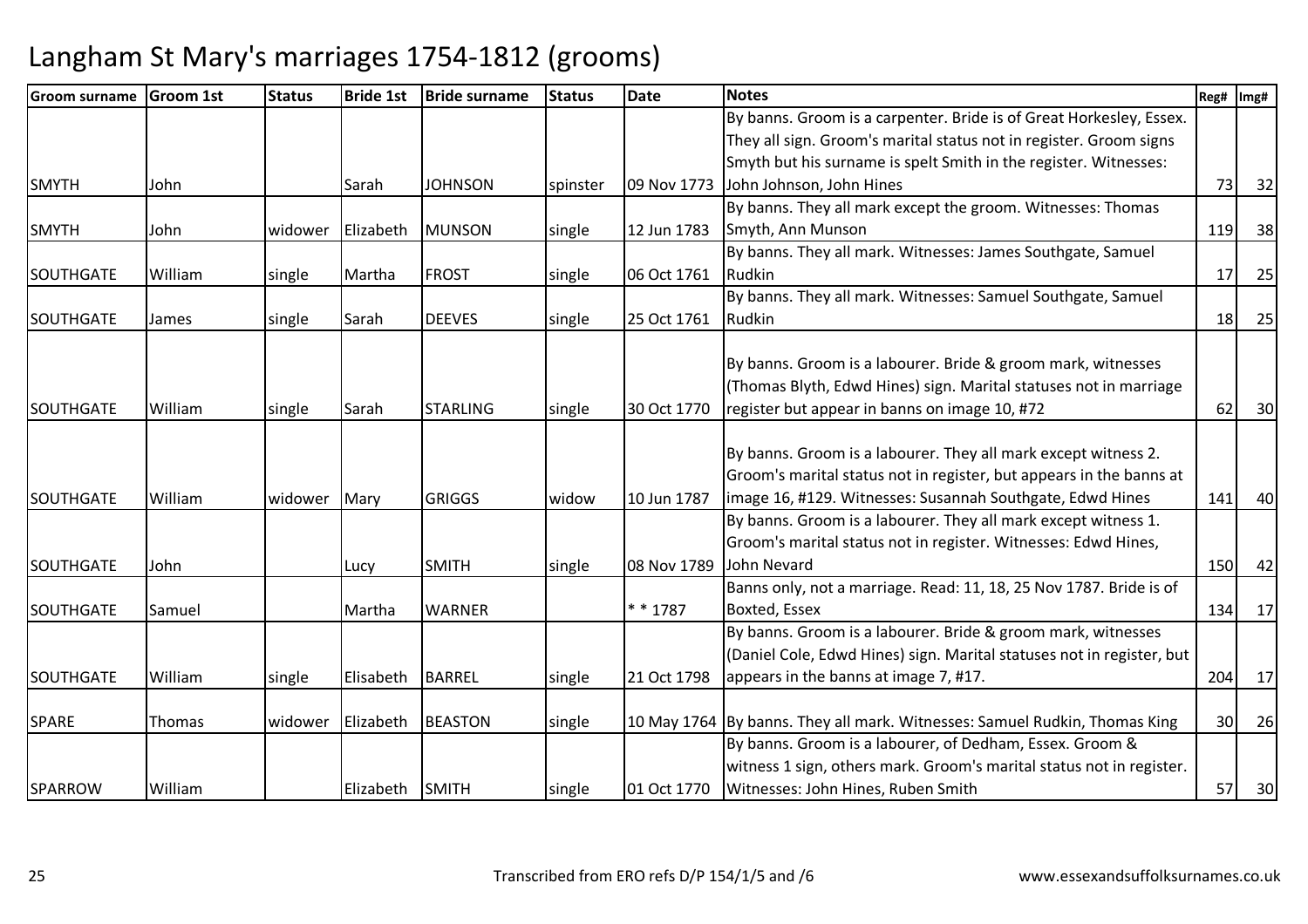| <b>Groom surname</b> | <b>Groom 1st</b> | <b>Status</b> | <b>Bride 1st</b>  | <b>Bride surname</b> | <b>Status</b> | <b>Date</b> | <b>Notes</b>                                                          | Reg# | Img# |
|----------------------|------------------|---------------|-------------------|----------------------|---------------|-------------|-----------------------------------------------------------------------|------|------|
|                      |                  |               |                   |                      |               |             | By banns. Bride and groom mark, witnesses (Roger Munson,              |      |      |
| <b>STARLING</b>      | Benjamin         | bachelor      | Susan             | <b>SMYTH</b>         |               | 06 Jul 1757 | Susannah Baines) sign. Bride's marital status not in register.        | 18   | 22   |
|                      |                  |               |                   |                      |               |             | By banns. They all mark except witness 1 (Wm Clayton). Witness 2      |      |      |
| <b>STARLING</b>      | John             | widower       | Sarah             | <b>GROVE</b>         | spinster      | 05 Jun 1759 | (Samuel Rudkin) marks with an R.                                      | 26   | 23   |
|                      |                  |               |                   |                      |               |             | By banns. They all sign except the bride. Marital statuses not in     |      |      |
| <b>STARLING</b>      | Samuel           |               | Elizabeth         | <b>ATKINSON</b>      |               | 03 Nov 1812 | register. Witnesses: Rachel Askew, John Smith                         |      | 27   |
|                      |                  |               |                   |                      |               |             | By banns. Groom is a labourer, of Ardleigh, Essex. Bride & groom      |      |      |
|                      |                  |               |                   |                      |               |             | mark, witnesses (William Sadler, Edwd Hines) sign. Groom's            |      |      |
| <b>STEADY</b>        | John             |               | Sarah             | <b>SADLER</b>        | spinster      | 26 Mar 1770 | marital status not in register.                                       | 55   | 30   |
|                      |                  |               |                   |                      |               |             | By licence. Groom is a farmer. Bride is of Hitcham, Suffolk. They all |      |      |
|                      |                  |               |                   |                      |               |             | sign. Marital statuses not in register. Witnesses: Joshua Marriott,   |      |      |
| <b>STEARN</b>        | John Pattrick    |               | Ann               | <b>SEXTON</b>        |               | 23 Jan 1776 | <b>Isaac Sexton</b>                                                   | 86   | 33   |
|                      |                  |               |                   |                      |               |             | By banns. Groom & witness 2 mark, others sign. Groom's marital        |      |      |
|                      |                  |               |                   |                      |               |             | status not in register, but appears in the banns at image 8.          |      |      |
| <b>STEGGALL</b>      | Robert           | single        | Sarah             | THREADGALL           | single        | 12 Oct 1802 | Witnesses: Fanny? Threadgaill, Michael Thredgall                      |      | 20   |
|                      |                  |               |                   |                      |               |             |                                                                       |      |      |
|                      |                  |               |                   |                      |               |             | By banns. Groom is a labourer. Groom & witness 2 mark, others         |      |      |
|                      |                  |               |                   |                      |               |             | sign. Groom's marital status not in register, but appears in the      |      |      |
| <b>STERLING</b>      | John             | single        | Sarah             | <b>CANDLER</b>       | widow         | 03 Jul 1787 | banns at image 16, #130. Witnesses: Edwd Hines, Mary Starns           | 142  | 41   |
|                      |                  |               |                   |                      |               |             |                                                                       |      |      |
|                      |                  |               |                   |                      |               |             | By banns. Groom is a gardener. They all sign. Groom's marital         |      |      |
| <b>STOPHER</b>       | Samuel           |               | Susanah           | <b>KING</b>          | single        | 22 Jul 1798 | status not in register. Witnesses: Samuel & Mary King                 | 200  | 17   |
|                      |                  |               |                   |                      |               |             | By banns. Groom is a butcher. They all sign. Groom's marital status   |      |      |
| <b>SURRY</b>         | John             |               | Mary              | <b>YOUNG</b>         | single        | 07 Jun 1785 | not in register. Witnesses: Saml Grove, Edwd Hines                    | 130  | 39   |
|                      |                  |               |                   |                      |               |             | By banns. Groom is a butcher. Groom & witness 1 sign, others          |      |      |
|                      |                  |               |                   |                      |               |             | mark. Groom's marital status not in register. Witnesses: Edwd         |      |      |
| <b>SURRY</b>         | Edward           |               | Mary              | <b>SOUTHGATE</b>     | single        | 02 Jun 1787 | Hines, Matthew Edwards                                                | 140  | 40   |
|                      |                  |               |                   |                      |               |             | By banns. Groom is a labourer, of Boxted, Essex. They all mark        |      |      |
|                      |                  |               |                   |                      |               |             | except witness 2. Groom's marital status not in register, but         |      |      |
|                      |                  |               |                   |                      |               |             | appears in banns on image 10, #74. Witnesses: Nathaniel Sebron,       |      |      |
| <b>SUTHERWOOD</b>    | <b>John</b>      |               | widower Elizabeth | PETTICON             | spinster      | 30 Sep 1771 | Edwd Hines                                                            | 65   | 31   |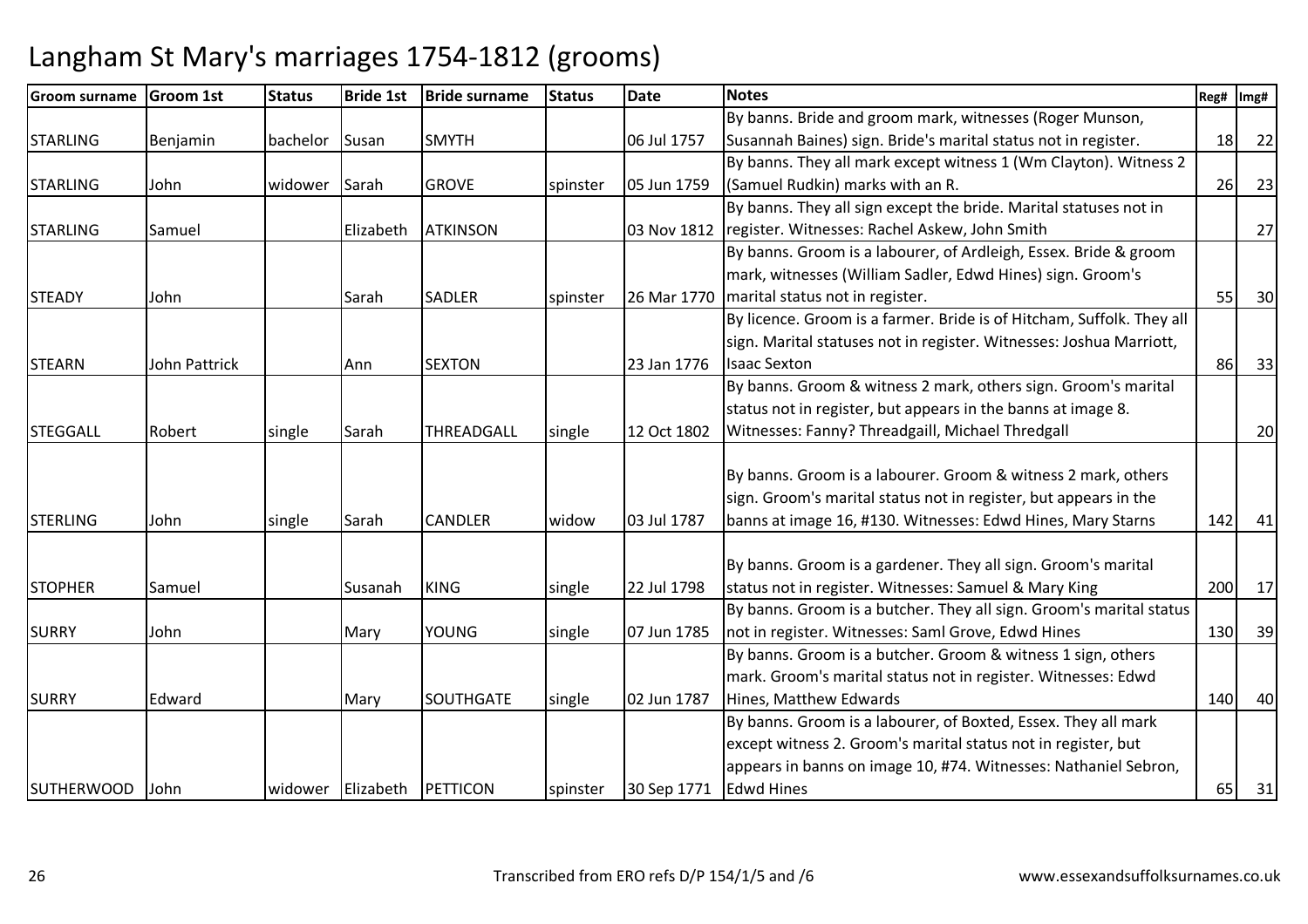| <b>Groom surname</b> | <b>Groom 1st</b> | <b>Status</b> | <b>Bride 1st</b> | <b>Bride surname</b> | <b>Status</b> | Date        | <b>Notes</b>                                                                                                                                               | Reg# | Img#      |
|----------------------|------------------|---------------|------------------|----------------------|---------------|-------------|------------------------------------------------------------------------------------------------------------------------------------------------------------|------|-----------|
|                      |                  |               |                  |                      |               |             | By licence. Groom is of Wigborough, Essex. Bride and groom mark,                                                                                           |      |           |
| <b>TAYLOR</b>        | Abraham          | single        | Mary             | <b>WARD</b>          | single        | 27 Mar 1764 | witnesses (Thos Cooper, Thos Woodgate) sign.                                                                                                               | 29   | 26        |
|                      |                  |               |                  |                      |               |             | By banns. They all mark except witness 1. Witnesses: William                                                                                               |      |           |
| <b>TAYLOR</b>        | Philip           | single        | Grace            | <b>BAKER</b>         | single        | 12 Oct 1767 | Webb, Robert Taylor                                                                                                                                        | 43   | 28        |
|                      |                  |               |                  |                      |               |             | By licence. Groom is of Wherstead?, Essex. Bride and groom mark,                                                                                           |      |           |
| <b>TAYLOR</b>        | Robert           | bachelor      | Sarah            | <b>BAKER</b>         | spinster      | 11 Aug 1769 | witnesses (Sam Blyth, Will Sargant) sign.                                                                                                                  | 51   | 29        |
|                      |                  |               |                  |                      |               |             | By banns. Groom is a labourer. Bride & groom mark, witnesses<br>(Isaac Blyth, William Gardener) sign. Groom's marital status not in                        |      |           |
| <b>TAYLOR</b>        | John             | single        | Susan            | <b>MUNSON</b>        | spinster      | 28 Nov 1769 | register but appears in banns on image 9, #63.                                                                                                             | 52   | <b>29</b> |
|                      |                  |               |                  |                      |               |             | By banns. Groom is a labourer. Bride & groom mark, witnesses<br>(Stephen Sparling or Starling?, Edmd Hines) sign. Groom's marital                          |      |           |
| <b>TAYLOR</b>        | Philip           | widower       | Mary             | <b>WENT</b>          | single        | 27 Jul 1784 | status not in register, but appears in the banns on image 15, #115.                                                                                        | 124  | 38        |
|                      |                  |               |                  |                      |               |             | By licence. They all sign. Witnesses: Sarah Groves, Thos Fisher                                                                                            |      |           |
| <b>TIFFEN</b>        | Nathaniel        | widower       | Elizabeth        | <b>GROVE</b>         | spinster      | 24 Oct 1765 | junior.                                                                                                                                                    | 39   | 28        |
| <b>TIFFIN</b>        | William          |               | Mary             | <b>TIFFIN</b>        | single        | 19 Mar 1793 | By licence. Groom is a farmer, of Boxford, Suffolk. They all sign.<br>Groom's marital status not in register. Witnesses: Elizabeth & Nat.<br><b>Tiffin</b> | 171  | 44        |
|                      |                  |               |                  |                      |               |             | By banns. They all mark except witness 2. Witnesses: John Rainer,                                                                                          |      |           |
| <b>TODD</b>          | Henry            | widower       | Ann              | <b>SMITH</b>         | widow         | 14 Apr 1800 | <b>Edw Hines</b>                                                                                                                                           |      | 18        |
|                      |                  |               |                  |                      |               |             | By banns. Groom is of St Peter's, Colchester. Groom & witness 2<br>sign, others mark. Marital statuses not in register. Witnesses:                         |      |           |
| <b>TOTMAN</b>        | James            |               | Sarah            | <b>SOUTHGATE</b>     |               | 23 Jan 1805 | William Southgate, John Smith                                                                                                                              |      | 21        |
| <b>TOWNSEND</b>      | Henry            |               | Mary             | <b>RIVETT</b>        |               | 29 Mar 1785 | By licence. They all sign. Marital statuses not in register. Groom is<br>of Messing, Essex. Witnesses: Rachel Ballard, Joseph Rivett                       | 128  | 39        |
|                      |                  |               |                  |                      |               |             | By licence. Groom is a labourer. Bridge & groom mark, witnesses                                                                                            |      |           |
| <b>VINCE</b>         | Joseph           |               | Mary             | <b>SMITH</b>         | spinster      | 16 Sep 1775 | (Saml Hudson, Isaac Ham) sign. Groom's marital status not in<br>register.                                                                                  | 84   | 33        |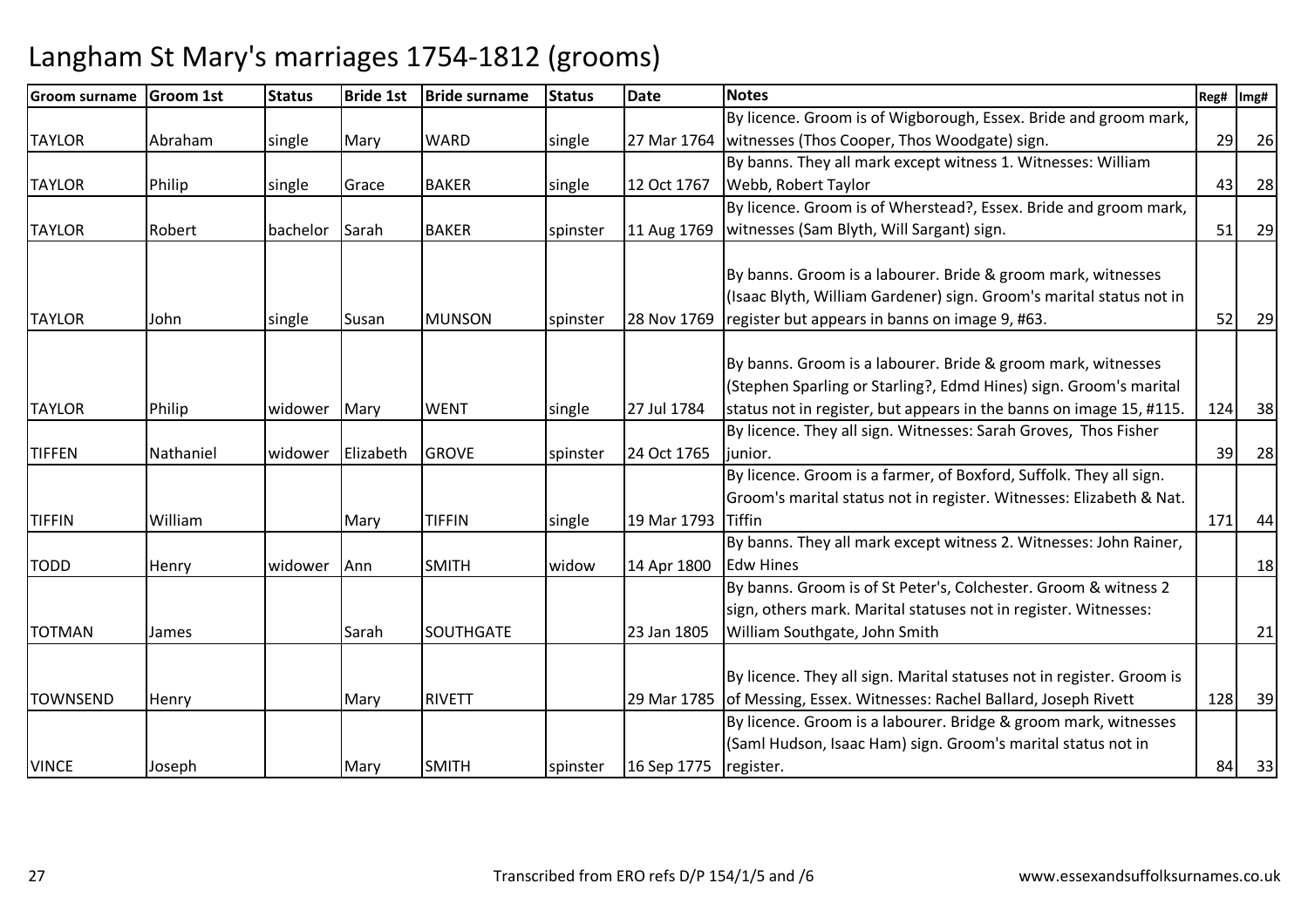| <b>Groom surname</b> | Groom 1st | <b>Status</b> | <b>Bride 1st</b> | <b>Bride surname</b> | <b>Status</b> | <b>Date</b> | <b>Notes</b>                                                           | Reg# | Img# |
|----------------------|-----------|---------------|------------------|----------------------|---------------|-------------|------------------------------------------------------------------------|------|------|
|                      |           |               |                  |                      |               |             | By licence. Groom is a labourer, of Bradwell near the Sea. Bride &     |      |      |
|                      |           |               |                  |                      |               |             | groom mark, witnesses (Hugh Green, Robert Clark) sign. Marital         |      |      |
|                      |           |               |                  |                      |               |             | statuses not in register. Marriage entered in wrong place, after a     |      |      |
| <b>WAKELEN</b>       | Henry     |               | Elisabeth        | <b>FENNER</b>        |               | 08 Jan 1799 | marriage in May 1799.                                                  | 210  | 18   |
|                      |           |               |                  |                      |               |             | By banns. Groom is a labourer. They all mark except witness 2.         |      |      |
|                      |           |               |                  |                      |               |             | Groom's marital status not in register. Witnesses: James Sadler,       |      |      |
| <b>WARD</b>          | Thomas    |               | Mary             | <b>SADLER</b>        | spinster      | 05 Feb 1776 | <b>Edwd Hines</b>                                                      | 87   | 33   |
|                      |           |               |                  |                      |               |             | By licence. Groom is a labourer, of Stoke, Suffolk. Bride & groom      |      |      |
|                      |           |               |                  |                      |               |             | mark, witnesses (Robert Clark, James Blyth) sign. Groom's marital      |      |      |
| <b>WARNER</b>        | Samuel    |               | Elisabeth        | <b>JACKAMAN</b>      | spinster      | 25 Jan 1793 | status not in register.                                                | 168  | 44   |
|                      |           |               |                  |                      |               |             | By banns. Groom is a labourer. Bride & groom mark, witness (Edwd)      |      |      |
|                      |           |               |                  |                      |               |             | Hines) signs. No second witness. Groom's marital status not in         |      |      |
| <b>WARREN</b>        | Robert    | widower       | Susan            | <b>VINCE</b>         | widow         | 12 Dec 1769 | register, but appears in banns on image 9, #64.                        | 53   | 29   |
|                      |           |               |                  |                      |               |             |                                                                        |      |      |
|                      |           |               |                  |                      |               |             | By banns. Groom and witness 2 sign, others mark. Bride's marital       |      |      |
| <b>WEBB</b>          | Benjamin  | bachelor      | Ann              | <b>GREEN</b>         |               |             | 28 Mar 1758 status not in register. Witnesses: Mary Sigar, Thomas Webb | 20   | 22   |
|                      |           |               |                  |                      |               |             | By banns. They all sign. Bride's marital status not in register.       |      |      |
| <b>WEBB</b>          | Thomas    | bachelor      | Elizabeth        | <b>WENT</b>          |               | 19 Dec 1758 | Witnesses: William Briant, Nathanel Farrow                             | 23   | 23   |
|                      |           |               |                  |                      |               |             | By banns. They all sign except the bride. Witnesses: William           |      |      |
| <b>WEBB</b>          | William   | single        | Jane             | <b>BAKER</b>         | single        | 23 Apr 1767 | Sargent, James Bruce                                                   | 41   | 28   |
|                      |           |               |                  |                      |               |             | By banns. They all sign except the bride. Witnesses: Jacob Ham,        |      |      |
| <b>WEBB</b>          | Thomas    | widower       | Mary             | <b>COWEL</b>         | single        | 16 Oct 1770 | <b>Edwd Hines</b>                                                      | 58   | 30   |
|                      |           |               |                  |                      |               |             |                                                                        |      |      |
|                      |           |               |                  |                      |               |             | By banns. Groom is a shoemaker. They all sign. Groom's marital         |      |      |
| <b>WEBB</b>          | Thomas    |               | Sarah            | <b>SMITH</b>         | single        | 25 Oct 1792 | status not in register. Witnesses: John Surry, James Hunt?             | 165  | 43   |
|                      |           |               |                  |                      |               |             | Banns only, not a marriage: Read: 1, 8, 15 Apr 1759. Bride is of       |      |      |
| <b>WEBB</b>          | Benjamin  | widower       | Abigail          | <b>DEAN</b>          | spinster      | * * 1759    | Dedham, Essex                                                          | 18   |      |
|                      |           |               |                  |                      |               |             |                                                                        |      |      |
|                      |           |               |                  |                      |               |             | By banns. Groom is a labourer. They all mark except the groom.         |      |      |
|                      |           |               |                  |                      |               |             | Groom's marital status not in register, but appears in the banns at    |      |      |
| <b>WELLUM</b>        | Richard   | single        | Mary             | <b>RUDKIN</b>        | single        | 01 Dec 1785 | image 15, #122. Witnesses: Thomas Wellum, Stephen Rudkin               | 134  | 40   |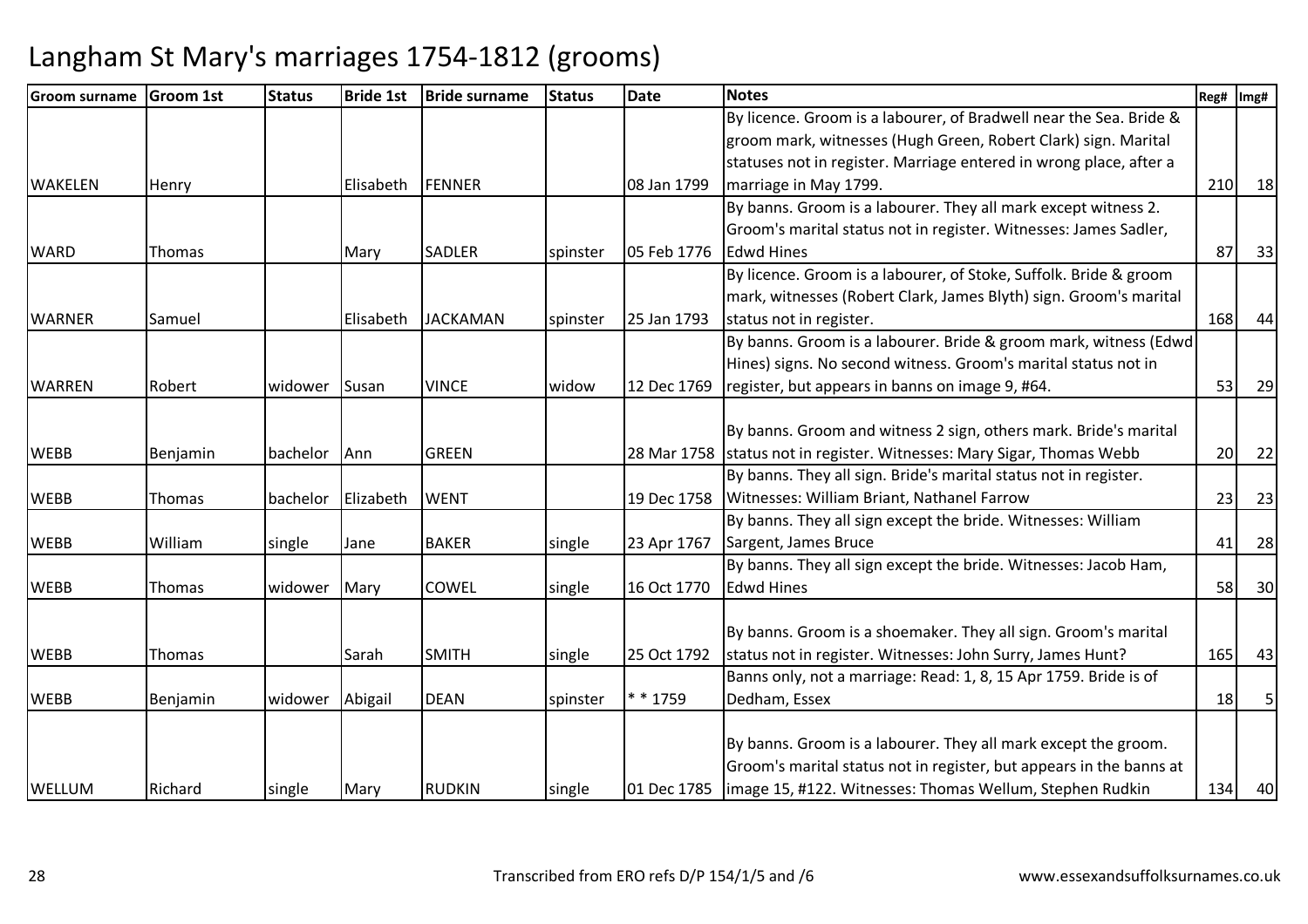| <b>Groom surname</b> | <b>Groom 1st</b> | <b>Status</b> | <b>Bride 1st</b> | <b>Bride surname</b> | <b>Status</b> | <b>Date</b>            | <b>Notes</b>                                                         | Reg# | Img#           |
|----------------------|------------------|---------------|------------------|----------------------|---------------|------------------------|----------------------------------------------------------------------|------|----------------|
|                      |                  |               |                  |                      |               |                        |                                                                      |      |                |
|                      |                  |               |                  |                      |               |                        | Banns only, not a marriage. Read: 30 Apr, 7, 14 May 1758. Bride's    |      |                |
| <b>WENLOCK</b>       | William          | bachelor      | Elizabeth        | <b>EDWARDS</b>       |               | $* * 1758$             | marital status not in register. Bride is of Boxted, Essex            | 14   |                |
|                      |                  |               |                  |                      |               |                        | By banns. Groom is a labourer, of Ardleigh, Essex. They all sign     |      |                |
|                      |                  |               |                  |                      |               |                        | except the bride. Groom's marital status not in register, but        |      |                |
|                      |                  |               |                  |                      |               |                        | appears in the banns on image 12, #91. Witnesses: Robert             |      |                |
| <b>WENT</b>          | Robert           | single        | Elizabeth        | <b>LEAMON</b>        | spinster      | 03 Mar 1778            | Chamberlin, Songer? Leamond                                          | 93   | 34             |
|                      |                  |               |                  |                      |               |                        | By banns. Groom is a labourer, of Ardleigh, Essex. They all sign     |      |                |
|                      |                  |               |                  |                      |               |                        | except the bride. Groom's marital status not in register. Witnesses: |      |                |
| <b>WENT</b>          | James            |               | Elisabeth        | <b>ADKINSON</b>      | spinster      | 28 Aug 1796            | Arthur Munson, Robert Adkinson                                       | 184  | 15             |
|                      |                  |               |                  |                      |               |                        |                                                                      |      |                |
|                      |                  |               |                  |                      |               |                        | Banns only, not a marriage. Read: 28 Sep, 5, 12 Oct. Bride is of     |      |                |
| <b>WHALE</b>         | Zachary          | single        | Mary             | <b>HAYKINS</b>       | single        | * * 1766               | Horkesley (doesn't state whether Great or Little Horkesley)          | 53   | 8 <sup>1</sup> |
|                      |                  |               |                  |                      |               |                        |                                                                      |      |                |
| <b>WHELON</b>        | Samuel           | bachelor      | Mary Ann         | <b>NEAVARD</b>       | spinster      | 01 Oct 1811            | By banns. They all mark. Witnesses: Benjamin Cole, Mary Whelon       |      | 26             |
|                      |                  |               |                  |                      |               |                        | By banns. They all mark except the groom. Witnesses: Elizabeth       |      |                |
| <b>WHILEY</b>        | Benjamin         | single        | Susannah         | <b>VINCE</b>         | single        | 05 Jun 1764            | Dobbiter, Martha Whiley                                              | 31   | 27             |
|                      |                  |               |                  |                      |               |                        |                                                                      |      |                |
|                      |                  |               |                  |                      |               |                        | By banns. Groom is a carpenter. They all sign. Groom's marital       |      |                |
| <b>WHILEY</b>        | Benjamin         |               | Ann              | <b>DYSON</b>         | widow         | 12 Feb 1790            | status not in register. Witnesses: John Whiley, Joseph Sargent       | 151  | 42             |
|                      |                  |               |                  |                      |               |                        | Banns only, not a marriage. Read: 22, 29 Apr, 6 May 1759. Bride is   |      |                |
| <b>WHILEY</b>        | John             | single        | Mary             | <b>KING</b>          | single        | $* * 1759$             | of Fordham, Essex                                                    | 19   | 5 <sub>l</sub> |
|                      |                  |               |                  |                      |               |                        | Banns only, not a marriage. Read: 18, 25 Oct, 1 Nov. Bride is of     |      |                |
| <b>WHILEY</b>        | Robert           | single        | Susanne          | <b>MUNSEN</b>        | single        | ** 1761                | Great Horkesley, Essex                                               | 36   | 7 <sup>1</sup> |
|                      |                  |               |                  |                      |               |                        |                                                                      |      |                |
|                      |                  |               |                  |                      |               |                        | By banns. Groom is of Dedham, Essex. They all sign. Marital          |      |                |
|                      |                  |               |                  |                      |               |                        | statuses not in register. Groom signs John and his name is John in   |      |                |
|                      |                  |               |                  |                      |               |                        | the banns at image 10, but his name has been written in the          |      |                |
| <b>WHITE</b>         | John             |               | Mary             | <b>FELGATE</b>       |               | 19 Oct 1808            | register as "James". Witnesses: William Felgate, Mary Squirrell      |      | 24             |
|                      |                  |               |                  |                      |               |                        | By banns. They all mark except witness 2. Witnesses: John James,     |      |                |
| <b>WILLIS</b>        | John             | widower       | Mary             | <b>JAMES</b>         | single        | 26 Nov 1805 John Smith |                                                                      |      | 22             |